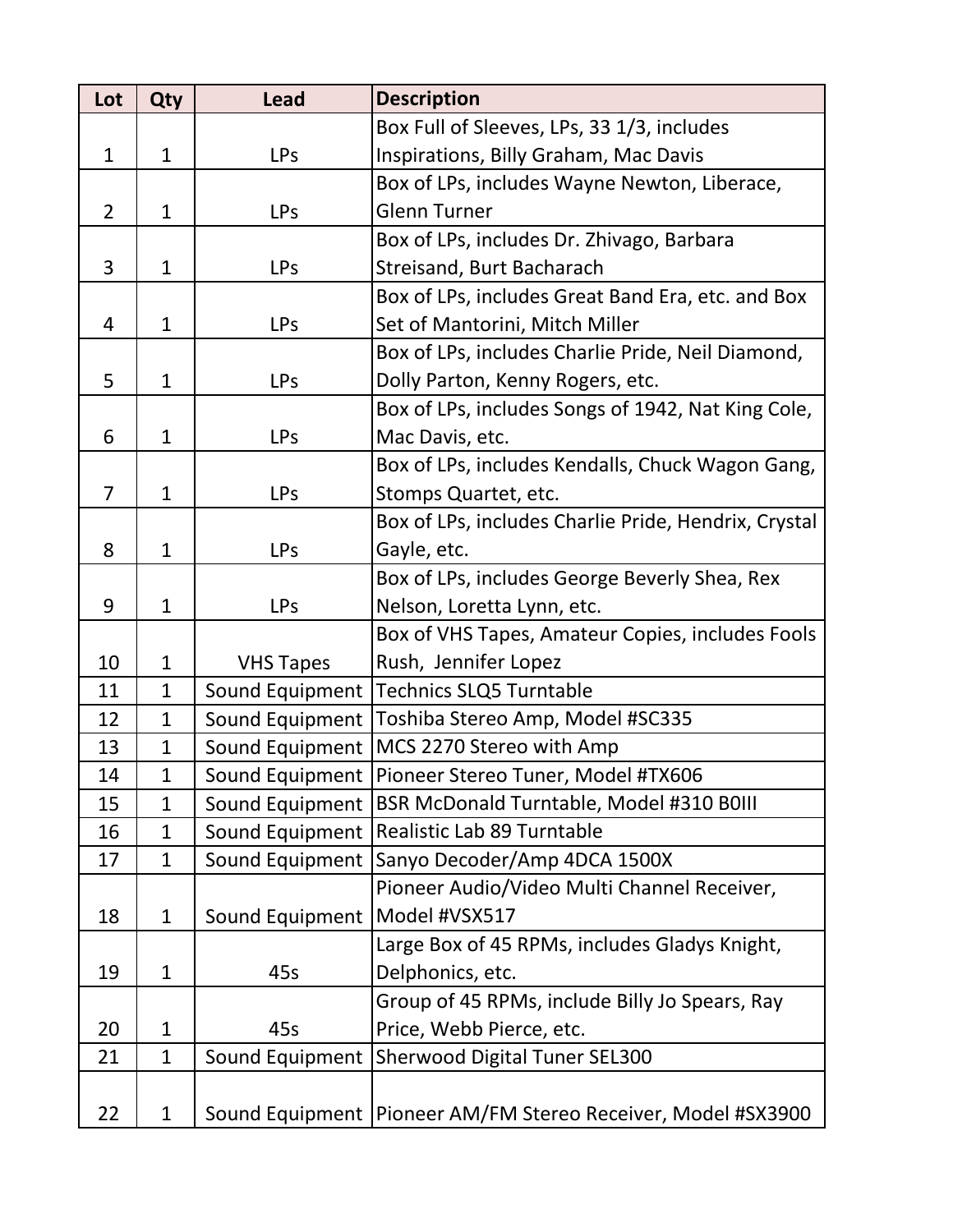| Lot | Qty          | <b>Lead</b>             | <b>Description</b>                                       |
|-----|--------------|-------------------------|----------------------------------------------------------|
|     |              |                         | Realistic Turntable-LAB 260, Grundig RT50 Tuner,         |
| 23  | $\mathbf{1}$ | Sound Equipment         | and Dual CV2 with Cabinet                                |
| 24  | $\mathbf{1}$ | Sound Equipment         | Hitachi Graphic Equalizer, Model #HGE2100                |
| 25  | $\mathbf{1}$ | Sound Equipment         | Nakamichi BX2 Two Head Cassette Deck                     |
|     |              |                         | Kenwood Graphic Equalizer with Reverberation             |
| 26  | $\mathbf{1}$ |                         | Sound Equipment   Amp, Model #GE74                       |
|     |              |                         | Optimus 10 Band Stereo Graphic Equalizer, Model          |
| 27  | $\mathbf{1}$ | Sound Equipment  #31230 |                                                          |
| 28  | $\mathbf{1}$ | Sound Equipment         | <b>Garrand Turntable with Sony Cabinet</b>               |
| 29  | $\mathbf{1}$ | Sound Equipment         | Keystone 6mm Projector, Model #K-160                     |
|     |              |                         | Akai Cartridge Reel to Reel Recorder, Model #SN-         |
| 30  | $\mathbf 1$  |                         | Sound Equipment   X1800SD, Please Note: no front cover   |
| 31  | $\mathbf{1}$ | Sound Equipment         | BeoCord 2200 Dolby System                                |
| 32  | $\mathbf{1}$ | Sound Equipment         | BeoMaster 2400 Bang and Olufsen Denmark                  |
|     |              |                         | Numark Frequency Graphic Equalizer, Model                |
| 33  | $\mathbf 1$  | Sound Equipment         | <b>#EQ2300</b>                                           |
|     |              |                         | Pioneer File Type Compact Disc Player, Model             |
| 34  | $\mathbf{1}$ | Sound Equipment         | <b>#PDF407</b>                                           |
|     |              |                         | Sansui Automatic Turntable, Model #FRD25 PLL             |
| 35  | $\mathbf{1}$ |                         | Sound Equipment   DESERVO, Please Note: top is cracked   |
|     |              |                         | Technics AM/FM 4 Channel with Two Channel                |
| 36  | $\mathbf{1}$ |                         | Sound Equipment   Receiver, Model #SA5400X               |
| 37  | $\mathbf{1}$ |                         | Sound Equipment   Panasonic Model CI-858U 8 Track Player |
| 38  | $\mathbf{1}$ |                         | Sound Equipment   Edison Envoy 578 Model 3 Recorder      |
| 39  | $\mathbf{1}$ |                         | Sound Equipment   UHER 4200 Report Stereo 1C Recorder    |
|     |              |                         | Akai Tape Eraser, Model #ATE7, Please Note: no           |
| 40  | $\mathbf{1}$ | Sound Equipment         | cord                                                     |
|     |              |                         | Teac 1250, Auto Reverse Reel to Reel, Please             |
| 41  | $\mathbf{1}$ | Sound Equipment         | Note: no power cord                                      |
|     |              |                         | Mitsubishi AM/FM Stereo Cassette, Model                  |
| 42  | $\mathbf{1}$ | Sound Equipment         | #DRL70                                                   |
|     |              |                         | Akai Solid State Custom Deck X150D Reel to Reel          |
| 43  | $\mathbf{1}$ | Sound Equipment         | with Front Cover                                         |
|     |              |                         | StereoPhonic Stereo, Model #STA24, plus 30 Watt          |
| 44  | $\mathbf{1}$ | Sound Equipment         | Amp                                                      |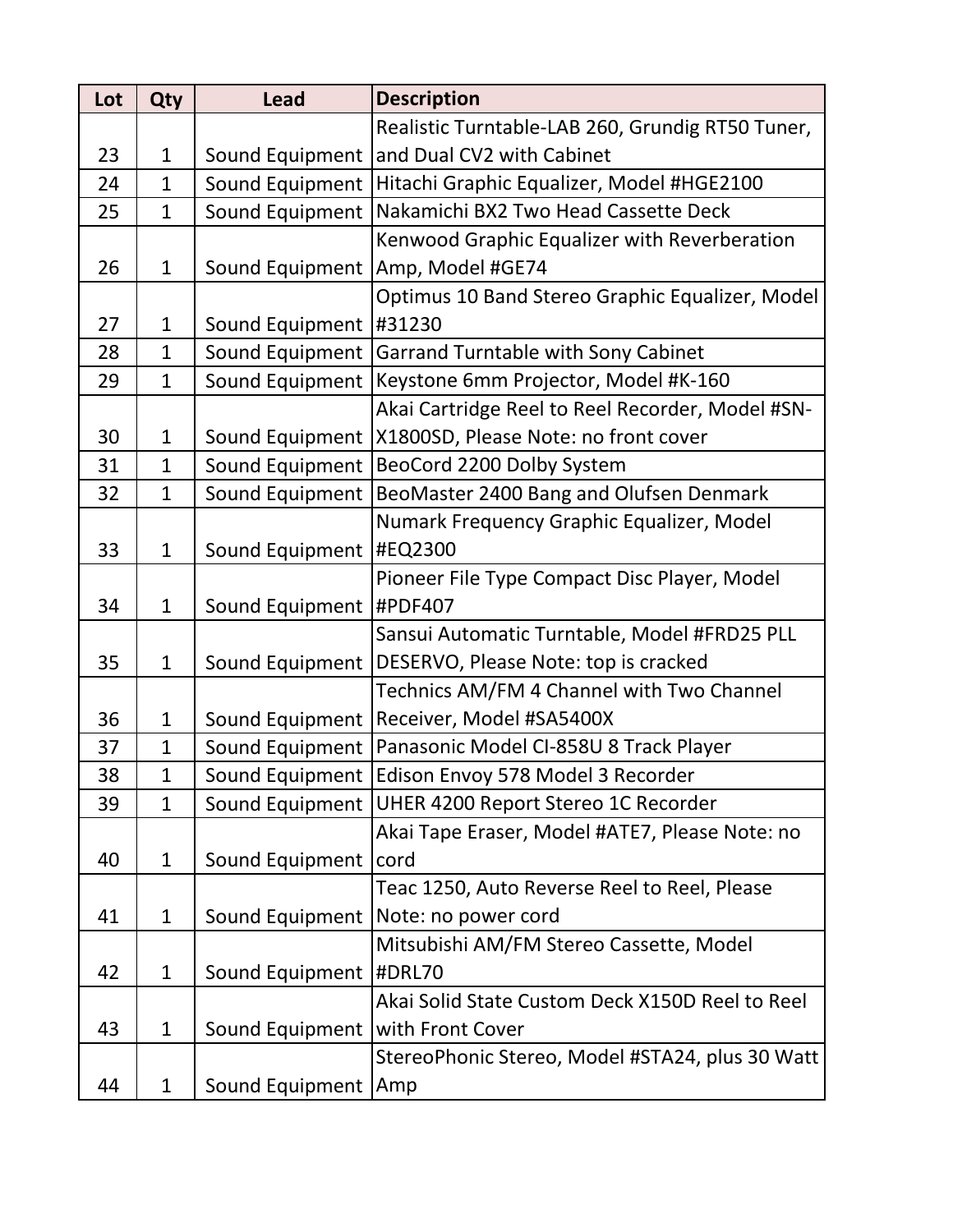| Lot | Qty          | <b>Lead</b>           | <b>Description</b>                                |
|-----|--------------|-----------------------|---------------------------------------------------|
|     |              |                       | Old Mouseketeers Poster, Full Color, frame is     |
| 45  | $\mathbf{1}$ | Poster                | broken                                            |
| 46  | $\mathbf{1}$ | <b>LP</b>             | Red Ink Spots Greatest Hits LP, no cover          |
|     |              |                       |                                                   |
| 47  | $\mathbf{1}$ | LP                    | Large LP W-117 Victory Military Band, large chip  |
| 48  | $\mathbf{1}$ | Display Items         | Large Set of Plastic Musical Notes for Display    |
|     |              |                       | Two Framed Posters of KISS, approx. 17" square    |
| 49  | $\mathbf{1}$ | Posters               | each                                              |
|     |              |                       | Sesame Street, Spanky and Our Gang Framed         |
| 50  | $\mathbf{1}$ | Posters               | Posters, approx. 17" square                       |
|     |              |                       | The Fonz and Additional Album Cover with T-Bird   |
| 51  | $\mathbf{1}$ | Posters               | <b>Framed Poster</b>                              |
| 52  | $\mathbf{1}$ | Posters               | <b>Framed Posters of Beatles and Shoes</b>        |
|     |              |                       | Group of Records-Spring of 1966, Decca-Bill Haley |
| 53  | $\mathbf{1}$ | Records               | (some damage)                                     |
| 54  | $\mathbf{1}$ | 45s                   | Group of 45s, includes various artists            |
|     |              |                       | Framed 8x10 Photo of a Young Elvis, slight water  |
| 55  | $\mathbf{1}$ | Collectibles          | damage                                            |
| 56  | $\mathbf{1}$ | Collectibles          | Framed 8x10 of Lady                               |
| 57  | $\mathbf{1}$ | Collectibles          | Framed 8x10 Santa Claus Coca Cola Ad              |
| 58  | $\mathbf{1}$ | Collectibles          | <b>Framed Jackie Gleason</b>                      |
| 59  | $\mathbf{1}$ | Collectibles          | <b>Framed Walt Disney</b>                         |
| 60  | $\mathbf{1}$ | Collectibles          | Framed 5x7 of Elvis, by "Richard"                 |
| 61  | 1            | Collectibles          | Group of Four Artists, Pictures 8x (Beatles)      |
|     |              |                       |                                                   |
| 62  | $\mathbf{1}$ | <b>Cassette Tapes</b> | Box Set of Cassettes, approx. 20, "Superman"      |
|     |              |                       | Box Set of Cassettes of Golden Era of Radio,      |
| 63  | $\mathbf{1}$ | <b>Cassette Tapes</b> | approx. 20                                        |
|     |              |                       | Autographed Photo of "Bluegrass Roy", Signed,     |
| 64  | $\mathbf{1}$ | Collectibles          | 8x10 Black and White                              |
| 65  | $\mathbf{1}$ | Collectibles          | Group of Elvis Photos 5x15                        |
|     |              |                       | Set of Four Sunn Records Commemorative of         |
|     |              |                       | Elvis, approx. 16x21 Framed, The First Four       |
| 66  | $\mathbf 1$  | Collectibles          | Singles are Sunn Label                            |
|     |              |                       |                                                   |
| 67  | $\mathbf 1$  | Collectibles          | 8x10 Black and White Smokey Mountain Melody       |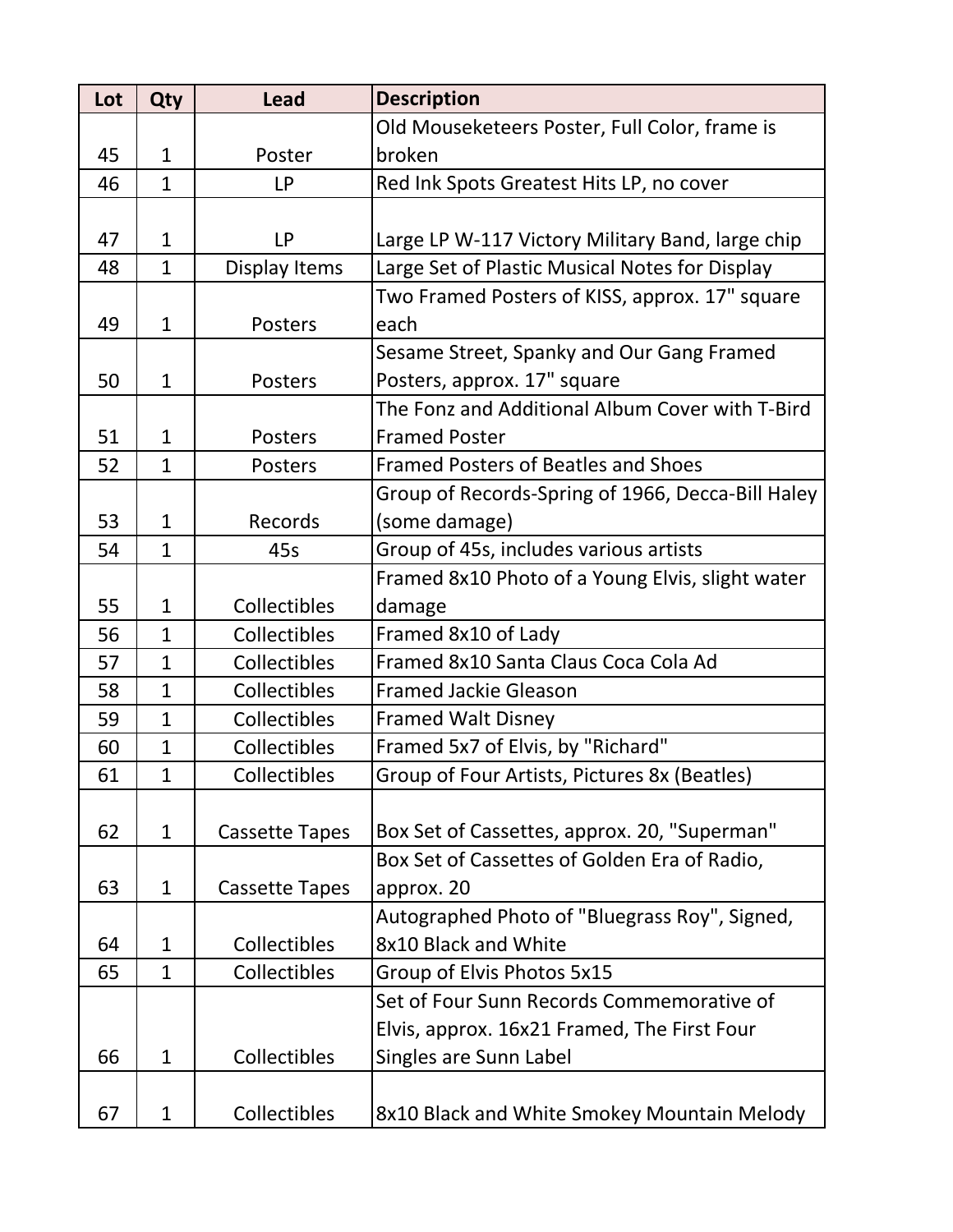| Lot | Qty          | <b>Lead</b>  | <b>Description</b>                                 |
|-----|--------------|--------------|----------------------------------------------------|
|     |              |              | 8x10 Howdy Doody plus Buffalo Bob,                 |
| 68  | $\mathbf{1}$ | Collectibles | Autographed                                        |
| 69  | $\mathbf{1}$ | Collectibles | Framed 8x10 of The Everly Brothers                 |
| 70  | $\mathbf{1}$ | Collectibles | Framed 8x10 of Roy Acuff                           |
|     |              |              | Group of Three Pictures, includes Rockettes and    |
| 71  | $\mathbf{1}$ | Collectibles | two others                                         |
|     |              |              | Rock and Roll and Others Pictures, including       |
| 72  | $\mathbf{1}$ | Collectibles | <b>Beatles</b>                                     |
| 73  | $\mathbf{1}$ | Collectibles | Group of Marilyn Monroe Collectible Items          |
| 74  | $\mathbf{1}$ | Collectibles | <b>Beatles Cut Out Pictures Framed</b>             |
| 75  | $\mathbf{1}$ | Collectibles | Ella at Duke's Place Picture                       |
|     |              |              |                                                    |
| 76  | $\mathbf{1}$ | Collectibles | Framed Picture of David Cassidy (glass is cracked) |
|     |              |              | Small Roy Rogers with Trigger Guitar, has nylon    |
| 77  | $\mathbf{1}$ | Collectibles | strings                                            |
|     |              |              | Group of Roy Roger Memorabilia/Photos with         |
| 78  | $\mathbf{1}$ | Collectibles | <b>Trigger and Dale Evans</b>                      |
|     |              |              |                                                    |
| 79  | $\mathbf{1}$ | Collectibles | Wall Art Cowboy and Dancing Lady and Broom         |
|     |              |              |                                                    |
| 80  | $\mathbf{1}$ | Collectibles | Framed Art with Banjo, Trumpet, and Mandolin       |
|     |              |              | Two Framed Photos of Andy, Barney, and Opie        |
| 81  | $\mathbf{1}$ | Collectibles | plus Gene Autry                                    |
|     |              |              |                                                    |
|     |              |              | Framed Poster of "Carrie" or "Carrie Marry Harry"  |
| 82  | $\mathbf{1}$ | Collectibles | and a Piano with Rose Print, and RCA Picture       |
| 83  | $\mathbf{1}$ | Collectibles | Elvis Flyer "Love Me Tender" Framed                |
|     |              |              |                                                    |
|     |              |              | Juke Box "Music Console Diplomat" with Records,    |
|     |              |              | lights up, Rowe Ami, Set for 10 cents, 25 cents,   |
| 84  | $\mathbf{1}$ | Juke Box     | and 50 cents, (unknown condition)                  |
|     |              |              | Juke Box Rowe AMI, Model Jan SN715537, lights      |
|     |              |              | up, with records, (unknown condition), (parts      |
| 85  | $\mathbf{1}$ | Juke Box     | machine)                                           |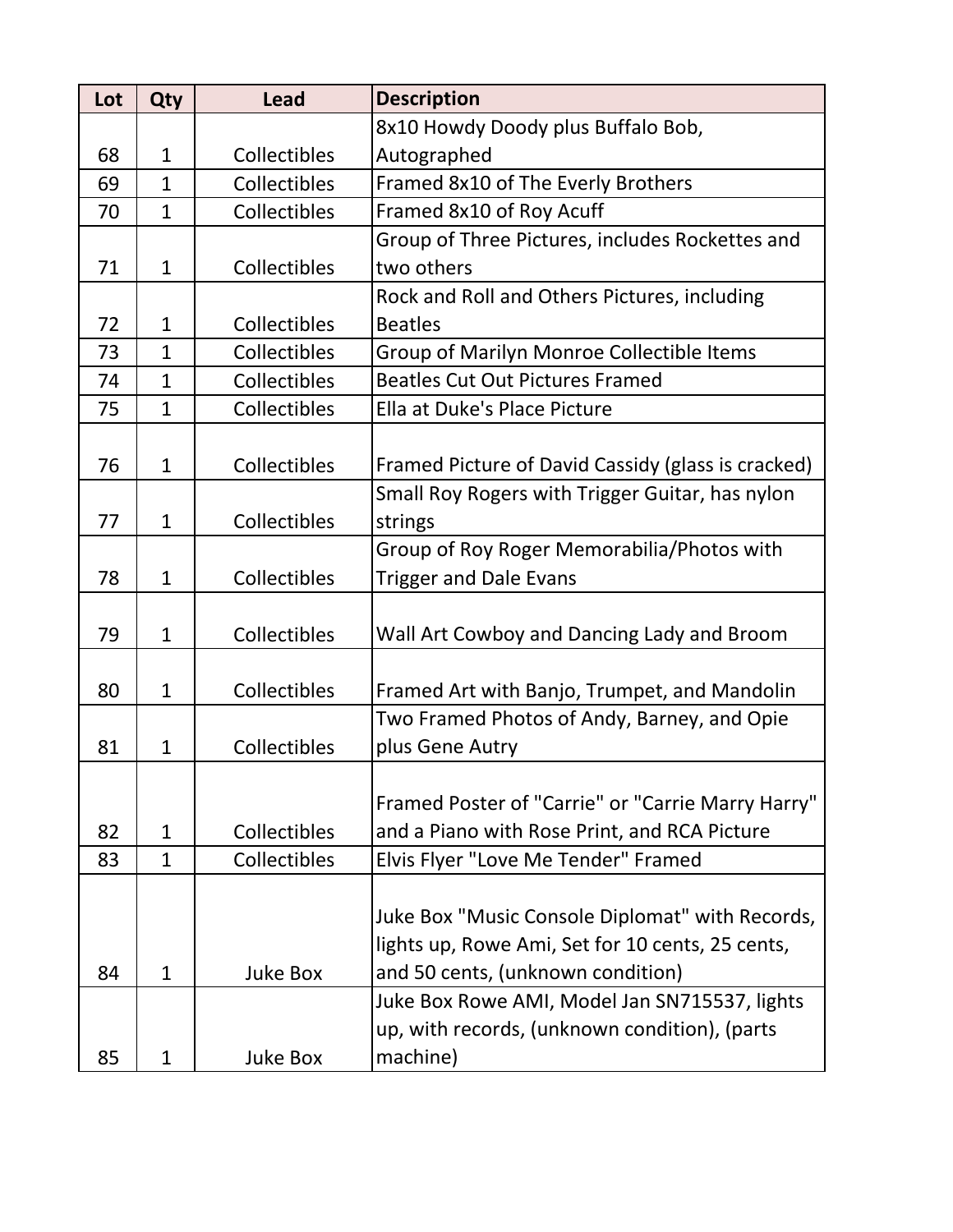| Lot | Qty          | <b>Lead</b>                   | <b>Description</b>                                         |
|-----|--------------|-------------------------------|------------------------------------------------------------|
|     |              |                               | Juke Box AMI Model D80, SN65900, lights up,                |
|     |              |                               | Music for your 80s Selections, (unknown                    |
| 86  | $\mathbf{1}$ | <b>Juke Box</b>               | condition)                                                 |
|     |              |                               | Juke Box-Seeburg 25 cent and 50 cent, Model                |
|     |              |                               | #SMC2, SNL214, 160 Selections, lights up,                  |
| 87  | $\mathbf{1}$ | <b>Juke Box</b>               | (unknown condition)                                        |
|     |              |                               | Juke Box-Seeburg SN086890, 60 Selections, lights           |
| 88  | $\mathbf 1$  | <b>Juke Box</b>               | up, (unknown condition)                                    |
|     |              |                               | Juke Box Rockola Model #464, SN64683,                      |
| 89  | $\mathbf{1}$ | <b>Juke Box</b>               | (unknown condition)                                        |
|     |              |                               | Juke Box Warlitzer 10 cent, 25 cent, Model #X202,          |
| 90  | $\mathbf{1}$ | <b>Juke Box</b>               | lights up, (unknown condition)                             |
| 91  | $\mathbf{1}$ | Sound Equipment               | Ross 8 Track and Quad Model #8444                          |
| 92  | $\mathbf{1}$ | Sound Equipment               | Vintage Zenith Chassis 11C21                               |
| 93  | $\mathbf{1}$ | Sound Equipment               | Ampeg CRVT 11P Bass Pre-Amp                                |
|     |              |                               | AB International Precedent Series 400 Two                  |
| 94  | $\mathbf{1}$ | Sound Equipment               | Channel                                                    |
|     |              |                               |                                                            |
| 95  | $\mathbf{1}$ |                               | Sound Equipment   Crosley 3 Band Radio Model 704 SNK927924 |
|     |              |                               |                                                            |
| 96  | $\mathbf{1}$ | Windsocks                     | Group of Miscellaneous Windsocks, 36" to 48"               |
|     |              |                               |                                                            |
| 97  | $\mathbf{1}$ | Windsocks                     | Group of Miscellaneous Windsocks, mini to giant            |
| 98  | 1            | Windsocks                     | <b>Group of Miscellaneous Windsocks</b>                    |
|     |              |                               | Group of Albums, includes Wolfman Jack, Hank Jr,           |
| 99  | $\mathbf{1}$ | <b>Record Albums</b>          | Connie Francis, etc.                                       |
| 100 | $\mathbf{1}$ | 45s and 8 Tracks              | Group of Miscellaneous 45s and 8 Tracks                    |
|     |              |                               | Group of Albums and Posters, includes Nantucket            |
| 101 | $\mathbf{1}$ | Albums and Posters and others |                                                            |
|     |              |                               | Group of Approx. 180 + Cassette Tapes with Box,            |
| 102 | $\mathbf{1}$ | <b>Cassette Tapes</b>         | various artists                                            |
|     |              |                               | Group of Approx. 180 + Cassette Tapes with Box,            |
| 103 | $\mathbf{1}$ | <b>Cassette Tapes</b>         | various artists                                            |
|     |              |                               | Group of Approx. 180 + Cassette Tapes with Box,            |
| 104 | $\mathbf{1}$ | <b>Cassette Tapes</b>         | various artists                                            |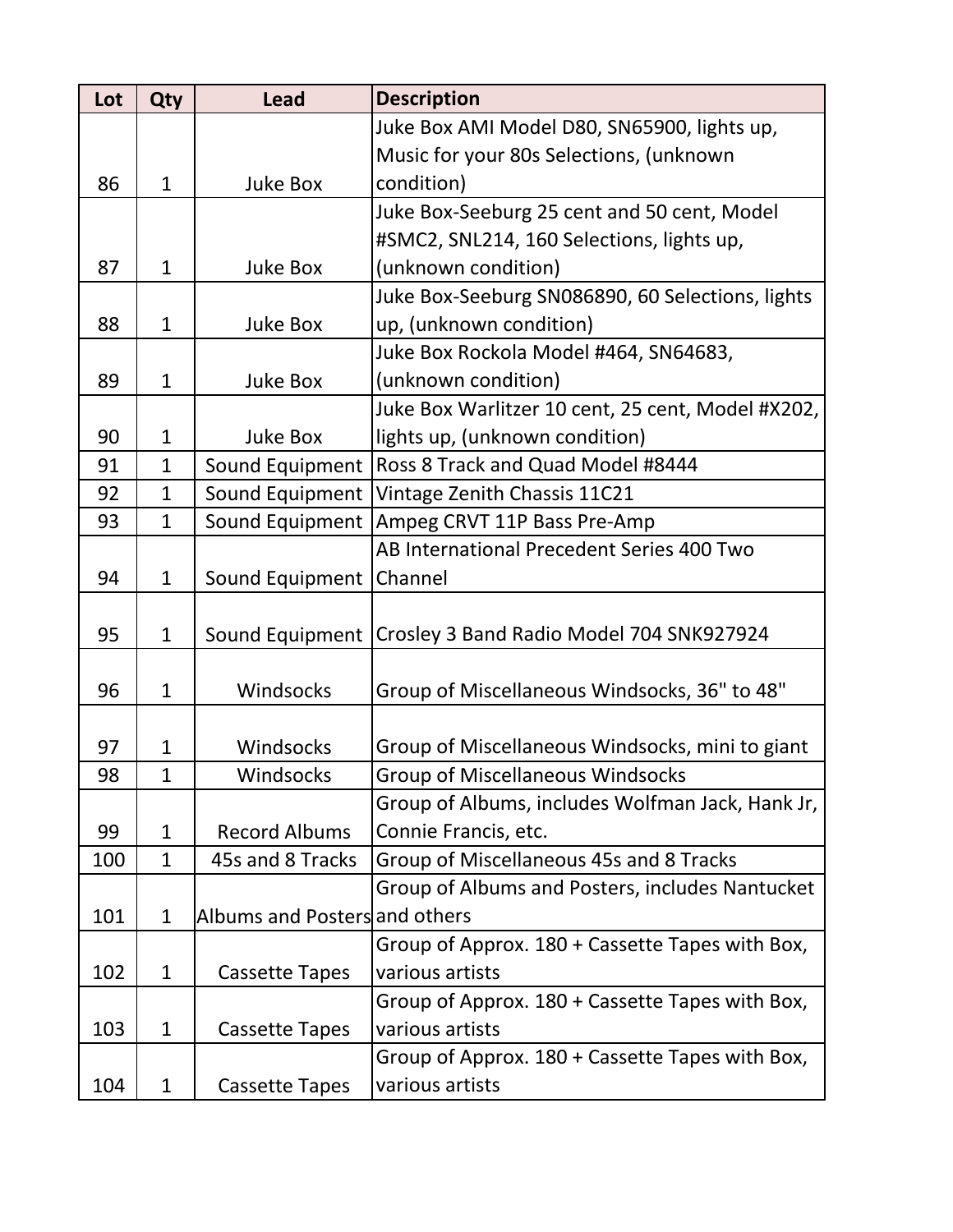| Lot | Qty          | <b>Lead</b>           | <b>Description</b>                                 |
|-----|--------------|-----------------------|----------------------------------------------------|
|     |              |                       | Group of Approx. 180 + Cassette Tapes with Box,    |
| 105 | $\mathbf{1}$ | <b>Cassette Tapes</b> | various artists                                    |
| 106 | $\mathbf{1}$ | Sound Equipment       | Realistic STA 235B AM/FM Receiver                  |
|     |              |                       | Pioneer PD-F 605 1996 CD Player 1-BIT-DLC, holds   |
| 107 | $\mathbf{1}$ | Sound Equipment       | 25 Discs                                           |
|     |              |                       |                                                    |
| 108 | $\mathbf{1}$ | Sound Equipment       | Kenwood Multiple Compact Disc Player, DP-R-48      |
| 109 | $\mathbf{1}$ | Sound Equipment       | Mutant Wireless Speaker, Model MIG-WS2S            |
|     |              |                       |                                                    |
| 110 | $\mathbf{1}$ | Sound Equipment       | Kenwood AM/FM Stereo Tuner, Model KT-593           |
| 111 | $\mathbf{1}$ | Sound Equipment       | Kenwood Stereo Amp, Model KA128                    |
|     |              |                       | Pair of Kenwood Speakers, Model JL8883L, 3 Way-    |
| 112 | $\mathbf{1}$ | Sound Equipment       | 3 Speakers System, 15"x41"                         |
|     |              |                       |                                                    |
|     |              |                       | Pioneer Model SM600 Tuner with Cabinet and         |
| 113 | $\mathbf{1}$ | Sound Equipment       | Two Turntables, Akai and BeoGram4002               |
|     |              |                       | Zenith Model IS4130 Turntable and Cassette         |
| 114 | $\mathbf{1}$ | Sound Equipment       | Player and AM/FM Radio                             |
|     |              |                       | Sears AM/FM Stereo System with Turntable,          |
| 115 | $\mathbf{1}$ | Sound Equipment       | Cassette, and 8 Track                              |
| 116 | $\mathbf{1}$ | Sound Equipment       | Sears AM/FM Stereo with Turntable                  |
|     |              |                       | Pair of Boston A-100 Series III Speakers, approx.  |
| 117 | $\mathbf{1}$ | Sound Equipment       | 16"x9"x33"                                         |
|     |              |                       | Large Collection of DVDs and Rack, approx. 100 +   |
| 118 | $\mathbf{1}$ | <b>DVDs</b>           | <b>DVDs</b>                                        |
| 119 | $\mathbf{1}$ | <b>VCR Tapes</b>      | Box Sets of VCR Tapes, various artists             |
| 120 | $\mathbf{1}$ | <b>VCR and DVDs</b>   | Box Sets of VCR and DVDs                           |
| 121 | $\mathbf 1$  |                       | apes, DVDs, and VHS Box Sets of VCR, DVDs, and VHS |
| 122 | $\mathbf{1}$ | <b>VHS Tapes</b>      | <b>Shelf of VHS Tapes</b>                          |
| 123 | $\mathbf{1}$ | <b>VHS Tapes</b>      | Two Shelves of VHS Tapes                           |
| 124 | $\mathbf{1}$ | Furniture             | Tall Bookcase, no contents                         |
|     |              |                       | Bachmann Locomotive and Caboose Combo, Item        |
| 125 | $\mathbf{1}$ | <b>Model Trains</b>   | 61600, appears to be NIB                           |
|     |              |                       | Bachmann HO Scale Diesel Santa Fe (appears be      |
| 126 | $\mathbf{1}$ | <b>Model Trains</b>   | NIB) and Santa Fe                                  |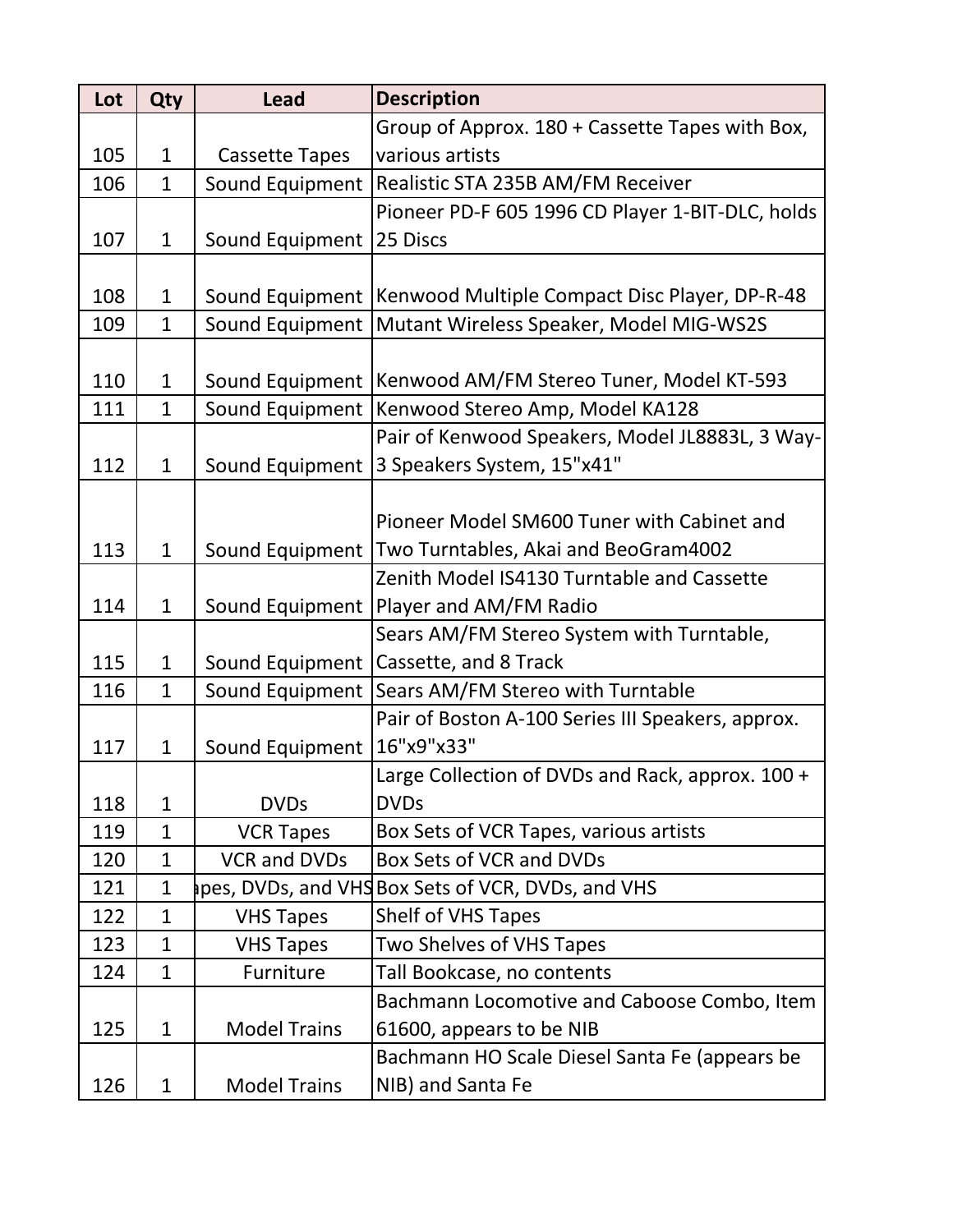| Lot | Qty          | <b>Lead</b>         | <b>Description</b>                                 |
|-----|--------------|---------------------|----------------------------------------------------|
|     |              |                     | Walthers HO Scale'89' Plush Deck Flatcar and       |
| 127 | $\mathbf{1}$ | <b>Model Trains</b> | <b>TTWX All Purpose Flatcar</b>                    |
|     |              |                     |                                                    |
| 128 | $\mathbf{1}$ | <b>Model Trains</b> | Walthers Flush Deck Flatcar and Flatcar HO Scale   |
|     |              |                     |                                                    |
| 129 | $\mathbf{1}$ | <b>Model Trains</b> | Bachmann HO Hi Cube plus Box Car Kelvinator        |
|     |              |                     | Bachmann HO Scale Wide Vision Caboose and          |
| 130 | $\mathbf 1$  | <b>Model Trains</b> | Open Hopper                                        |
|     |              |                     | Tyco HO Scale Morton Salt and 500 Line Freight     |
| 131 | $\mathbf{1}$ | <b>Model Trains</b> | Cars                                               |
|     |              |                     | <b>Tyco HO Scale Great Northern and Southern</b>   |
| 132 | $\mathbf{1}$ | <b>Model Trains</b> | Railway Pulpwood                                   |
| 133 | $\mathbf{1}$ | <b>Model Trains</b> | Bachmann Engines, no boxes                         |
|     |              |                     | Tyco HO Scale Engine, Bachmann Engine, and         |
| 134 | $\mathbf{1}$ | <b>Model Trains</b> | Lifelike Engine, no boxes                          |
|     |              |                     |                                                    |
| 135 | $\mathbf{1}$ | <b>Model Trains</b> | Bachmann HO Scale Engines and Tempo Engine         |
|     |              |                     | HO Scale Atlas Engine and another-unknown          |
| 136 | $\mathbf{1}$ | <b>Model Trains</b> | maker                                              |
| 137 | $\mathbf{1}$ | <b>Model Trains</b> | <b>HO Scale Lifelike Atlas Engines</b>             |
| 138 | $\mathbf{1}$ | <b>Model Trains</b> | Two Bachmann HO Scale Engines                      |
|     |              |                     | Tyco Campbell's Soup, Popsicle, and Sara Lee       |
| 139 | $\mathbf{1}$ | <b>Model Trains</b> | (Plastic Freight)                                  |
|     |              |                     | Group of Plastic Freight Cars/Hopper Bottom        |
| 140 | $\mathbf{1}$ | <b>Model Trains</b> | (Hong Kong)                                        |
|     |              |                     | Group of Plastic Freight Type Cars, includes Tyco, |
| 141 | $\mathbf{1}$ | <b>Model Trains</b> | Bachmann, and others                               |
|     |              |                     | Group of Miscellaneous Plastic Freight Type Cars,  |
| 142 | $\mathbf{1}$ | <b>Model Trains</b> | includes Tyco, Bachmann, and others                |
| 143 | $\mathbf{1}$ | <b>Model Trains</b> | <b>Group of Miscellaneous Freight Type Cars</b>    |
| 144 | $\mathbf{1}$ | <b>Model Trains</b> | Group of Miscellaneous Freight Type Cars           |
| 145 | $\mathbf{1}$ | <b>Model Trains</b> | <b>Group of Miscellaneous Freight Type Cars</b>    |
| 146 | $\mathbf{1}$ | <b>Model Trains</b> | <b>Group of Miscellaneous Freight Type Cars</b>    |
| 147 | $\mathbf{1}$ | <b>Model Trains</b> | <b>Group of Miscellaneous Freight Type Cars</b>    |
| 148 | $\mathbf{1}$ | <b>Model Trains</b> | <b>Group of Miscellaneous Freight Type Cars</b>    |
| 149 | $\mathbf{1}$ | <b>Model Trains</b> | Roco Brand Freight Type Cars Group                 |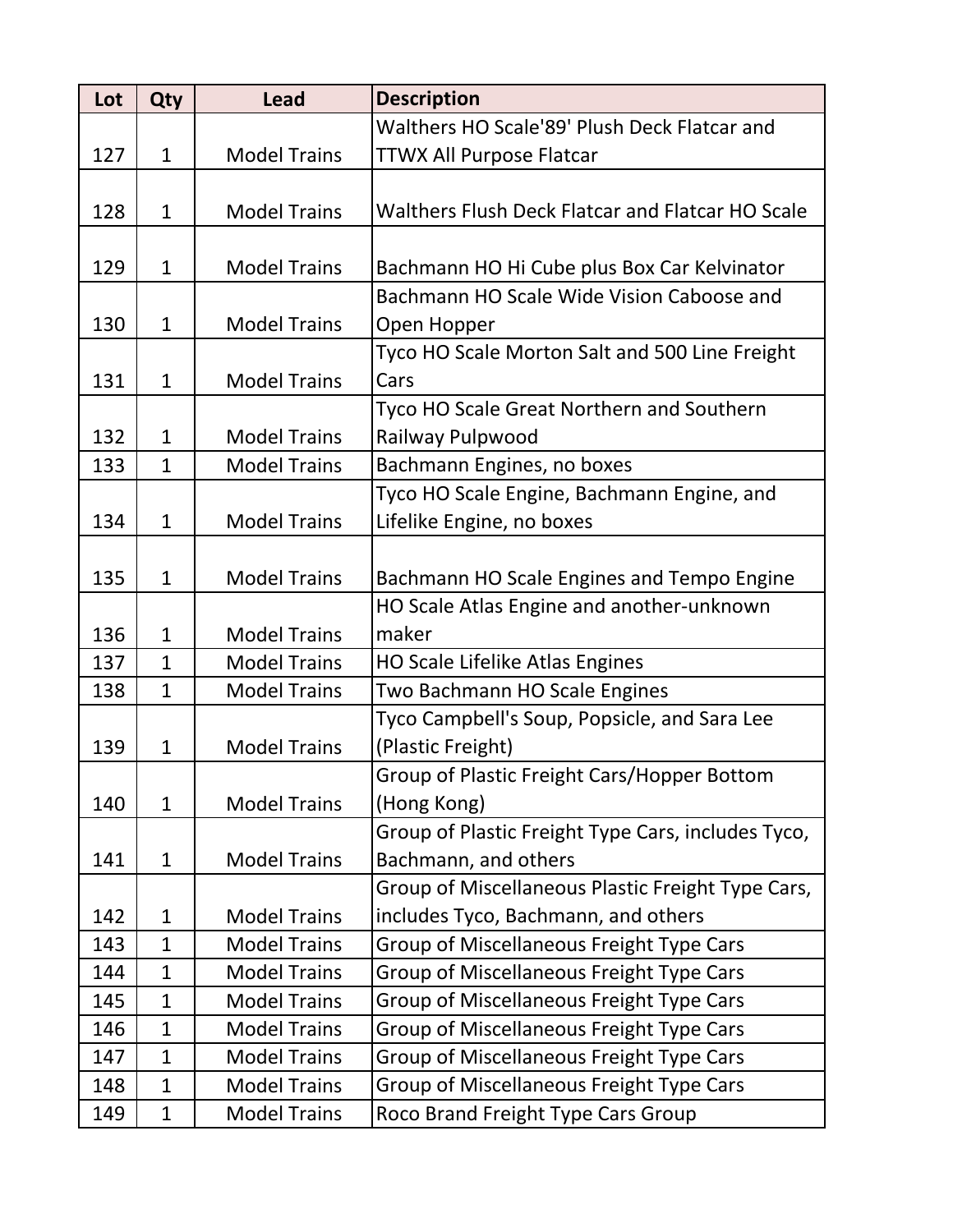| Lot | Qty          | <b>Lead</b>         | <b>Description</b>                                 |
|-----|--------------|---------------------|----------------------------------------------------|
|     |              |                     | Group of Miscellaneous-Hopper Bottom, Haulers,     |
| 150 | $\mathbf{1}$ | <b>Model Trains</b> | includes Bachmann and others                       |
|     |              |                     | Group of Miscellaneous Freight Cars, includes      |
| 151 | $\mathbf{1}$ | <b>Model Trains</b> | Roco, AHM, and others                              |
| 152 | $\mathbf{1}$ | <b>Model Trains</b> | Group of Cabooses by Lifelike and others           |
|     |              |                     |                                                    |
| 153 | $\mathbf{1}$ | <b>Model Trains</b> | Group of Freight Cars by Tyco, AHM, and others     |
|     |              |                     |                                                    |
| 154 | $\mathbf{1}$ | <b>Model Trains</b> | Group of Freight Cars by Tyco, Roco, and others    |
|     |              |                     | Group of Freight Cars and Engines, includes        |
| 155 | $\mathbf{1}$ | <b>Model Trains</b> | Kadee, AHM, Lifelike, and others                   |
|     |              |                     | Group of Tankers, including Bachmann, AHM, and     |
| 156 | $\mathbf{1}$ | <b>Model Trains</b> | others                                             |
|     |              |                     |                                                    |
| 157 | $\mathbf{1}$ | <b>Model Trains</b> | Group of Tankers, including Lifelike and AHM       |
|     |              |                     | Group of Livestock Haulers, Freight, includes Roco |
| 158 | $\mathbf{1}$ | <b>Model Trains</b> | and other miscellaneous makers                     |
|     |              |                     |                                                    |
|     |              |                     | Group of Livestock Haulers, Freight, includes      |
| 159 | $\mathbf{1}$ | <b>Model Trains</b> | Lifelike, AHM, and other miscellaneous makers      |
|     |              |                     | Group of Livestock Haulers, Freight, includes      |
| 160 | $\mathbf{1}$ | <b>Model Trains</b> | Roco, AHM, etc.                                    |
|     |              |                     |                                                    |
|     |              |                     | Group of Miscellaneous Cabooses, Pulpwood,         |
| 161 | $\mathbf{1}$ | <b>Model Trains</b> | Freight, etc., includes Tyco, Bachmann, etc.       |
|     |              |                     | Older Heavy Metal Engines, Plastic Coal Cars,      |
| 162 | $\mathbf 1$  | <b>Model Trains</b> | Union Pacific, etc., Mantua Brand                  |
|     |              |                     | Group of Plastic Freight/Livestock Cars, by AHM    |
| 163 | $\mathbf{1}$ | <b>Model Trains</b> | and other miscellaneous makers                     |
|     |              |                     |                                                    |
|     |              |                     | Group of Plastic Freight/Livestock Cars, by AHM,   |
| 164 | 1            | <b>Model Trains</b> | Mantua, Lifelike, and other miscellaneous makers   |
| 165 | $\mathbf{1}$ | <b>Model Trains</b> | Bachmann and Lifelike Engines                      |
| 166 | $\mathbf 1$  | <b>Model Trains</b> | Pair of Engines "Rivarossi" made in Italy          |
| 167 | $\mathbf{1}$ | <b>Model Trains</b> | <b>Rivarossi and Bachmann Pieces</b>               |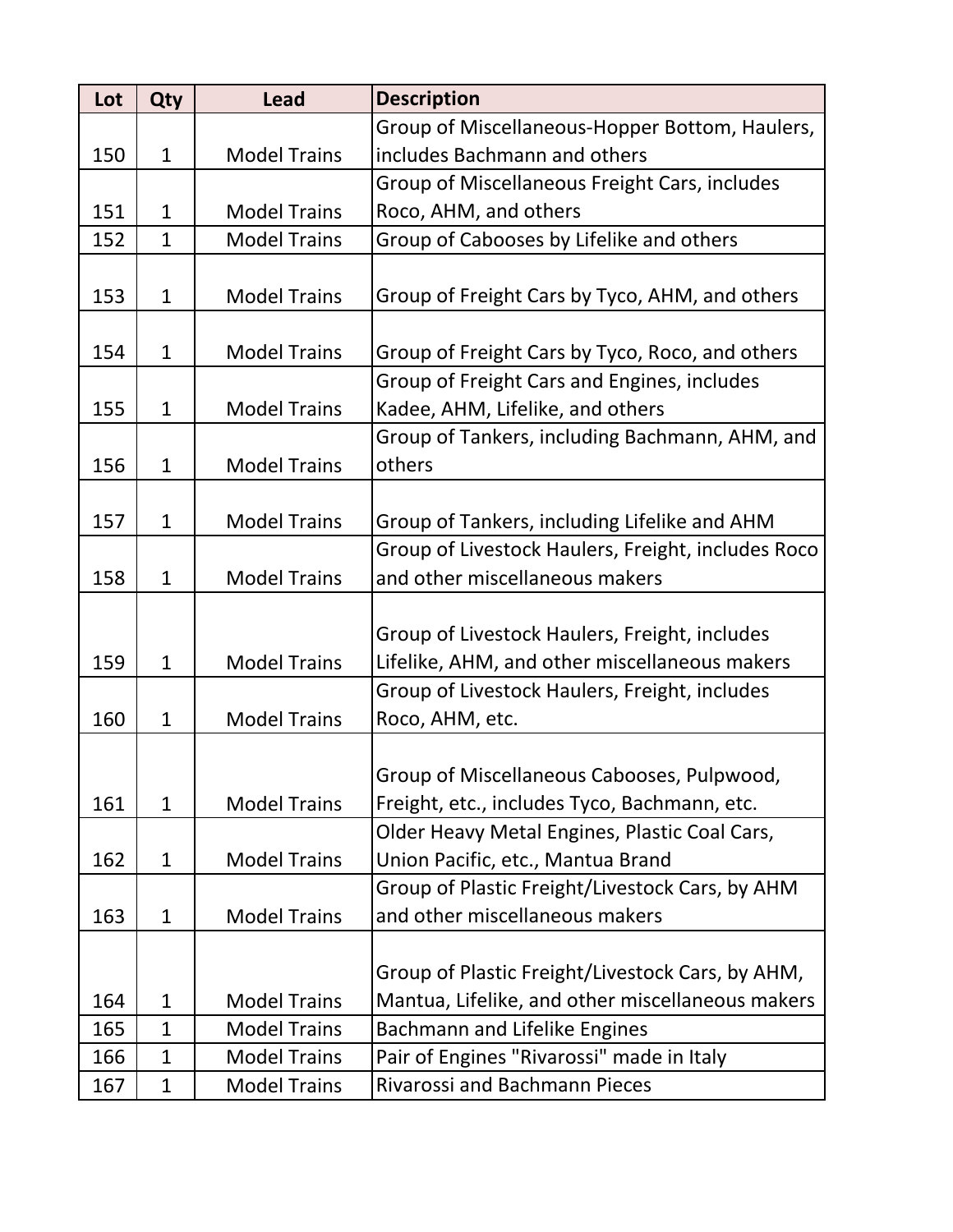| Lot | <b>Qty</b>   | <b>Lead</b>         | <b>Description</b>                                |
|-----|--------------|---------------------|---------------------------------------------------|
|     |              |                     | Group of Engine, Caboose, etc. by Bachmann,       |
| 168 | $\mathbf{1}$ | <b>Model Trains</b> | AHM, etc.                                         |
| 169 | $\mathbf{1}$ | <b>Model Trains</b> | Engine and Coal Car, by AHM, with box             |
|     |              |                     | Group of Cars, Caboose etc, includes              |
| 170 | $\mathbf{1}$ | <b>Model Trains</b> | miscellaneous makers                              |
|     |              |                     |                                                   |
|     |              |                     | Group of Miscellaneous Cars, Engine, Caboose,     |
| 171 | $\mathbf{1}$ | <b>Model Trains</b> | Tyco, AHM, Starter Train with Power Pack          |
|     |              |                     | Group of Con-Cor 1/87th HO Scale Produce Box      |
| 172 | $\mathbf{1}$ | <b>Model Trains</b> | Cart Kit, appears to be NIB                       |
|     |              |                     | Group including Trainmaster, Box Car, 40ft.       |
|     |              |                     | Double Decker Stock Car Plastic Kit, 50ft. Single |
| 173 | $\mathbf{1}$ | <b>Model Trains</b> | Door Kit                                          |
|     |              |                     | Browser Manufacturing Diesel Body, with Box,      |
| 174 | $\mathbf{1}$ | <b>Model Trains</b> | plus additional car                               |
|     |              |                     | Engine "Antique" Hopper Bottom (boxes behind      |
| 175 | $\mathbf{1}$ | <b>Model Trains</b> | picture do not convey)                            |
| 176 | $\mathbf{1}$ | <b>Model Trains</b> | Lionel Engine #2026 with Coal Car                 |
|     |              |                     |                                                   |
| 177 | $\mathbf{1}$ | <b>Model Trains</b> | Lionel Engine #2026 with Coal Car (1951 approx.)  |
| 178 | $\mathbf{1}$ | <b>Model Trains</b> | Lionel Engine #8300 with Coal Car                 |
| 179 | $\mathbf{1}$ | <b>Model Trains</b> | Engine by Lionel Corporation "1948"               |
|     |              |                     | Engine #1666 by unknown maker and                 |
| 180 | 1            | <b>Model Trains</b> | Transylvania Coal Car                             |
|     |              |                     | Engine by Marx Toys #490 and Coal Car, (1959      |
| 181 | $\mathbf{1}$ | <b>Model Trains</b> | sticker on it)                                    |
| 182 | $\mathbf{1}$ | <b>Model Trains</b> | Engine US Army by Lionel #41 and Coal Car         |
| 183 | $\mathbf 1$  | <b>Model Trains</b> | Lionel Engine and Coal Car #1110                  |
| 184 | $\mathbf{1}$ | <b>Model Trains</b> | Engine and Coal Car by Marx Toys #490             |
|     |              |                     |                                                   |
| 185 | $\mathbf 1$  | <b>Model Trains</b> | Group of Miscellaneous Cars by Lionel, Marx, etc. |
|     |              |                     | Group of Miscellaneous Cars and Flatcars by       |
| 186 | $\mathbf{1}$ | <b>Model Trains</b> | Lionel                                            |
|     |              |                     | Lionel Amtrak Express Track Car with box #6-      |
| 187 | $\mathbf{1}$ | <b>Model Trains</b> | 27395                                             |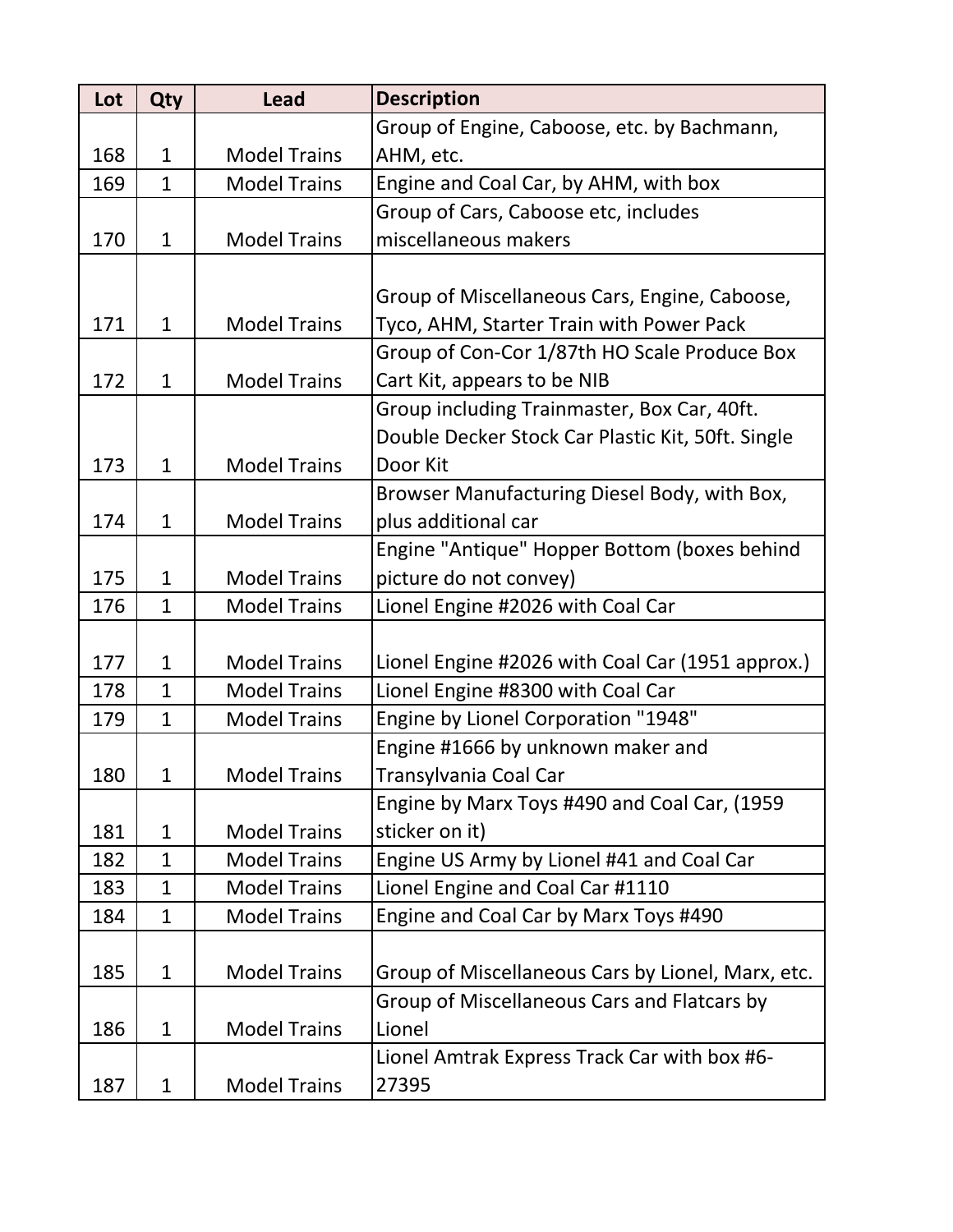| Lot | Qty          | <b>Lead</b>          | <b>Description</b>                                 |
|-----|--------------|----------------------|----------------------------------------------------|
|     |              |                      | Lionel Southern Pacific Two Tier Auto Carrier with |
| 188 | $\mathbf{1}$ | <b>Model Trains</b>  | box, NIB                                           |
|     |              |                      | Lionel #510 Engine Dash-9 Amtrak CMD, with box,    |
| 189 | $\mathbf{1}$ | <b>Model Trains</b>  | minor glue on it                                   |
| 190 | $\mathbf{1}$ | <b>Model Trains</b>  | Williams #4916 Engine                              |
|     |              |                      | Lionel NYC Wood Sided Reefer with box and a        |
| 191 | $\mathbf{1}$ | <b>Model Trains</b>  | <b>Right Hand and Left Hand Remote</b>             |
|     |              |                      | Rail King Rugged Rails Series F-3 Diesel Engine A- |
| 192 | $\mathbf{1}$ | <b>Model Trains</b>  | <b>Unit Not Powered</b>                            |
|     |              |                      | Rail King Rugged Rails Series F-3 Diesel Engine B- |
| 193 | $\mathbf{1}$ | <b>Model Trains</b>  | <b>Unit Not Powered</b>                            |
|     |              |                      | Rail King Rugged Rails Series Santa Fe Vista Dome  |
| 194 | $\mathbf{1}$ | <b>Model Trains</b>  | Car                                                |
| 195 | $\mathbf{1}$ | <b>Model Trains</b>  | Rail King Rugged Rails ESSO Tank Car 0-27          |
|     |              |                      | Lionel Manual Control Switch Left Hand and Right   |
| 196 | $\mathbf 1$  | <b>Model Trains</b>  | Hand, with box                                     |
|     |              |                      |                                                    |
| 197 | $\mathbf 1$  | <b>Model Trains</b>  | Lionel #395 Floodlight Tower, missing one light    |
|     |              |                      |                                                    |
| 198 | $\mathbf{1}$ | <b>Model Trains</b>  | Lionel Pair of RR Crossing Arms, minor damage      |
|     |              |                      | Lionel Crossing Arm and Switch Light and Two       |
| 199 | $\mathbf 1$  | <b>Model Trains</b>  | <b>Lionel Street Lamps</b>                         |
|     |              |                      | Group of Stereo Albums 33 1/3 Long Play,           |
|     |              |                      | includes Merle Haggard, Queens of Country          |
| 200 | $\mathbf{1}$ | <b>Record Albums</b> | Music, Conway, Loretta, etc.                       |
|     |              |                      | Group of Stereo Albums 33 1/3 Long Play,           |
|     |              |                      | includes Linda Ronstadt, Johnny Cash, Tiny Tim,    |
| 201 | $\mathbf{1}$ | <b>Record Albums</b> | etc.                                               |
|     |              |                      |                                                    |
|     |              |                      | Group of Stereo Albums 33 1/3, includes Patty      |
| 202 | $\mathbf{1}$ | <b>Record Albums</b> | Duke, Sounds of Yesteryear, Jim Reeves, etc.       |
|     |              |                      | Group of Stereo Albums 33 1/3, includes Peter      |
| 203 | $\mathbf{1}$ | <b>Record Albums</b> | Pan, Superman, Skeeter Davis, etc.                 |
|     |              |                      | Group of Stereo Albums 33 1/3, includes Grand      |
|     |              |                      | Ole Opry Stars, The Lone Ranger, Sesame Street,    |
| 204 | $\mathbf{1}$ | <b>Record Albums</b> | etc.                                               |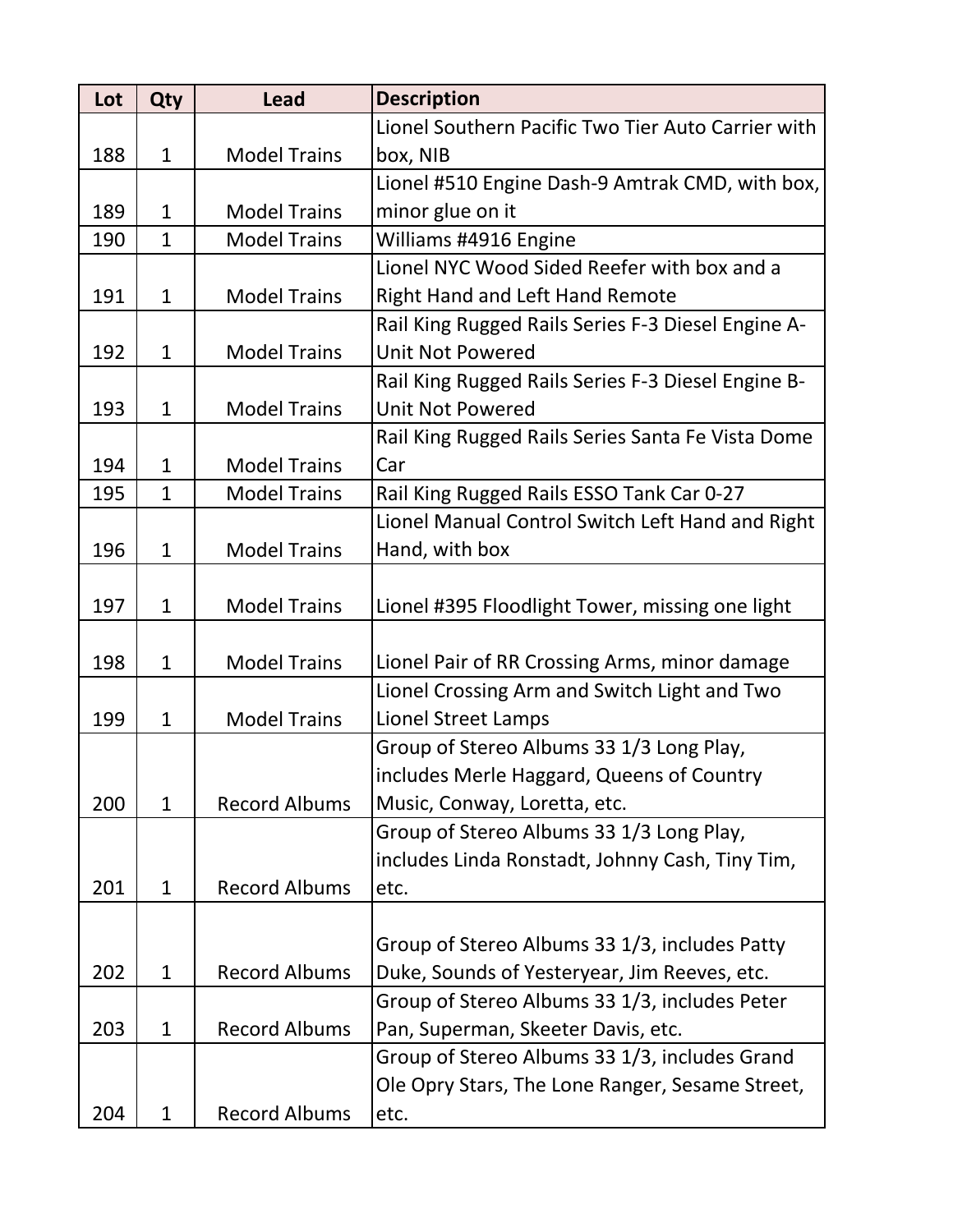| Lot | Qty          | <b>Lead</b>          | <b>Description</b>                                  |
|-----|--------------|----------------------|-----------------------------------------------------|
|     |              |                      | Five Cassettes Boxed Set of Elvis from Nashville to |
| 205 | $\mathbf{1}$ | <b>Record Albums</b> | <b>Memphis The Essential 60s</b>                    |
|     |              |                      | Boxed Set of Long Plays includes 50s, 60s, Burl     |
| 206 | $\mathbf{1}$ | <b>Record Albums</b> | Ives, etc.                                          |
|     |              |                      |                                                     |
|     |              |                      | Group of 45 RPMs, Artists alphabetical A and B,     |
|     |              |                      | includes Eddie Arnold, John Anderson, Brook         |
| 207 | 1            | <b>Record Albums</b> | Benton, The Bellamy Brothers, etc.                  |
|     |              |                      |                                                     |
|     |              |                      | Group of 45 RPMs, includes Artists alphabetical B   |
| 208 | $\mathbf{1}$ | <b>Record Albums</b> | and C, Johnny Bush, Bing Crosby, Dick Clarke, etc.  |
|     |              |                      | Group of 45 RPMs, Artists alphabetical D, E, and F, |
|     |              |                      | includes James Darren, Dixie, Friends and Lovers,   |
| 209 | $\mathbf{1}$ | <b>Record Albums</b> | Peter Frampton, etc.                                |
|     |              |                      |                                                     |
|     |              |                      | Group of 45 RPMs, Artists alphabetical G, H, I,     |
| 210 | $\mathbf{1}$ | <b>Record Albums</b> | Mickey Gilley, Freddie Hart, The Imperials, etc.    |
|     |              |                      | Group of 45 RPMs, Artists alphabetical J, K, and L, |
|     |              |                      | includes George Jones, Kris Kristofferson, Steve    |
| 211 | $\mathbf{1}$ | <b>Record Albums</b> | Lawrence, etc.                                      |
|     |              |                      | Group of 45 RPMs, Artists alphabetical M,           |
| 212 | $\mathbf{1}$ | <b>Record Albums</b> | includes Reba McIntire and Ronnie Milsap            |
|     |              |                      |                                                     |
|     |              |                      | Group of 45 RPMs, Artists alphabetical M through    |
|     |              |                      | Q, includes Nitty Gritty Dirt Band, The Oak Ridge   |
| 213 | $\mathbf{1}$ | <b>Record Albums</b> | Boys, Ray Price, Quarterflash, etc.                 |
|     |              |                      | Group of 45 RPMs, Artists alphabetical R, includes  |
| 214 | $\mathbf{1}$ | <b>Record Albums</b> | Kenny Rogers, Jerry Reed, etc.                      |
|     |              |                      | Group of 45 RPMs, Artists alphabetical S, includes  |
| 215 | $\mathbf{1}$ | <b>Record Albums</b> | REO Speedwagon, Sting, etc.                         |
|     |              |                      | Group of 45 RPMs, Artists alphabetical T through    |
|     |              |                      | Z, includes Mel Tillis, Loretta Lynn, Roger         |
| 216 | $\mathbf{1}$ | <b>Record Albums</b> | Williams, etc.                                      |
|     |              |                      | Group of Miscellaneous Albums, 33 1/3 and EP,       |
|     |              |                      | includes Bob Crosby, Farron Young, Brenda Lee,      |
| 217 | $\mathbf{1}$ | <b>Record Albums</b> | etc.                                                |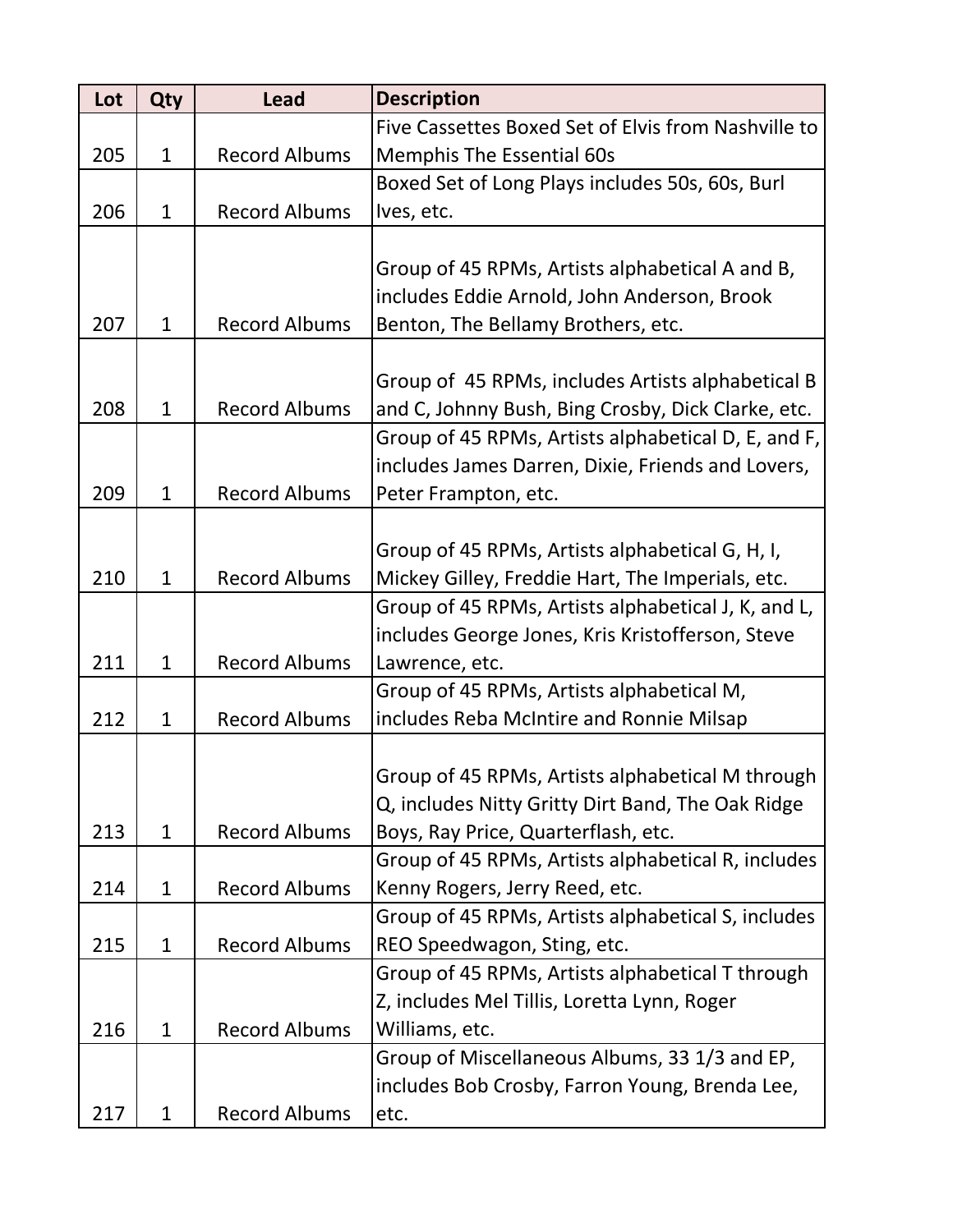| Lot | Qty          | <b>Lead</b>          | <b>Description</b>                                 |
|-----|--------------|----------------------|----------------------------------------------------|
|     |              |                      | Box of Miscellaneous 45 RPMs Personal Albums       |
| 218 | $\mathbf{1}$ | <b>Record Albums</b> | and Miscellaneous Records                          |
|     |              |                      | Group of Miscellaneous 45 RPMs, includes Pat       |
|     |              |                      | Boone, Andy Williams, and Children's Records,      |
| 219 | $\mathbf{1}$ | <b>Record Albums</b> | etc.                                               |
|     |              |                      |                                                    |
| 220 | $\mathbf{1}$ | <b>Record Albums</b> | Large Bin of Stereo Albums of Christmas Music      |
|     |              |                      | Large Bin of Stereo Albums, includes Stevie        |
| 221 | $\mathbf{1}$ | <b>Record Albums</b> | Wonder, Caruso, Country Western, etc.              |
| 222 | $\mathbf{1}$ | <b>Record Albums</b> | Large Bin of Stereo Albums, mostly Elvis           |
|     |              |                      |                                                    |
|     |              |                      | Large Bin of Stereo Albums, includes Christmas,    |
| 223 | $\mathbf{1}$ | <b>Record Albums</b> | Cinderella, Pinocchio, Robin Hood, etc.            |
| 224 | $\mathbf{1}$ | <b>Record Albums</b> | Large Bin of Stereo Albums, mostly Elvis           |
| 225 | $\mathbf{1}$ | <b>Record Albums</b> | Large Bin of Stereo Albums, Christmas              |
|     |              |                      | Large Bin of Stereo Albums, Boxed Sets and         |
|     |              |                      | Individual Albums, includes Patriotic Rock, Swing  |
| 226 | $\mathbf{1}$ | <b>Record Albums</b> | and Sway, Jazz, etc.                               |
|     |              |                      |                                                    |
|     |              |                      | Large Bin of Stereo Albums, includes Bob Seger,    |
| 227 | $\mathbf{1}$ | <b>Record Albums</b> | Heartbeat of the 70s, Neil Sedeka, Acoustics, etc. |
|     |              |                      | Large Bin of Stereo Albums, includes John Lennon,  |
| 228 | $\mathbf{1}$ | <b>Record Albums</b> | Steely Dan, Conway Twitty, etc.                    |
|     |              |                      | Box of Stereo Albums, includes George Jones,       |
| 229 | $\mathbf{1}$ | <b>Record Albums</b> | Johnny Lee, Barbara Mandrell, etc.                 |
|     |              |                      |                                                    |
|     |              |                      | Large Bin of Stereo Albums, includes Buddy Holly,  |
| 230 | $\mathbf{1}$ | <b>Record Albums</b> | Roy Rogers, Gene Autry, Barry Manilow, etc.        |
|     |              |                      |                                                    |
|     |              |                      | Large Bin of Stereo Albums, includes The           |
| 231 | $\mathbf{1}$ | <b>Record Albums</b> | Temptations, Green Peace, Stevie Wonder, etc.      |
|     |              |                      |                                                    |
|     |              |                      | Large Bin of Stereo Albums, includes Thomas        |
|     |              |                      | Edison Tributes, Shirley MacLaine (autographed),   |
| 232 | $\mathbf 1$  | <b>Record Albums</b> | Gogi Grant, The Oak Ridge Boys, etc.               |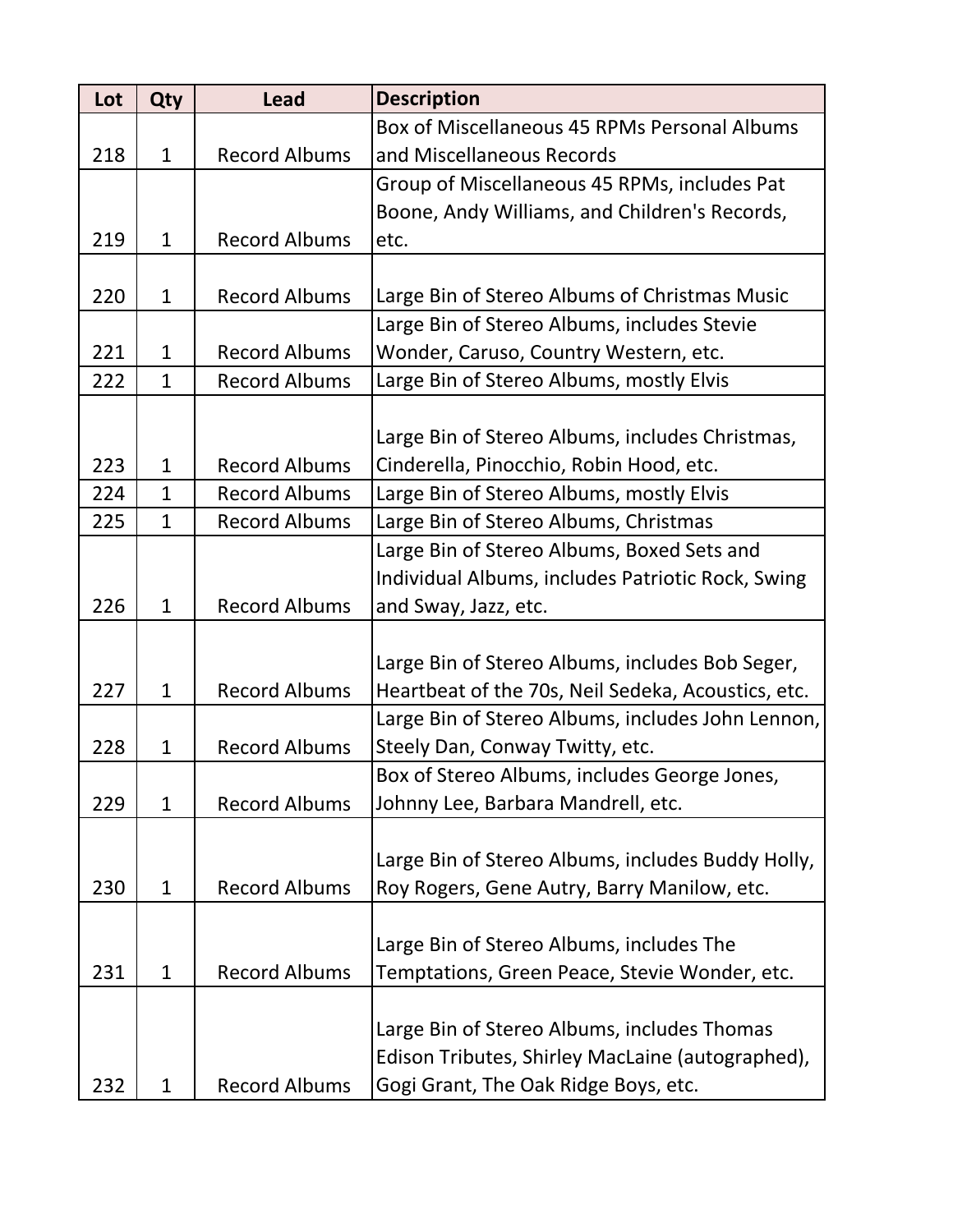| Lot | Qty          | <b>Lead</b>          | <b>Description</b>                                |
|-----|--------------|----------------------|---------------------------------------------------|
|     |              |                      |                                                   |
|     |              |                      | Large Bin of Stereo Albums, includes Roger        |
| 233 | $\mathbf{1}$ | <b>Record Albums</b> | Williams, Dean Martin, Musicals, Operas, etc.     |
| 234 | $\mathbf{1}$ | <b>Record Albums</b> | Large Bin of Stereo Albums, mostly Beatles        |
|     |              |                      | Large Bin of Stereo Albums, mostly Country,       |
|     |              |                      | includes Marilyn McCoo, Buck Owens, Charlie       |
| 235 | $\mathbf{1}$ | <b>Record Albums</b> | Pride, etc.                                       |
|     |              |                      | Large Bin of Stereo Albums, includes John Lennon, |
| 236 | $\mathbf{1}$ | <b>Record Albums</b> | Paul McCartney, Ringo, etc.                       |
|     |              |                      | Large Bin of Stereo Albums, includes Rock and     |
| 237 | $\mathbf{1}$ | <b>Record Albums</b> | Roll, 50s, 60s, Rhythm and Blues, etc.            |
|     |              |                      |                                                   |
|     |              |                      | Box of Stereo Albums, includes Roger Williams,    |
| 238 | $\mathbf{1}$ | <b>Record Albums</b> | Percy Faith, Broadway Show Tunes, etc.            |
|     |              |                      | Box of Stereo Albums, includes Chet Atkins, Rod   |
| 239 | $\mathbf{1}$ | <b>Record Albums</b> | Stewart, Melissa Manchester, etc.                 |
|     |              |                      |                                                   |
|     |              |                      | Box of Stereo Albums, includes Beatles, Movie     |
| 240 | $\mathbf{1}$ | <b>Record Albums</b> | Titles, The Doobies, David Allan Coe, etc.        |
|     |              |                      | Large Bin of Stereo Albums, includes Patriotic    |
| 241 | $\mathbf{1}$ | <b>Record Albums</b> | Songs, Oldies, Folk Singers, etc.                 |
|     |              |                      | Large Bin of Stereo Albums, includes Oldies, Rock |
| 242 | $\mathbf{1}$ | <b>Record Albums</b> | and Roll, Dancing Hits, etc.                      |
|     |              |                      | Large Bin of Stereo Albums, includes Cruisin,     |
| 243 | $\mathbf{1}$ | <b>Record Albums</b> | Snoopy The Red Baron, Connie Stevens, etc.        |
|     |              |                      | Large Bin of Stereo Albums, includes Frankie      |
| 244 | $\mathbf{1}$ | <b>Record Albums</b> | Avalon, Little Richard, Bobby Rydell, etc.        |
|     |              |                      | Large Bin of Stereo Albums, includes Chubby       |
| 245 | $\mathbf 1$  | <b>Record Albums</b> | Checker, Comedy, Robin Williams, etc.             |
| 246 | $\mathbf{1}$ | <b>Record Albums</b> | Box of Stereo Albums, mostly Christmas            |
|     |              |                      | Individual CDs and CD Boxed Sets, includes Ann    |
|     |              |                      | Murray, Jimmy Buffet, Buddy Holly, Burl Ives,     |
| 247 | $\mathbf{1}$ | <b>CDs</b>           | Ricky Nelson, etc.                                |
|     |              |                      |                                                   |
|     |              |                      | Group of CDs, includes George Jones and Tammy     |
| 248 | $\mathbf{1}$ | <b>CDs</b>           | Wynette, Alan Jackson, and Patty Loveless         |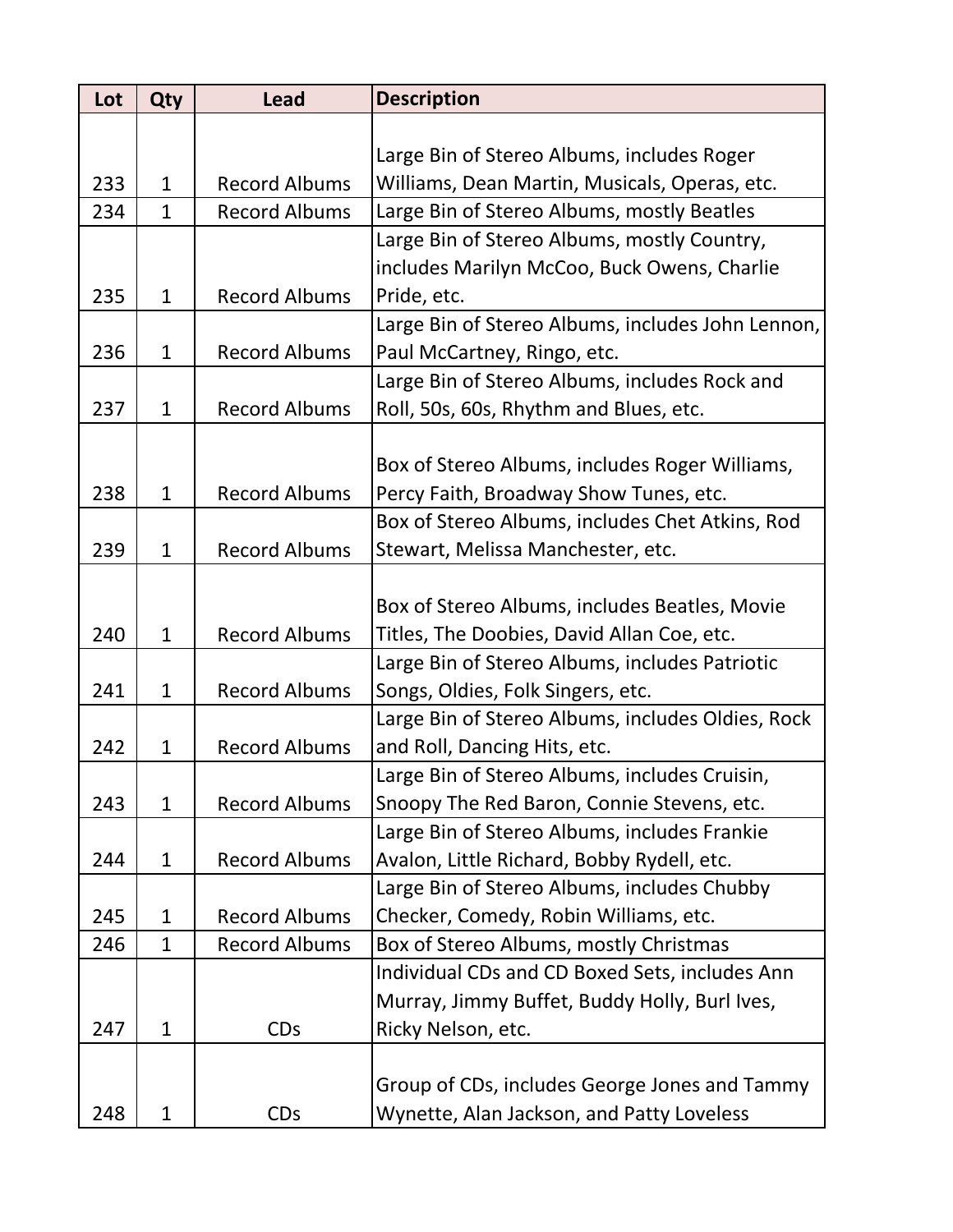| Lot | Qty          | <b>Lead</b>           | <b>Description</b>                                 |
|-----|--------------|-----------------------|----------------------------------------------------|
|     |              |                       | Group of CDs, includes Mozart, Nat King Cole, The  |
| 249 | $\mathbf{1}$ | <b>CDs</b>            | Swingfield Big Band, etc.                          |
|     |              |                       | Group of CDs, includes George Strait, Leann        |
| 250 | $\mathbf{1}$ | <b>CDs</b>            | Rimes, Mickey Gilley, etc.                         |
|     |              |                       | Group of CDs, includes Glenn Miller, Peggy Lee,    |
| 251 | $\mathbf{1}$ | <b>CDs</b>            | etc.                                               |
|     |              |                       | Group of CDs, includes Clint Black, Willie Nelson, |
| 252 | $\mathbf{1}$ | <b>CDs</b>            | etc.                                               |
|     |              |                       | Group of CDs, includes George Jones, Kenny         |
| 253 | $\mathbf{1}$ | <b>CDs</b>            | Chesney, Kenny Rogers, etc.                        |
|     |              |                       | Group of CDs, includes Jimmy Buffet, Trisha        |
| 254 | $\mathbf{1}$ | <b>CDs</b>            | Yearwood, Gladys Knight, etc.                      |
|     |              |                       | Group of CDs, includes Blake Shelton, Kenny        |
| 255 | $\mathbf{1}$ | <b>CDs</b>            | Chesney, Elvis Costello, etc.                      |
|     |              |                       |                                                    |
| 256 | $\mathbf{1}$ | <b>CDs</b>            | Group of CDs, includes Steel Drum, Hip Hop, etc.   |
|     |              |                       | Group of CDs, includes Godsmack, Kenny             |
| 257 | $\mathbf{1}$ | <b>CDs</b>            | Chesney, U2, etc.                                  |
|     |              |                       | Group of CDs, includes Glenn Campbell, Down in     |
| 258 | $\mathbf{1}$ | <b>CDs</b>            | the Valley, etc.                                   |
|     |              |                       | Group of CDs, includes Ray Conniff, Carrie         |
| 259 | $\mathbf{1}$ | <b>CDs</b>            | Underwood, James Bond Tunes, etc.                  |
|     |              |                       | Group of CDs, includes Garth Brooks, Vince Gill,   |
| 260 | 1            | <b>CD<sub>S</sub></b> | Alan Jackson, etc.                                 |
| 261 | $\mathbf{1}$ | 45s                   | Group of 45s, mostly Michael Jackson               |
|     |              |                       | Group of 45s, includes Hank Williams, Herman's     |
| 262 | $\mathbf{1}$ | 45s                   | Hermits, James Brown, etc.                         |
|     |              |                       | Group of 45s, includes Sam Cook, Jackie Wilson,    |
| 263 | $\mathbf{1}$ | 45s                   | etc.                                               |
|     |              |                       | Group of Long Play Albums, includes Marilyn        |
| 264 | $\mathbf{1}$ | <b>Record Albums</b>  | Monroe, etc.                                       |
|     |              |                       | Group of Long Play Albums, includes Looney         |
| 265 | $\mathbf{1}$ | <b>Record Albums</b>  | Tunes, Classic Beatles, etc.                       |
|     |              |                       | Group of Long Play Albums, includes The Fabulous   |
| 266 | $\mathbf{1}$ | <b>Record Albums</b>  | 50s, Connie Francis, etc.                          |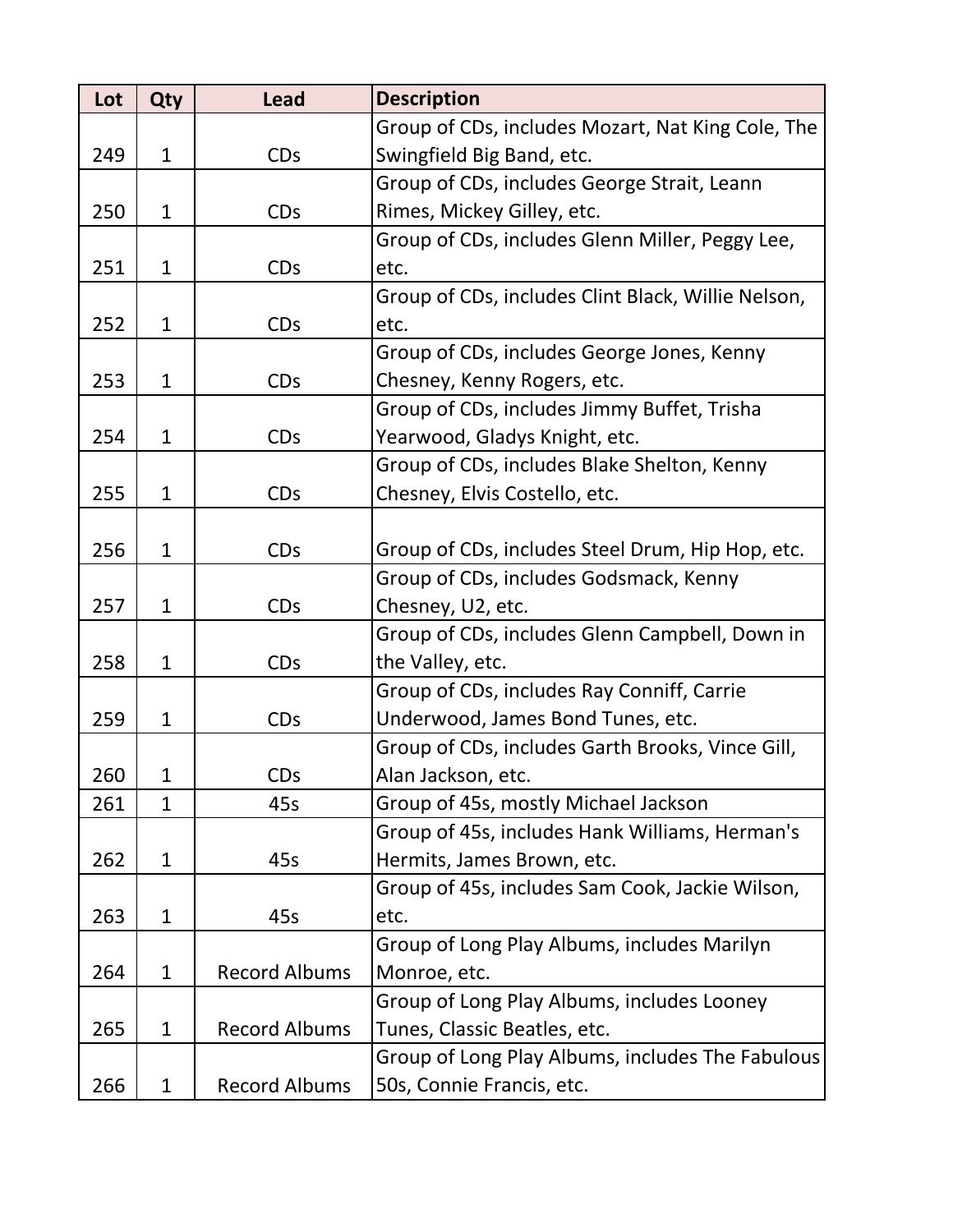| Lot | Qty          | <b>Lead</b>                              | <b>Description</b>                                                 |
|-----|--------------|------------------------------------------|--------------------------------------------------------------------|
|     |              |                                          | Group of Long Play Albums, includes Nashville                      |
| 267 | $\mathbf{1}$ | <b>Record Albums</b>                     | String Band, Three Dog Night, etc.                                 |
|     |              |                                          | Group of Long Play Albums, includes Darin, Bob                     |
| 268 | $\mathbf{1}$ | <b>Record Albums</b>                     | Dylan, etc.                                                        |
|     |              |                                          | Group of Long Play Albums, includes Van                            |
| 269 | $\mathbf{1}$ | <b>Record Albums</b>                     | Morrison, Marshall Tucker Band, etc.                               |
|     |              |                                          |                                                                    |
|     |              |                                          | Group of Long Play Albums, includes Patsy Cline,                   |
| 270 | $\mathbf{1}$ | <b>Record Albums</b>                     | Molly Hatchet, Sarah Vaughan, Embers, etc.                         |
|     |              |                                          | Group of Long Play Albums, includes Beatles,                       |
| 271 | $\mathbf{1}$ | <b>Record Albums</b>                     | Dolly Parton, etc.                                                 |
|     |              |                                          | Group of Long Play Albums, includes Elvis,                         |
| 272 | $\mathbf{1}$ | <b>Record Albums</b>                     | Alabama, David Allan Coe, etc.                                     |
|     |              |                                          | Group of Long Play Albums, includes Elvis, Aretha                  |
| 273 | $\mathbf{1}$ | <b>Record Albums</b>                     | Franklin, etc.                                                     |
| 274 | $\mathbf{1}$ | <b>Cassette Tapes</b>                    | <b>Group of Christmas Cassettes</b>                                |
|     |              |                                          |                                                                    |
| 275 | $\mathbf{1}$ |                                          | Collectible Calendar Group of Collectible Marilyn Monroe Calendars |
|     |              |                                          | Group of Small Posters and Vintage Photographs,                    |
|     |              |                                          | suitable for framing, includes Tex Ritter, Gone                    |
| 276 | $\mathbf 1$  | ble Posters and Phot with the Wind, etc. |                                                                    |
|     |              |                                          |                                                                    |
|     |              |                                          | Dynamic Dukane Omni Directional Microphone,                        |
|     |              |                                          | Model #7A65, Serial #6038V, with Quarter Inch                      |
| 277 | $\mathbf{1}$ |                                          | Sound Equipment   Cord and Stand, appears to work                  |
|     |              |                                          | Sony Speaker System, Model #SS-WS101, NIB,                         |
| 278 | $\mathbf{1}$ |                                          | Sound Equipment appears to be Surround Sound                       |
| 279 | $\mathbf{1}$ | Sound Equipment                          | 25 by Stage Two Channel Guitar Amp, works                          |
|     |              |                                          |                                                                    |
| 280 | $\mathbf{1}$ | Sound Equipment                          | Sony Active Subwoofer, Model #SA-WMSP75                            |
|     |              |                                          | Group of Elvis Long Play Albums, includes                          |
| 281 | $\mathbf{1}$ | <b>Record Albums</b>                     | <b>Christmas and Movie Sound Tracks</b>                            |
|     |              |                                          | Group of Long Play Stereo Albums, includes Italian                 |
| 282 | $\mathbf{1}$ | <b>Record Albums</b>                     | <b>Themed Music</b>                                                |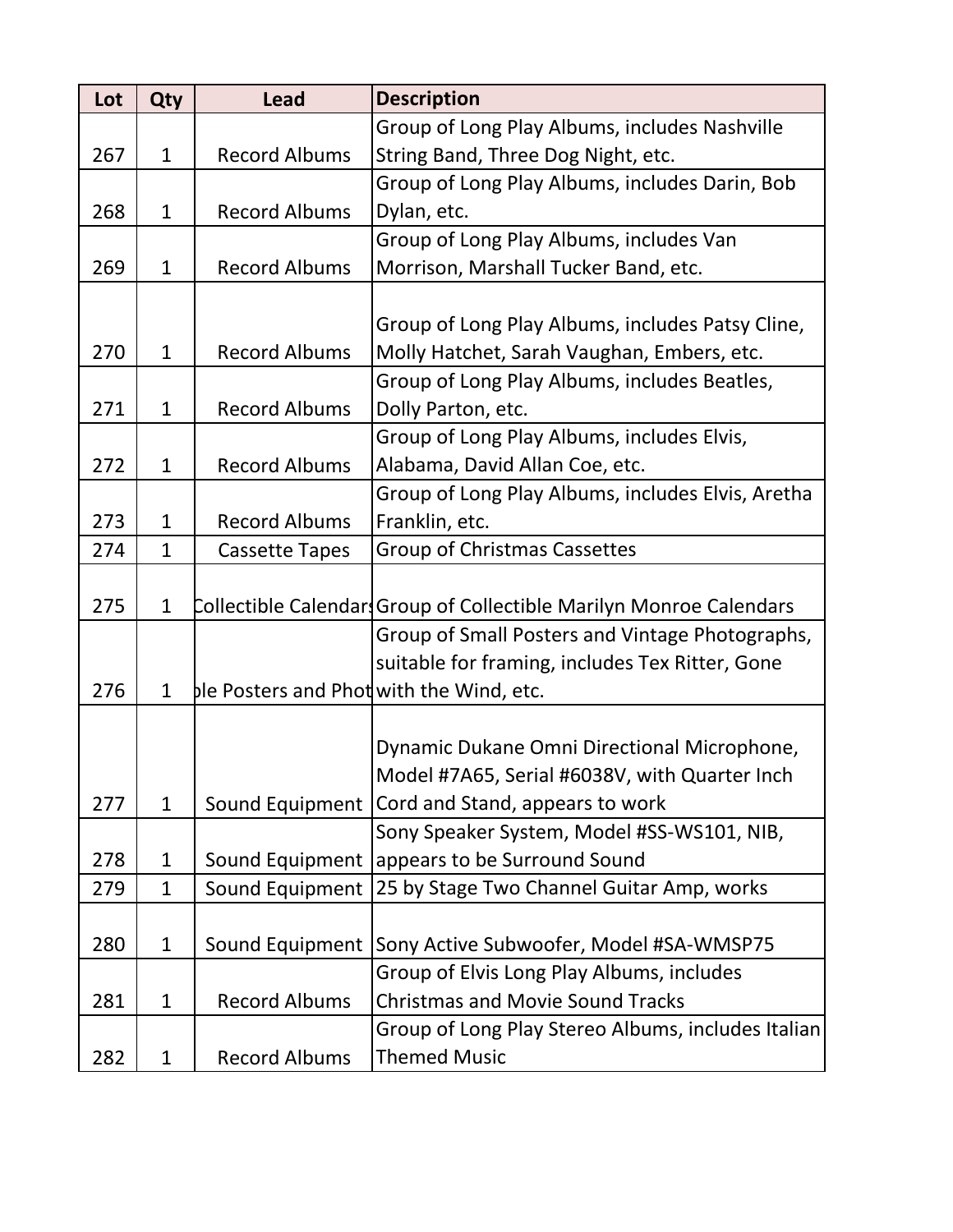| Lot | <b>Qty</b>   | <b>Lead</b>          | <b>Description</b>                               |
|-----|--------------|----------------------|--------------------------------------------------|
|     |              |                      |                                                  |
|     |              |                      | Group of Long Play Stereo Albums, includes Music |
| 283 | $\mathbf{1}$ | <b>Record Albums</b> | from South America, Greece, Japan, etc.          |
|     |              |                      | Group of Long Play Stereo Albums, includes       |
| 284 | $\mathbf{1}$ | <b>Record Albums</b> | German, Chinese, and French Music                |
|     |              |                      | Group of Long Play Stereo Albums, includes       |
| 285 | $\mathbf{1}$ | <b>Record Albums</b> | <b>Chinese and French Music</b>                  |
|     |              |                      | Group of Long Play Stereo Albums, includes       |
| 286 | $\mathbf{1}$ | <b>Record Albums</b> | <b>African and Native American Music</b>         |
|     |              |                      | Group of Long Play Stereo Albums, includes       |
| 287 | $\mathbf 1$  | <b>Record Albums</b> | Johnny Cash, Comedy Albums, etc.                 |
|     |              |                      | Group of Long Play Stereo Albums, mostly George  |
| 288 | $\mathbf{1}$ | <b>Record Albums</b> | Jones                                            |
|     |              |                      | Group of Long Play Stereo Albums, mostly Chet    |
| 289 | $\mathbf{1}$ | <b>Record Albums</b> | <b>Atkins</b>                                    |
|     |              |                      | Group of Long Play Stereo Albums, includes       |
| 290 | $\mathbf{1}$ | <b>Record Albums</b> | <b>Kingston Trio</b>                             |
|     |              |                      | Group of Long Play Stereo Albums, includes Beach |
| 291 | $\mathbf{1}$ | <b>Record Albums</b> | <b>Boys</b>                                      |
|     |              |                      | Group of Long Play Stereo Albums, includes The   |
| 292 | $\mathbf{1}$ | <b>Record Albums</b> | Lettermen                                        |
|     |              |                      | Group of Long Play Stereo Albums, includes Dean  |
| 293 | $\mathbf 1$  | <b>Record Albums</b> | <b>Martin</b>                                    |
|     |              |                      | Group of Long Play Stereo Albums, includes Frank |
| 294 | $\mathbf{1}$ | <b>Record Albums</b> | Sinatra                                          |
|     |              |                      | Group of Long Play Stereo Albums, includes Nat   |
| 295 | $\mathbf{1}$ | <b>Record Albums</b> | King Cole                                        |
|     |              |                      | Group of Long Play Stereo Albums, includes       |
| 296 | $\mathbf{1}$ | <b>Record Albums</b> | Johnny Mathis                                    |
|     |              |                      | Group of Long Play Stereo Albums, includes       |
| 297 | $\mathbf{1}$ | <b>Record Albums</b> | Gospel/Religious                                 |
|     |              |                      | Group of Long Play Stereo Albums, includes       |
| 298 | $\mathbf{1}$ | <b>Record Albums</b> | Military, Sports, Poetry, etc.                   |
|     |              |                      | Group of Long Play Stereo Albums, includes       |
| 299 | $\mathbf{1}$ | <b>Record Albums</b> | Automobiles, Space, Educational, etc.            |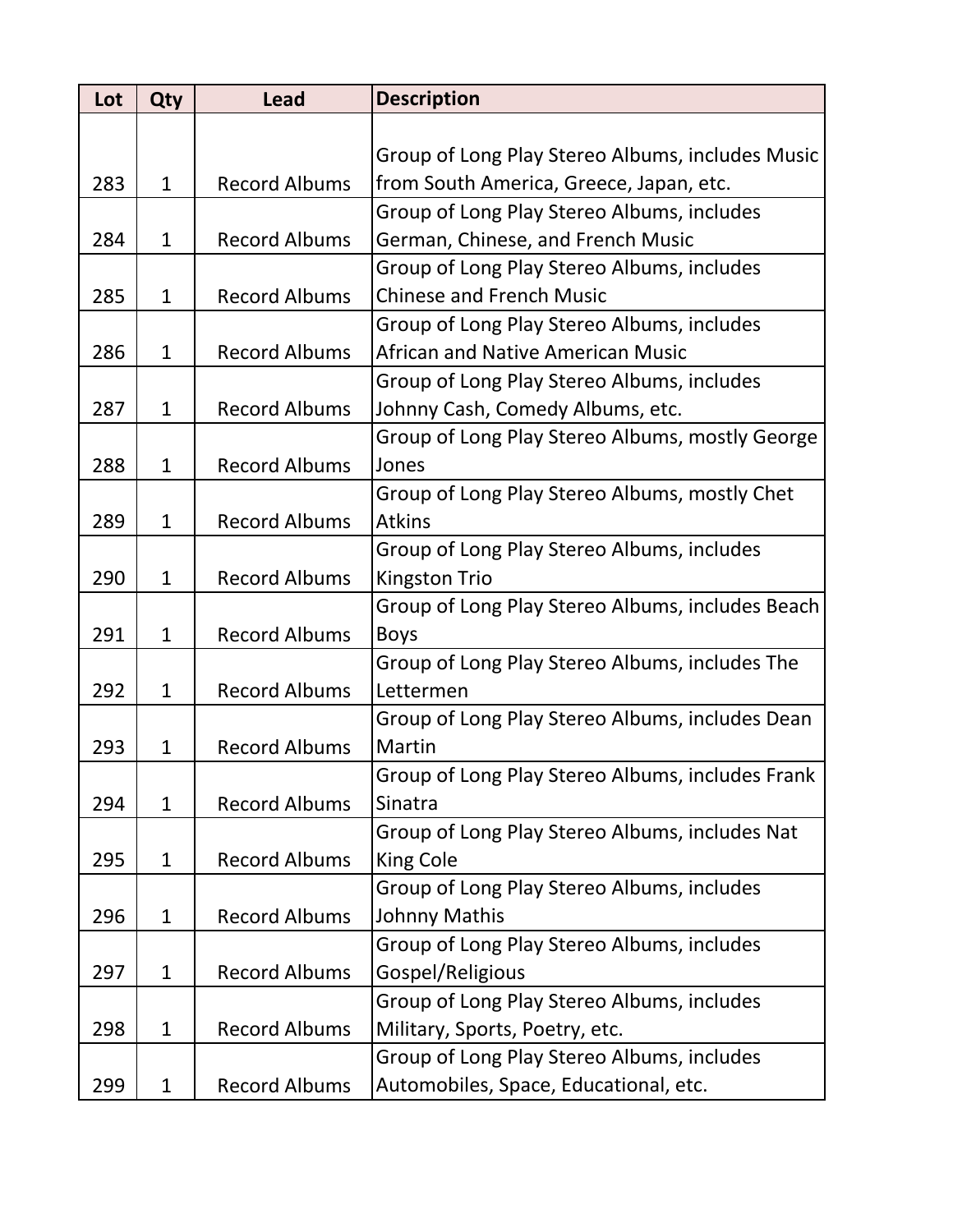| Lot | <b>Qty</b>   | <b>Lead</b>          | <b>Description</b>                               |
|-----|--------------|----------------------|--------------------------------------------------|
|     |              |                      | Group of Long Play Stereo Albums, Artists        |
|     |              |                      | alphabetical S through W, includes Smothers      |
| 300 | $\mathbf{1}$ | <b>Record Albums</b> | <b>Brothers</b>                                  |
|     |              |                      | Group of Long Play Stereo Albums, Artists        |
| 301 | $\mathbf{1}$ | <b>Record Albums</b> | alphabetical L, M, N                             |
|     |              |                      | Group of Long Play Stereo Albums, Artists        |
| 302 | $\mathbf{1}$ | <b>Record Albums</b> | alphabetical C, D, E, F, G                       |
|     |              |                      | Group of Long Play Stereo Albums, Artists        |
| 303 | $\mathbf{1}$ | <b>Record Albums</b> | alphabetical A, B, C, includes Comedy            |
|     |              |                      | Group of Long Play Stereo Albums, includes Irish |
| 304 | $\mathbf{1}$ | <b>Record Albums</b> | <b>Music</b>                                     |
|     |              |                      | Group of Long Play Stereo Albums, includes       |
| 305 | $\mathbf{1}$ | <b>Record Albums</b> | <b>Polynesian and Portuguese Music</b>           |
|     |              |                      | Group of Long Play Stereo Albums, includes       |
| 306 | $\mathbf{1}$ | <b>Record Albums</b> | Scandinavian, Scottish, and Spanish Music        |
|     |              |                      | Group of Boxed Sets, includes Arthur Fideler,    |
| 307 | $\mathbf{1}$ | <b>Record Albums</b> | Boston Pops, etc.                                |
|     |              |                      |                                                  |
| 308 | $\mathbf{1}$ | <b>Record Albums</b> | Group of Boxed Sets of Christmas Music           |
|     |              |                      |                                                  |
| 309 | $\mathbf{1}$ | <b>Record Albums</b> | Group of Boxed Sets of Pops, Ray Conniff, etc.   |
|     |              |                      |                                                  |
| 310 | $\mathbf{1}$ | <b>Record Albums</b> | Group of Boxed Sets and Other Christmas Albums   |
|     |              |                      | Group of Boxed Sets, includes Christmas, Light   |
| 311 | $\mathbf{1}$ | <b>Record Albums</b> | Classics, etc.                                   |
|     |              |                      | Group of Boxed Sets, includes Cole Porter,       |
| 312 | $\mathbf{1}$ | <b>Record Albums</b> | Rodgers and Hammerstein, etc.                    |
|     |              |                      | Group of Long Play Stereo Albums, includes Benny |
| 313 | $\mathbf{1}$ | <b>Record Albums</b> | Goodman, Marty Gold, etc.                        |
|     |              |                      | Group of Long Play Stereo Albums, includes       |
| 314 | $\mathbf{1}$ | <b>Record Albums</b> | Ferrante and Teicher, etc.                       |
|     |              |                      | Group of Long Play Stereo Albums, Artists        |
| 315 | $\mathbf{1}$ | <b>Record Albums</b> | alphabetical D, E, and F                         |
|     |              |                      | Group of Long Play Stereo Albums, includes Great |
| 316 | $\mathbf{1}$ | <b>Record Albums</b> | Band Leaders, Orchestras, etc.                   |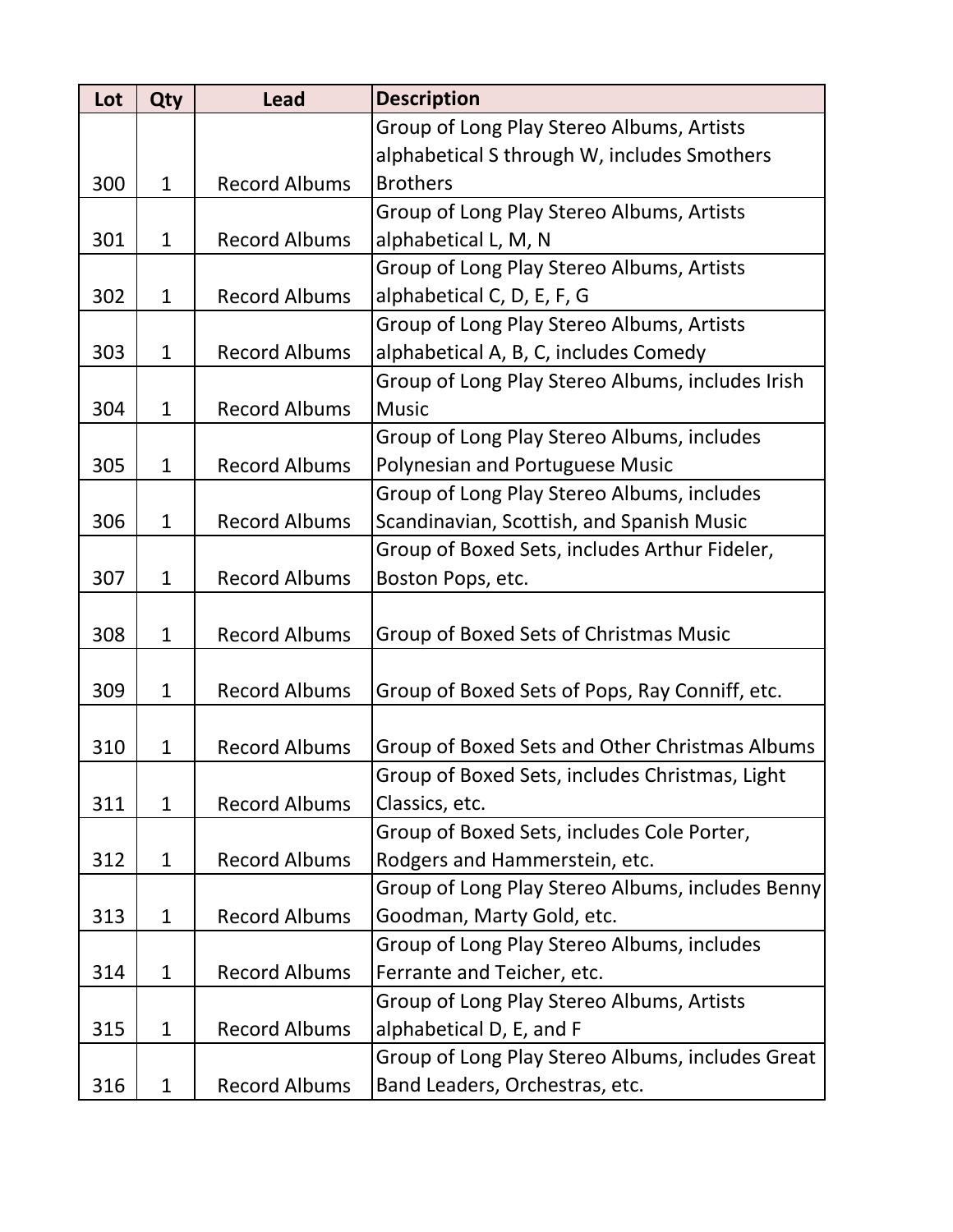| Lot | Qty          | <b>Lead</b>           | <b>Description</b>                                   |
|-----|--------------|-----------------------|------------------------------------------------------|
|     |              |                       | Group of Long Play Stereo Albums, Artists            |
| 317 | $\mathbf{1}$ | <b>Record Albums</b>  | alphabetical B and C                                 |
|     |              |                       | Group of Long Play Stereo Albums, includes Easy      |
| 318 | $\mathbf{1}$ | <b>Record Albums</b>  | Listening                                            |
|     |              |                       | Group of Long Play Stereo Albums, Artists            |
|     |              |                       | alphabetical Johnny Mann Singers, Gypsy Music,       |
| 319 | $\mathbf{1}$ | <b>Record Albums</b>  | Dance Music, Oldies, etc.                            |
|     |              |                       | Group of Long Play Stereo Albums, Artists            |
| 320 | $\mathbf{1}$ | <b>Record Albums</b>  | alphabetical K and L                                 |
|     |              |                       | Group of Long Play Stereo Albums, Artists            |
| 321 | $\mathbf{1}$ | <b>Record Albums</b>  | alphabetical L and M                                 |
|     |              |                       | Group of Long Play Stereo Albums, includes           |
| 322 | $\mathbf{1}$ | <b>Record Albums</b>  | Mancini, Mantovani, etc.                             |
|     |              |                       | Group of Long Play Stereo Albums, Artists            |
|     |              |                       | alphabetical M, includes McIntyre, Melis,            |
| 323 | $\mathbf{1}$ | <b>Record Albums</b>  | McPartlind, etc.                                     |
|     |              |                       |                                                      |
|     |              |                       | Group of Long Play Stereo Albums, Artists            |
| 324 | $\mathbf{1}$ | <b>Record Albums</b>  | alphabetical M and N, includes Orchestra Music       |
|     |              |                       | Large Group of Cassette Tapes, includes Hank         |
| 325 | $\mathbf{1}$ | <b>Cassette Tapes</b> | Williams, Mary Chapin Carpenter, etc.                |
|     |              |                       | Group of Long Play Stereo Albums, mostly Roger       |
| 326 | $\mathbf{1}$ | <b>Record Albums</b>  | Williams                                             |
|     |              |                       | Group of Long Play Stereo Albums, includes           |
| 327 | $\mathbf{1}$ | <b>Record Albums</b>  | Lawrence Welk, Billy Vaughan, etc.                   |
|     |              |                       |                                                      |
|     |              |                       | Group of Long Play Stereo Albums, Artists            |
| 328 | $\mathbf{1}$ | <b>Record Albums</b>  | alphabetical S through V, includes Ed Sullivan, etc. |
|     |              |                       | Group of Long Play Stereo Albums, includes Bands     |
| 329 | $\mathbf{1}$ | <b>Record Albums</b>  | and Orchestras                                       |
|     |              |                       | Group of Long Play Stereo Albums, includes Ray       |
| 330 | $\mathbf{1}$ | <b>Record Albums</b>  | Charles, etc.                                        |
|     |              |                       | Group of Long Play Stereo Albums, includes Beach     |
| 331 | $\mathbf{1}$ | <b>Record Albums</b>  | Boys, Hymns, Christmas, Pop, etc.                    |
|     |              |                       | Group of Long Play Stereo Albums, includes           |
| 332 | $\mathbf{1}$ | <b>Record Albums</b>  | Organs, Chimes, Christmas, etc.                      |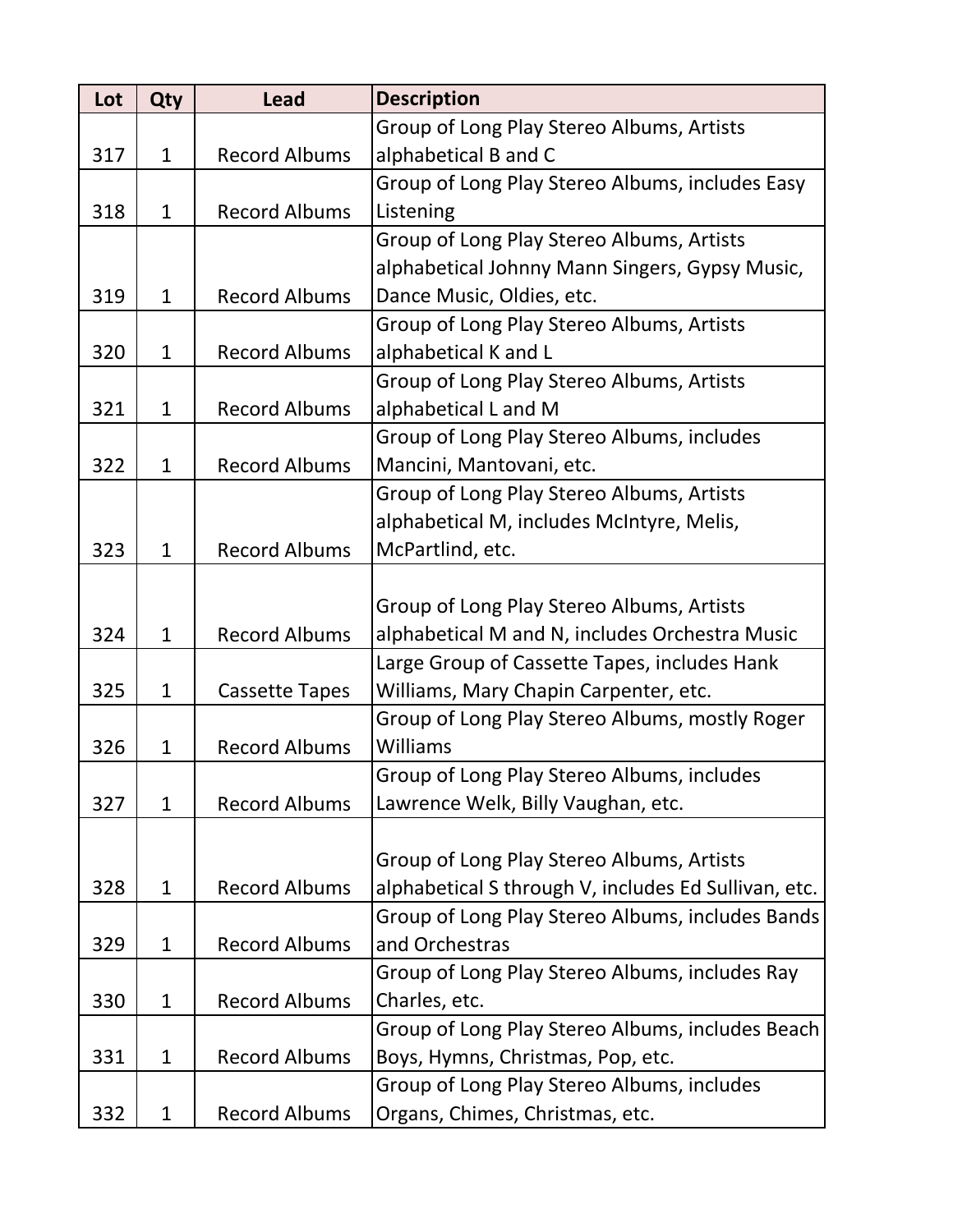| Lot | Qty          | <b>Lead</b>          | <b>Description</b>                               |
|-----|--------------|----------------------|--------------------------------------------------|
|     |              |                      | Group of Long Play Stereo Albums, Artists        |
| 333 | $\mathbf{1}$ | <b>Record Albums</b> | alphabetical U, V, and W, includes Children's    |
|     |              |                      | Group of Long Play Stereo Albums, Artists        |
| 334 | $\mathbf{1}$ | <b>Record Albums</b> | alphabetical N through R                         |
|     |              |                      | Group of Long Play Stereo Albums, Artists        |
| 335 | $\mathbf{1}$ | <b>Record Albums</b> | alphabetical F through J                         |
|     |              |                      | Group of Long Play Stereo Albums, Artists        |
| 336 | $\mathbf{1}$ | <b>Record Albums</b> | alphabetical A, B, and C                         |
|     |              |                      |                                                  |
| 337 | $\mathbf{1}$ | <b>Record Albums</b> | Group of Boxed Sets, includes Country Music      |
|     |              |                      | Group of Boxed Sets, includes Mancini, Tammy     |
| 338 | $\mathbf{1}$ | <b>Record Albums</b> | Wynette, etc.                                    |
|     |              |                      |                                                  |
|     |              |                      | Group of Boxed Sets, includes Best of Tammy      |
| 339 | $\mathbf{1}$ | <b>Record Albums</b> | Wynette, Tennessee Ernie Ford, Johnny Cash       |
|     |              |                      | Group of Boxed Sets, includes The Nashville      |
| 340 | $\mathbf{1}$ | <b>Record Albums</b> | Sound, Country Festival of Stars, etc.           |
|     |              |                      | Group of Boxed Sets, includes Country and        |
| 341 | $\mathbf{1}$ | <b>Record Albums</b> | Western Classics, etc.                           |
|     |              |                      |                                                  |
|     |              |                      | Group of Boxed Sets includes Nashville Goes Pop, |
| 342 | $\mathbf{1}$ | <b>Record Albums</b> | I Believe in Music, Country Western, etc.        |
|     |              |                      | Group of Boxed Sets, includes Eddie Arnold,      |
| 343 | 1            | <b>Record Albums</b> | Country Western, etc.                            |
|     |              |                      | Group of Boxed Sets, includes Easy Listening, 50 |
| 344 | $\mathbf{1}$ | <b>Record Albums</b> | Years of Country, etc.                           |
|     |              |                      | Group of Long Play Record Albums, Artists        |
| 345 | $\mathbf{1}$ | <b>Record Albums</b> | alphabetical C, includes David Allan Coe, etc.   |
|     |              |                      | Group of Long Play Record Albums, Artists        |
| 346 | $\mathbf{1}$ | <b>Record Albums</b> | alphabetical C                                   |
|     |              |                      | Group of Long Play Record Albums, Artists        |
| 347 | $\mathbf{1}$ | <b>Record Albums</b> | alphabetical B and C                             |
|     |              |                      | Group of Long Play Record Albums, Artists        |
| 348 | $\mathbf{1}$ | <b>Record Albums</b> | alphabetical A and B                             |
|     |              |                      | Group of Long Play Record Albums, Artists        |
| 349 | $\mathbf{1}$ | <b>Record Albums</b> | alphabetical A                                   |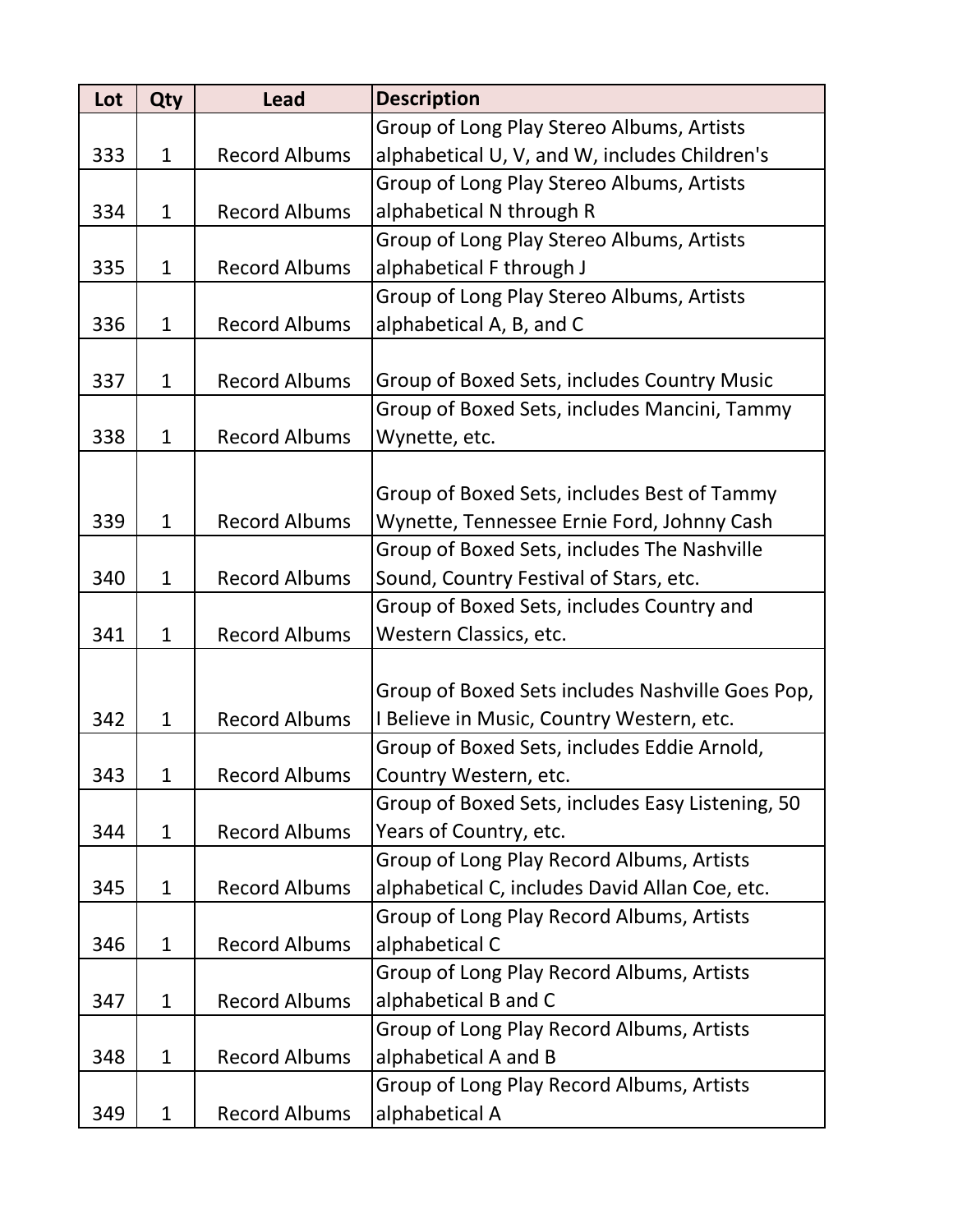| Lot | Qty          | <b>Lead</b>          | <b>Description</b>                                 |
|-----|--------------|----------------------|----------------------------------------------------|
|     |              |                      | Group of Long Play Record Albums, Artists          |
| 350 | $\mathbf{1}$ | <b>Record Albums</b> | alphabetical A                                     |
|     |              |                      | Group of Long Play Record Albums, includes         |
|     |              |                      | Christmas, Nat King, Cole, Earl Grant, Johnny      |
| 351 | $\mathbf{1}$ | <b>Record Albums</b> | Mathis, etc.                                       |
|     |              |                      |                                                    |
|     |              |                      | Group of Long Play Record Albums, includes Jerry   |
| 352 | $\mathbf 1$  | <b>Record Albums</b> | Lee Lewis, Floyd Cramer, Roger Williams, etc.      |
|     |              |                      |                                                    |
|     |              |                      | Group of Long Play Record Albums, includes Jerry   |
| 353 | $\mathbf{1}$ | <b>Record Albums</b> | Wallace, Linda Ronstadt, Oak Ridge Boys, etc.      |
|     |              |                      | Group of Long Play Record Albums, mostly           |
| 354 | $\mathbf{1}$ | <b>Record Albums</b> | Country/Charlie Daniels and Floyd Kramer           |
|     |              |                      | Group of Long Play Record Albums, mostly           |
|     |              |                      | Country, includes Mac Davis, Skeeter Davis,        |
| 355 | $\mathbf{1}$ | <b>Record Albums</b> | Jimmy Dean, etc.                                   |
|     |              |                      |                                                    |
|     |              |                      | Group of Long Play Record Albums, includes Ev to   |
| 356 | $\mathbf{1}$ | <b>Record Albums</b> | FL Duane Eddie, The Everly Brothers, etc.          |
|     |              |                      | Group of Long Play Record Albums, includes         |
|     |              |                      | Lester Flatt, Earl Scruggs, and The Flat Bottom    |
| 357 | $\mathbf{1}$ | <b>Record Albums</b> | Boys, etc.                                         |
|     |              |                      | Group of Long Play Record Albums, includes Larry   |
| 358 | 1            | <b>Record Albums</b> | Gatlin, David Gates, Mickey Gilley, etc.           |
|     |              |                      | Group of Long Play Record Albums, includes The     |
| 359 | $\mathbf{1}$ | <b>Record Albums</b> | Grass Roots, Tom T. Paul, etc.                     |
|     |              |                      |                                                    |
|     |              |                      | Group of Long Play Record Albums, includes         |
| 360 | $\mathbf{1}$ | <b>Record Albums</b> | Charlie Moore, Roger Miller, Bill Monroe, etc.     |
|     |              |                      | Group of Long Play Record Albums, includes         |
| 361 | $\mathbf{1}$ | <b>Record Albums</b> | Loretta Lynn, Werner Mac, etc.                     |
|     |              |                      | Group of Long Play Record Albums, includes         |
| 362 | $\mathbf 1$  | <b>Record Albums</b> | Brenda Lee, etc.                                   |
|     |              |                      |                                                    |
|     |              |                      | Group of Long Play Record Albums, includes         |
| 363 | $\mathbf{1}$ | <b>Record Albums</b> | George Jones, Kris Kristofferson, Brenda Lee, etc. |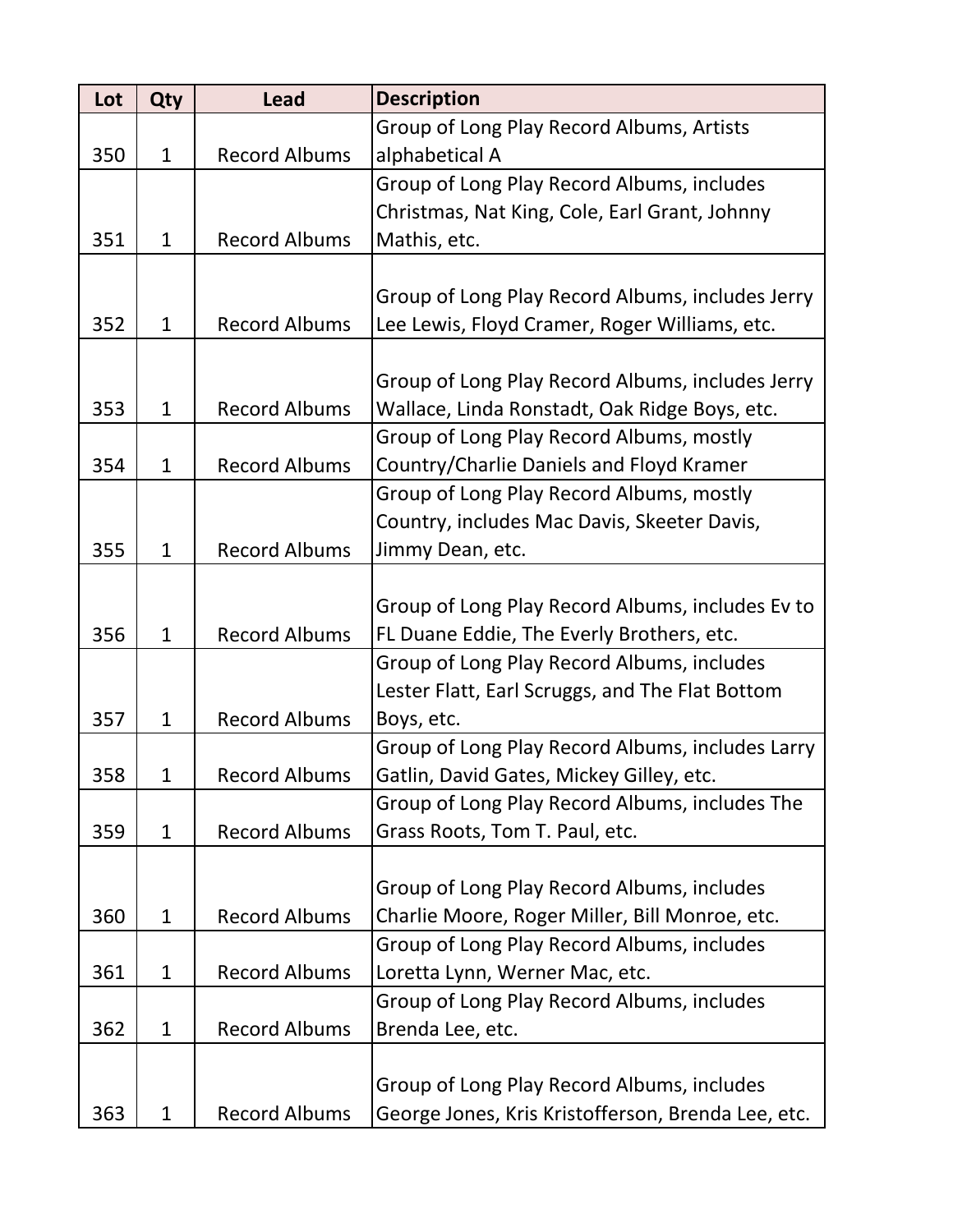| Lot | <b>Qty</b>   | <b>Lead</b>          | <b>Description</b>                                |
|-----|--------------|----------------------|---------------------------------------------------|
|     |              |                      | Group of Long Play Record Albums, includes        |
| 364 | $\mathbf{1}$ | <b>Record Albums</b> | Sonny James, etc.                                 |
|     |              |                      | Group of Long Play Record Albums, includes        |
| 365 | $\mathbf{1}$ | <b>Record Albums</b> | Emmylou Harris, David Holt, etc.                  |
|     |              |                      | Group of Long Play Record Albums, includes        |
| 366 | $\mathbf{1}$ | <b>Record Albums</b> | Montana Slim, Ann Murray, Jim Nabors.etc.         |
|     |              |                      | Group of Long Play Record Albums, includes Willie |
|     |              |                      | Nelson, Juice Newton, and The Oak Ridge Boys,     |
| 367 | $\mathbf{1}$ | <b>Record Albums</b> | etc.                                              |
|     |              |                      | Group of Long Play Record Albums, includes        |
| 368 | $\mathbf{1}$ | <b>Record Albums</b> | Osborne Brothers, Buck Owens                      |
|     |              |                      | Group of Long Play Record Albums, includes Ray    |
| 369 | $\mathbf{1}$ | <b>Record Albums</b> | Price, Bill Phillips                              |
|     |              |                      |                                                   |
|     |              |                      | Group of Long Play Record Albums, includes        |
| 370 | $\mathbf{1}$ | <b>Record Albums</b> | Charlie Pride, Jannie Pruett, Eddie Rabbit, etc.  |
|     |              |                      | Group of Long Play Record Albums, includes Jerry  |
| 371 | $\mathbf{1}$ | <b>Record Albums</b> | Reed, Jim Reeves, etc.                            |
|     |              |                      | Group of Long Play Record Albums, mostly Tex      |
| 372 | $\mathbf{1}$ | <b>Record Albums</b> | Ritter, Johnny Rivers, Charlie Rich               |
|     |              |                      | Group of Long Play Record Albums, includes        |
| 373 | $\mathbf{1}$ | <b>Record Albums</b> | Johnny Rivers, Marty Robbins, etc.                |
|     |              |                      | Group of Long Play Record Albums, includes        |
|     |              |                      | Jimmy Rogers, Johnny Rodriguez, Kenny Rogers,     |
| 374 | $\mathbf{1}$ | <b>Record Albums</b> | etc.                                              |
|     |              |                      |                                                   |
|     |              |                      | Group of Long Play Record Albums, includes Linda  |
| 375 | $\mathbf{1}$ | <b>Record Albums</b> | Ronstadt, Billy Joe Royal, Dan Seals, etc.        |
|     |              |                      | Group of Long Play Record Albums, includes Jean   |
| 376 | $\mathbf{1}$ | <b>Record Albums</b> | Shepherd, Ricky Skaggs, Cal Smith. etc.           |
|     |              |                      |                                                   |
|     |              |                      | Group of Long Play Record Albums, includes        |
| 377 | $\mathbf{1}$ | <b>Record Albums</b> | Connie Smith, Hank Snow, Billie Jo Spears, etc.   |
|     |              |                      | Group of Long Play Record Albums, includes        |
|     |              |                      | Roger Whittaker, Hank Williams, Dawn Williams,    |
| 378 | $\mathbf{1}$ | <b>Record Albums</b> | etc.                                              |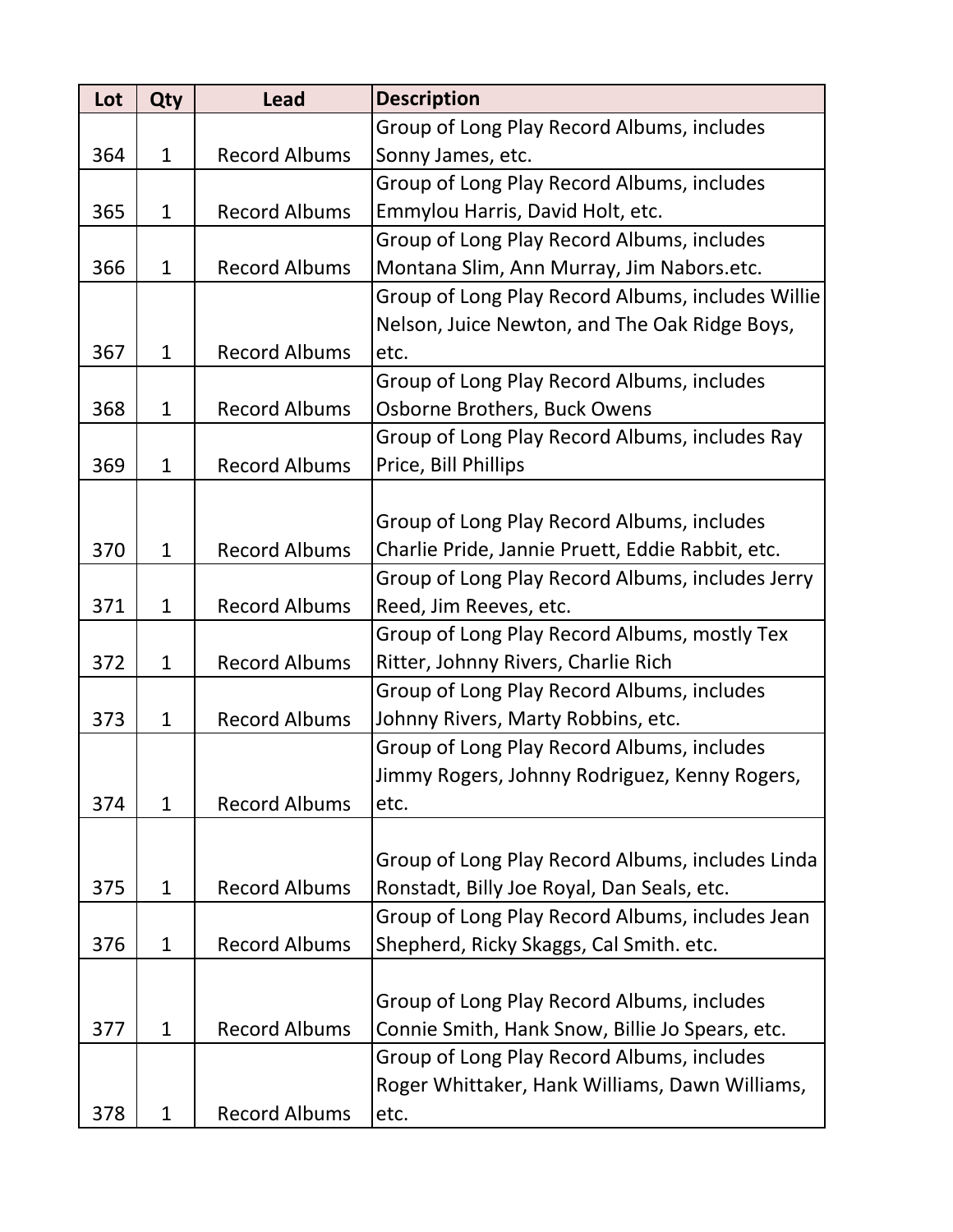| Lot | <b>Qty</b>   | <b>Lead</b>          | <b>Description</b>                                 |
|-----|--------------|----------------------|----------------------------------------------------|
|     |              |                      | Group of Long Play Record Albums, includes Gene    |
| 379 | $\mathbf{1}$ | <b>Record Albums</b> | Watson, Kitty Wells, Dottie West, etc.             |
|     |              |                      | Group of Long Play Record Albums, includes         |
| 380 | $\mathbf{1}$ | <b>Record Albums</b> | Porter Wagoner, Billy Walker, etc.                 |
|     |              |                      | Group of Long Play Record Albums, includes         |
| 381 | $\mathbf{1}$ | <b>Record Albums</b> | Ernest Tubbs, Conway Twitty, etc.                  |
|     |              |                      | Group of Long Play Record Albums, includes Mel     |
| 382 | $\mathbf{1}$ | <b>Record Albums</b> | Street, Mel Tillis, Randy Travis, etc.             |
|     |              |                      |                                                    |
|     |              |                      | Group of Long Play Record Albums, includes The     |
| 383 | $\mathbf{1}$ | <b>Record Albums</b> | Statler Brothers, Cat Stevens, Ray Stevens, etc.   |
|     |              |                      | Group of Long Play Record Albums, includes         |
| 384 | $\mathbf{1}$ | <b>Record Albums</b> | Country Greatest Hits Albums, etc.                 |
|     |              |                      | Group of Long Play Record Albums, includes         |
| 385 | $\mathbf{1}$ | <b>Record Albums</b> | Country Greatest Hits Albums, etc.                 |
|     |              |                      | Group of Long Play Record Albums, mostly Merle     |
| 386 | $\mathbf{1}$ | <b>Record Albums</b> | Haggard, etc.                                      |
|     |              |                      | Group of Long Play Record Albums, mostly           |
| 387 | $\mathbf{1}$ | <b>Record Albums</b> | Waylon Jennings, etc.                              |
|     |              |                      |                                                    |
|     |              |                      | Group of Long Play Record Albums, includes Hank    |
| 388 | $\mathbf{1}$ | <b>Record Albums</b> | Williams, The Willis Brothers, Johnny Wright, etc. |
|     |              |                      | Group of Long Play Record Albums, includes         |
|     |              |                      | Tammy Wynette, Glenn Yarborough, Faron             |
| 389 | $\mathbf{1}$ | <b>Record Albums</b> | Young, etc.                                        |
|     |              |                      | Group of Long Play Record Albums, includes Truck   |
| 390 | $\mathbf{1}$ | <b>Record Albums</b> | Stop Favorites, Blue Grass, Cajun, etc.            |
|     |              |                      | Group of Long Play Record Albums, includes Blue    |
| 391 | $\mathbf{1}$ | <b>Record Albums</b> | Grass, etc.                                        |
|     |              |                      | Group of Long Play Record Albums, includes         |
| 392 | $\mathbf{1}$ | <b>Record Albums</b> | Organ Solos, Pipes and Pedals, etc.                |
|     |              |                      | Group of Long Play Record Albums, includes         |
|     |              |                      | University Fight Songs, Bench Jordan Favorites,    |
| 393 | $\mathbf{1}$ | <b>Record Albums</b> | etc.                                               |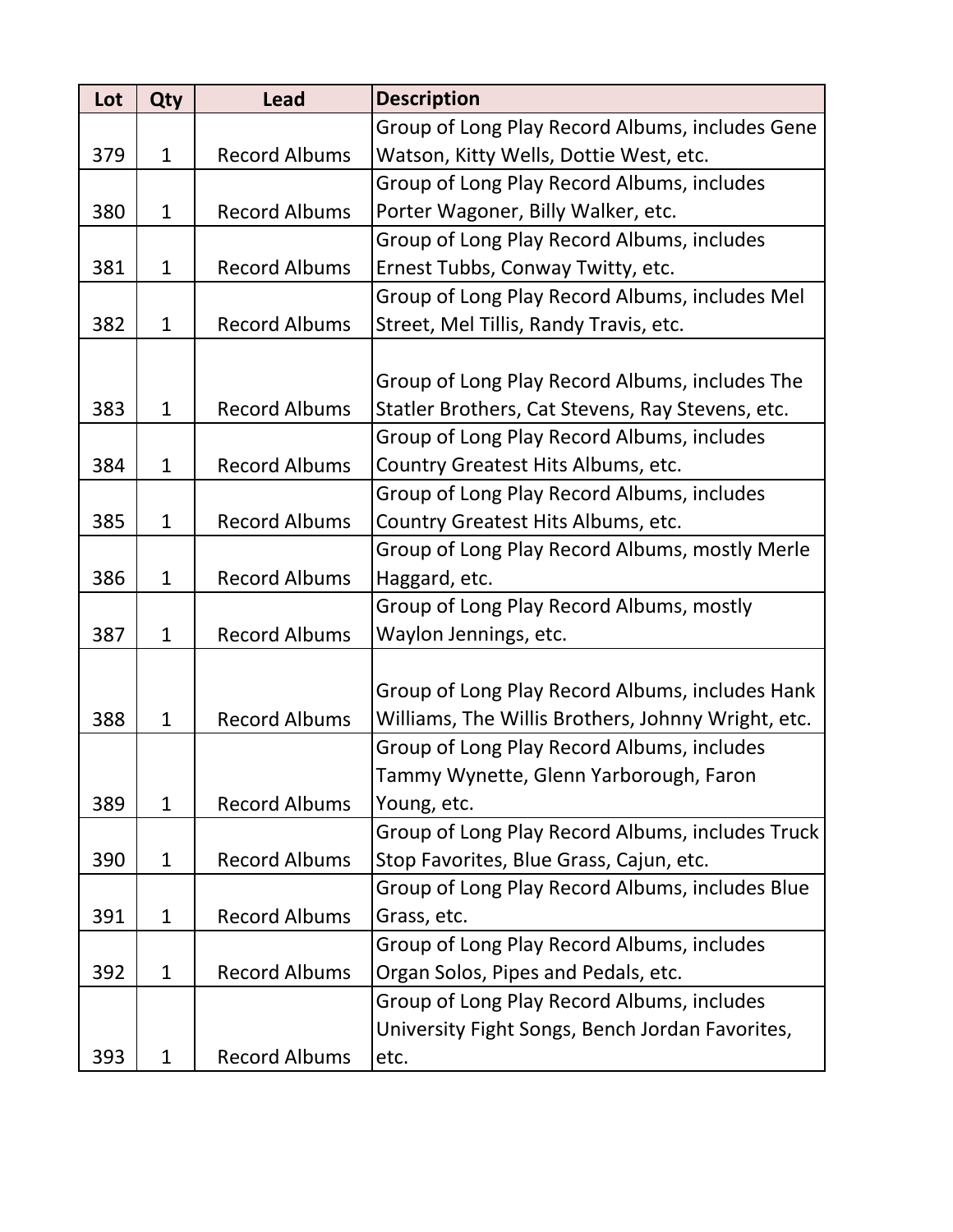| Lot | Qty          | <b>Lead</b>          | <b>Description</b>                               |
|-----|--------------|----------------------|--------------------------------------------------|
|     |              |                      | Group of Long Play Record Albums, includes       |
|     |              |                      | Trumpets, Hungarian Songs, Piano Rag by Scott    |
| 394 | $\mathbf{1}$ | <b>Record Albums</b> | Joplin, etc.                                     |
|     |              |                      | Group of Long Play Record Albums, includes       |
| 395 | $\mathbf{1}$ | <b>Record Albums</b> | Accordian, Piano, Guitar, etc.                   |
|     |              |                      | Group of Long Play Record Albums, includes Bob   |
| 396 | $\mathbf{1}$ | <b>Record Albums</b> | Wills, Roy Acuff, etc.                           |
|     |              |                      | Group of Long Play Record Albums, mostly         |
|     |              |                      | Gospel, includes The Ambassadors, Wendy          |
| 397 | 1            | <b>Record Albums</b> | Bagwell, etc.                                    |
|     |              |                      | Group of Long Play Record Albums, mostly         |
|     |              |                      | Gospel, includes Pat Boone, Anita Bryant, The    |
| 398 | $\mathbf{1}$ | <b>Record Albums</b> | Clark Sisters, etc.                              |
|     |              |                      | Group of Long Play Record Albums, includes The   |
| 399 | $\mathbf{1}$ | <b>Record Albums</b> | Chuckwagon Gang, The Dentons, etc.               |
|     |              |                      | Group of Long Play Record Albums, includes       |
|     |              |                      | Tennessee Ernie Ford, The Easter Brothers, The   |
| 400 | $\mathbf 1$  | <b>Record Albums</b> | Florida Boys, etc.                               |
|     |              |                      |                                                  |
|     |              |                      | Group of Long Play Record Albums, includes The   |
| 401 | $\mathbf{1}$ | <b>Record Albums</b> | Bill Gaither Trio, Crytal Gayle, Guy Ralna, etc. |
|     |              |                      | Group of Long Play Record Albums, includes Rex   |
|     |              |                      | Humbard, Hooper Brothers and Connie, The         |
| 402 | 1            | <b>Record Albums</b> | Happy Goodman Family, etc.                       |
|     |              |                      | Group of Long Play Record Albums, includes Pat   |
| 403 | $\mathbf{1}$ | <b>Record Albums</b> | Terry Group, etc.                                |
|     |              |                      | Group of Long Play Record Albums, includes The   |
|     |              |                      | Statesmen Quartet, George Beverly Shea, Jimmy    |
| 404 | $\mathbf{1}$ | <b>Record Albums</b> | Swaggart, etc.                                   |
|     |              |                      | Group of Long Play Record Albums, includes       |
|     |              |                      | Squire Parsons, Charlie Pride, The Payne Family, |
| 405 | $\mathbf{1}$ | <b>Record Albums</b> | etc.                                             |
|     |              |                      | Group of Long Play Record Albums, includes The   |
|     |              |                      | New Hope Quartet, The Bill Gaither Trio, The     |
| 406 | $\mathbf 1$  | <b>Record Albums</b> | Happy Goodman Family, etc.                       |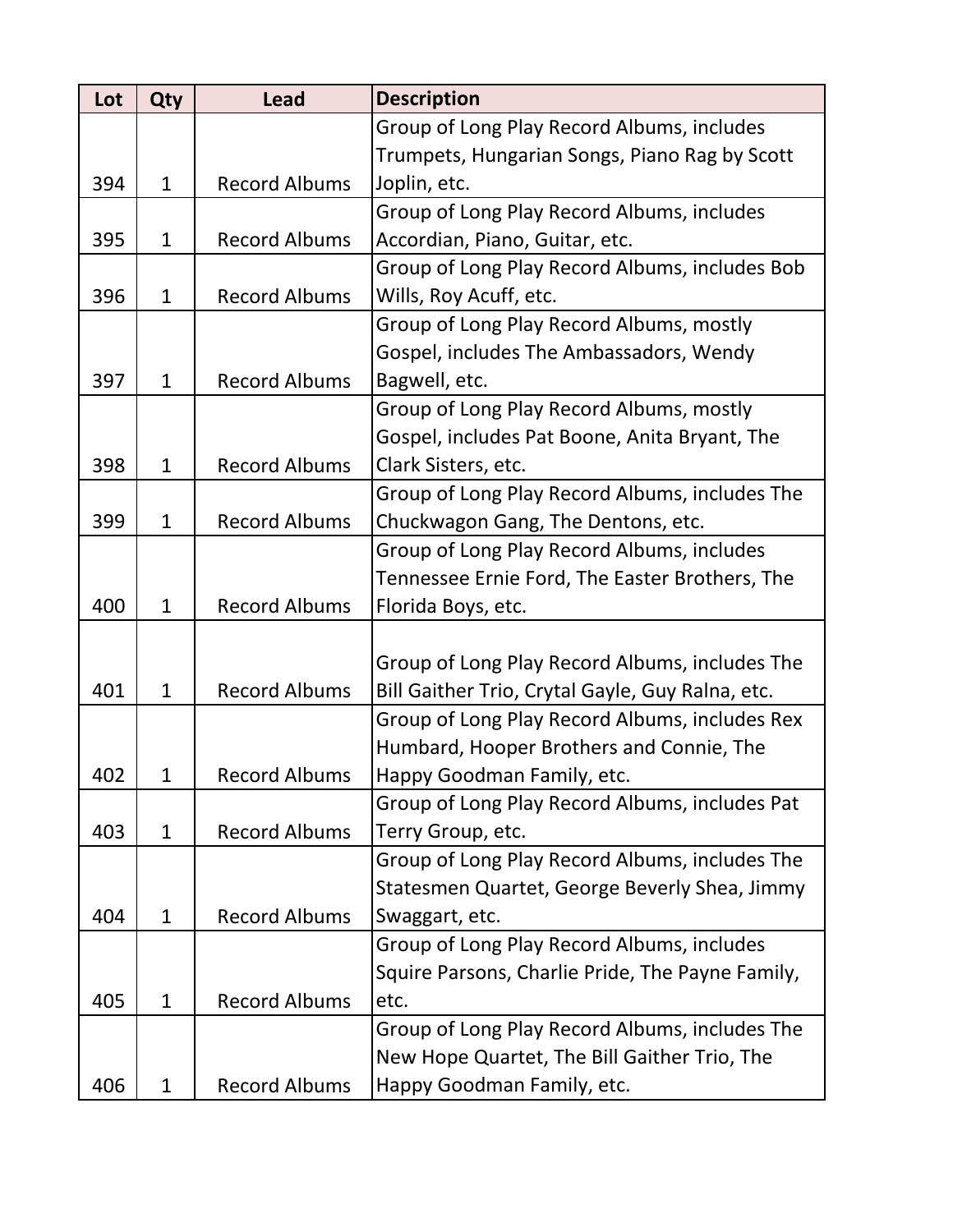| Lot | Qty          | <b>Lead</b>          | <b>Description</b>                                   |
|-----|--------------|----------------------|------------------------------------------------------|
|     |              |                      | Group of Long Play Record Albums, includes           |
|     |              |                      | Mahalia Jackson, The Mormon Tabernacle Choir,        |
| 407 | $\mathbf{1}$ | <b>Record Albums</b> | etc.                                                 |
|     |              |                      |                                                      |
|     |              |                      | Group of Long Play Record Albums, includes Brad      |
| 408 | $\mathbf 1$  | <b>Record Albums</b> | Jones, The Kingsmen, The Anita Kerr Singers, etc.    |
|     |              |                      | Group of Long Play Record Albums and Laser           |
|     |              |                      | Discs, mostly Folk Music, includes Apple Jack,       |
|     |              |                      | Dutch Cove Ole Time String Band, Rus and Becky       |
| 409 | $\mathbf{1}$ | <b>Record Albums</b> | Jeffers, etc.                                        |
|     |              |                      | Group of Long Play Record Albums, mostly             |
|     |              |                      | Gospel, includes The Stamps Quartet, The             |
| 410 | $\mathbf{1}$ | <b>Record Albums</b> | Cathedral Quartet, etc.                              |
|     |              |                      | Group of Movie Sound Tracks on Video Discs,          |
|     |              |                      | includes The Pink Panther, Police Academy, Planet    |
| 411 | $\mathbf{1}$ | <b>Record Albums</b> | of the Apes, and Playboy                             |
|     |              |                      | Group of Laser Discs, includes The Abyss, Aliens,    |
| 412 | $\mathbf{1}$ | <b>Record Albums</b> | Backdraft, etc.                                      |
|     |              |                      | Group of Laser Discs, includes Mickey Mouse,         |
| 413 | $\mathbf{1}$ | <b>Record Albums</b> | Donald Duck, Dracula, etc.                           |
|     |              |                      |                                                      |
|     |              |                      | Group of Laser Discs, includes Walt Disney Pete's    |
| 414 | $\mathbf{1}$ | <b>Record Albums</b> | Dragon, Pinnochio, The Prince of Tides, etc.         |
|     |              |                      |                                                      |
|     |              |                      | Group of Laser Discs, includes The Trail of the Pink |
| 415 | $\mathbf{1}$ | <b>Record Albums</b> | Panther, Octopussy, The Godfather, etc.              |
|     |              |                      | Group of Laser Discs, includes The Return of the     |
| 416 | $\mathbf{1}$ | <b>Record Albums</b> | Jedi, Taxi Driver, etc.                              |
|     |              |                      | Group of Laser Discs includes The Empire Strikes     |
| 417 | $\mathbf{1}$ | <b>Record Albums</b> | Back, Star Wars, etc.                                |
|     |              |                      | Group of Video Discs and CEDs, includes Gidget,      |
| 418 | $\mathbf{1}$ | <b>Record Albums</b> | Hair, Ghandi, etc.                                   |
|     |              |                      | Group of CEDs, includes Cool Cats, The Dirty         |
| 419 | $\mathbf{1}$ | <b>Record Albums</b> | Dozen, Flash Dance, etc.                             |
|     |              |                      | Group of CEDs, includes "10", Robinhood,             |
| 420 | $\mathbf{1}$ | <b>Record Albums</b> | Amityville, Blazing Saddles, etc.                    |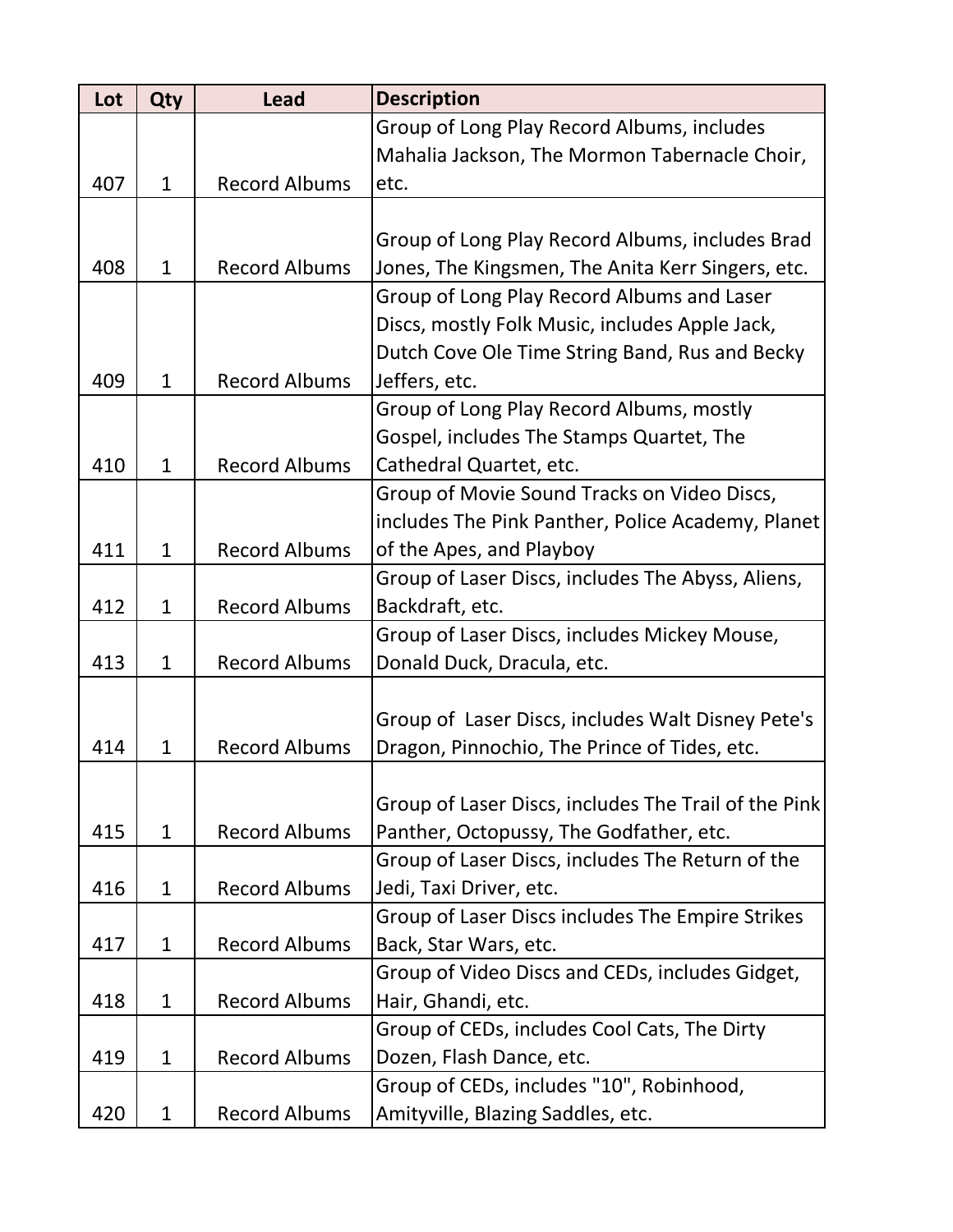| Lot | Qty          | <b>Lead</b>          | <b>Description</b>                               |
|-----|--------------|----------------------|--------------------------------------------------|
|     |              |                      |                                                  |
| 421 | $\mathbf{1}$ | <b>Collectibles</b>  | <b>Framed Photo of Frank Sinatra</b>             |
| 422 | $\mathbf{1}$ | Collectibles         | <b>Framed Picture of Frank Sinatra</b>           |
|     |              |                      |                                                  |
| 423 | $\mathbf{1}$ | Collectibles         | <b>Framed Photo of Neil Diamond</b>              |
|     |              |                      | Framed Drawings of Jazz Greats, includes Louis   |
|     |              |                      | Armstrong, Fats Waller, Henry Red Allen, and     |
| 424 | $\mathbf 1$  | Collectibles         | Benny Goodman                                    |
|     |              |                      | Group of Long Play Albums, mostly Jimmy          |
| 425 | $\mathbf{1}$ | <b>Record Albums</b> | Swaggart                                         |
|     |              |                      | Group of Long Play Albums, Easy Listening Music, |
| 426 | $\mathbf{1}$ | <b>Record Albums</b> | water damage                                     |
|     |              |                      | Group of Long Play Albums, includes Faith and    |
| 427 | $\mathbf{1}$ | <b>Record Albums</b> | Inspiration Music, etc.                          |
|     |              |                      | Group of Long Play Albums, includes Nat King     |
| 428 | $\mathbf{1}$ | <b>Record Albums</b> | Cole, etc.                                       |
|     |              |                      | Group of Long Play Albums, includes Don Ho, Kui  |
| 429 | $\mathbf{1}$ | <b>Record Albums</b> | Lee, etc.                                        |
|     |              |                      |                                                  |
| 430 | $\mathbf{1}$ | <b>Record Albums</b> | Group of Long Play Albums, mostly Guy Lombardo   |
|     |              |                      | Group of Long Play Albums, Dance and Disco       |
| 431 | $\mathbf{1}$ | <b>Record Albums</b> | <b>Music</b>                                     |
|     |              |                      |                                                  |
| 432 | $\mathbf{1}$ | <b>Record Albums</b> | Group of Long Play Albums, mostly Glenn Miller   |
|     |              |                      | Group of Long Play Albums, includes Dance Music, |
| 433 | $\mathbf{1}$ | <b>Record Albums</b> | Children's Music, etc.                           |
|     |              |                      | Group of Long Play Albums, includes Dance Music  |
| 434 | $\mathbf{1}$ | <b>Record Albums</b> | and Easy Listening Music                         |
|     |              |                      | Group of Long Play Albums, includes Easy         |
| 435 | $\mathbf{1}$ | <b>Record Albums</b> | Listening Music and Big Brass Music              |
|     |              |                      | Group of Long Play Albums, includes Music of the |
| 436 | $\mathbf{1}$ | <b>Record Albums</b> | Islands, Hawaiian Music, etc.                    |
|     |              |                      | Group of Long Play Albums, includes Tommy        |
| 437 | $\mathbf{1}$ | <b>Record Albums</b> | Dorsey Boxed Sets                                |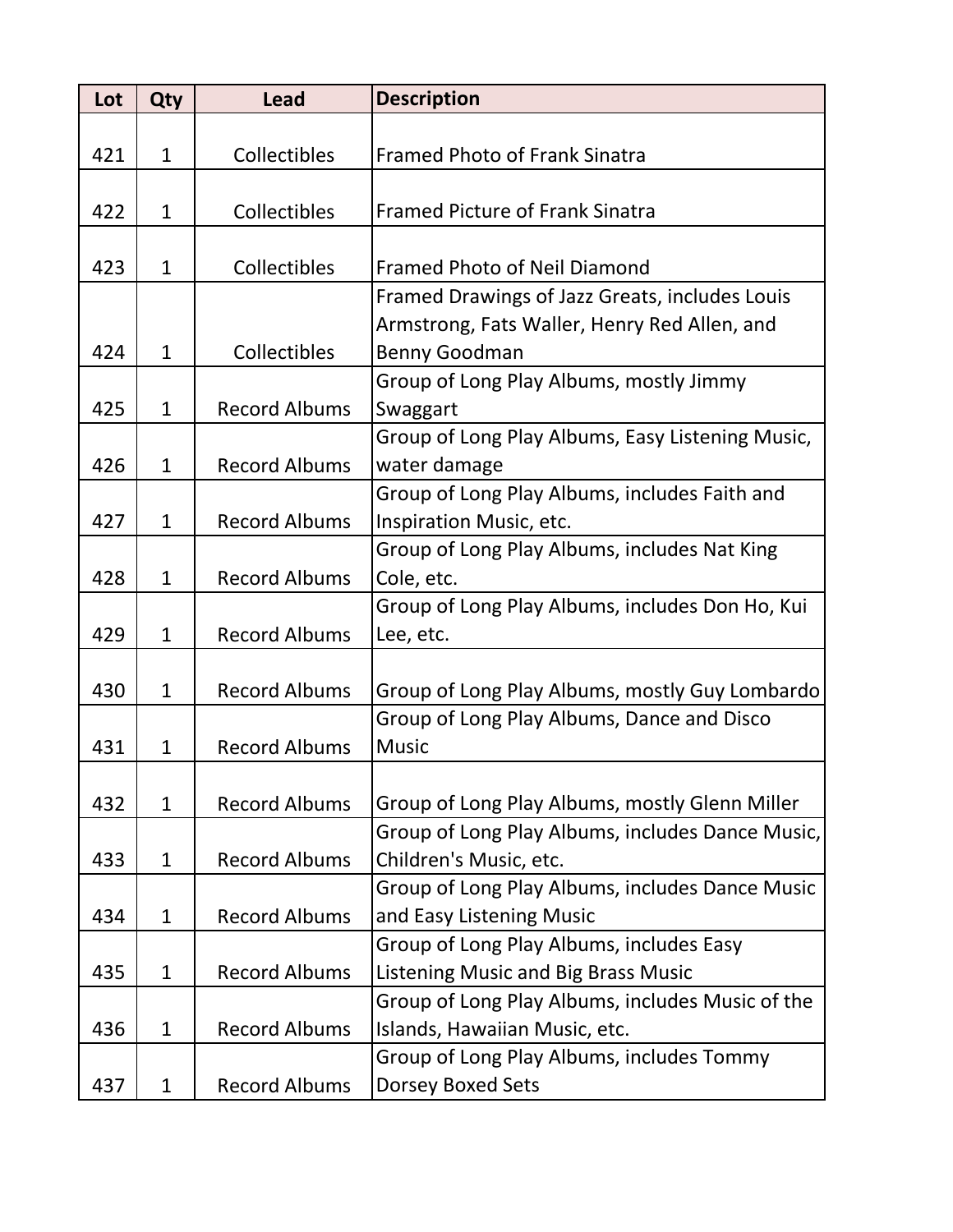| Lot | Qty          | <b>Lead</b>          | <b>Description</b>                               |
|-----|--------------|----------------------|--------------------------------------------------|
|     |              |                      | Group of Long Play Albums, includes Tommy        |
|     |              |                      | Dorsey, Xavier Cugat and Orchesta, David Carroll |
| 438 | $\mathbf{1}$ | <b>Record Albums</b> | and Orchestra, etc.                              |
|     |              |                      | Group of Long Play Albums, mostly Benny          |
| 439 | $\mathbf{1}$ | <b>Record Albums</b> | Goodman                                          |
|     |              |                      | Group of Long Play Albums, includes Big Band     |
| 440 | $\mathbf{1}$ | <b>Record Albums</b> | <b>Music and Swing Music</b>                     |
|     |              |                      |                                                  |
| 441 | $\mathbf{1}$ | <b>Record Albums</b> | Group of Long Play Albums, mostly Dance Music    |
|     |              |                      | Group of Long Play Albums, mostly Big Band       |
| 442 | $\mathbf{1}$ | <b>Record Albums</b> | <b>Music</b>                                     |
|     |              |                      |                                                  |
|     |              |                      | Group of Long Play Albums, includes Tennessee    |
| 443 | $\mathbf{1}$ | <b>Record Albums</b> | Ernie Ford, Sentimental Journey, etc.            |
|     |              |                      | Group of Long Play Albums, includes Les Brown,   |
| 444 | $\mathbf{1}$ | <b>Record Albums</b> | etc.                                             |
|     |              |                      | Group of Long Play Albums, includes Dance Music, |
| 445 | $\mathbf{1}$ | <b>Record Albums</b> | etc.                                             |
|     |              |                      |                                                  |
| 446 | $\mathbf{1}$ | <b>Record Albums</b> | Group of Long Play Albums, includes Glenn Miller |
|     |              |                      | Group of Long Play Albums, includes Big Band     |
| 447 | $\mathbf{1}$ | <b>Record Albums</b> | <b>Music</b>                                     |
|     |              |                      | Group of Long Play Albums, includes Duke         |
| 448 | 1            | <b>Record Albums</b> | Ellington, Les Brown, etc.                       |
|     |              |                      | Technics Stereo Cassette Deck, Model #R5-TR373,  |
| 449 | $\mathbf{1}$ | Electronics          | unknown condition                                |
|     |              |                      |                                                  |
| 450 | $\mathbf{1}$ | Electronics          | Sound Design AM/FM Stereo, unknown condition     |
|     |              |                      | Sony FM Receiver, Model #STR-DE605, unknown      |
| 451 | $\mathbf{1}$ | Electronics          | condition                                        |
|     |              |                      | Pioneer Audio/Video Stereo, Model #VSX-5000,     |
| 452 | $\mathbf 1$  | Electronics          | unknown condition                                |
|     |              |                      | Akai Stereo Cassette Deck, Model #GXC-709E,      |
| 453 | $\mathbf{1}$ | Electronics          | unknown condition                                |
|     |              |                      | Sony Stereo Cassette Deck, Model #TC-K5,         |
| 454 | $\mathbf{1}$ | Electronics          | unknown condition                                |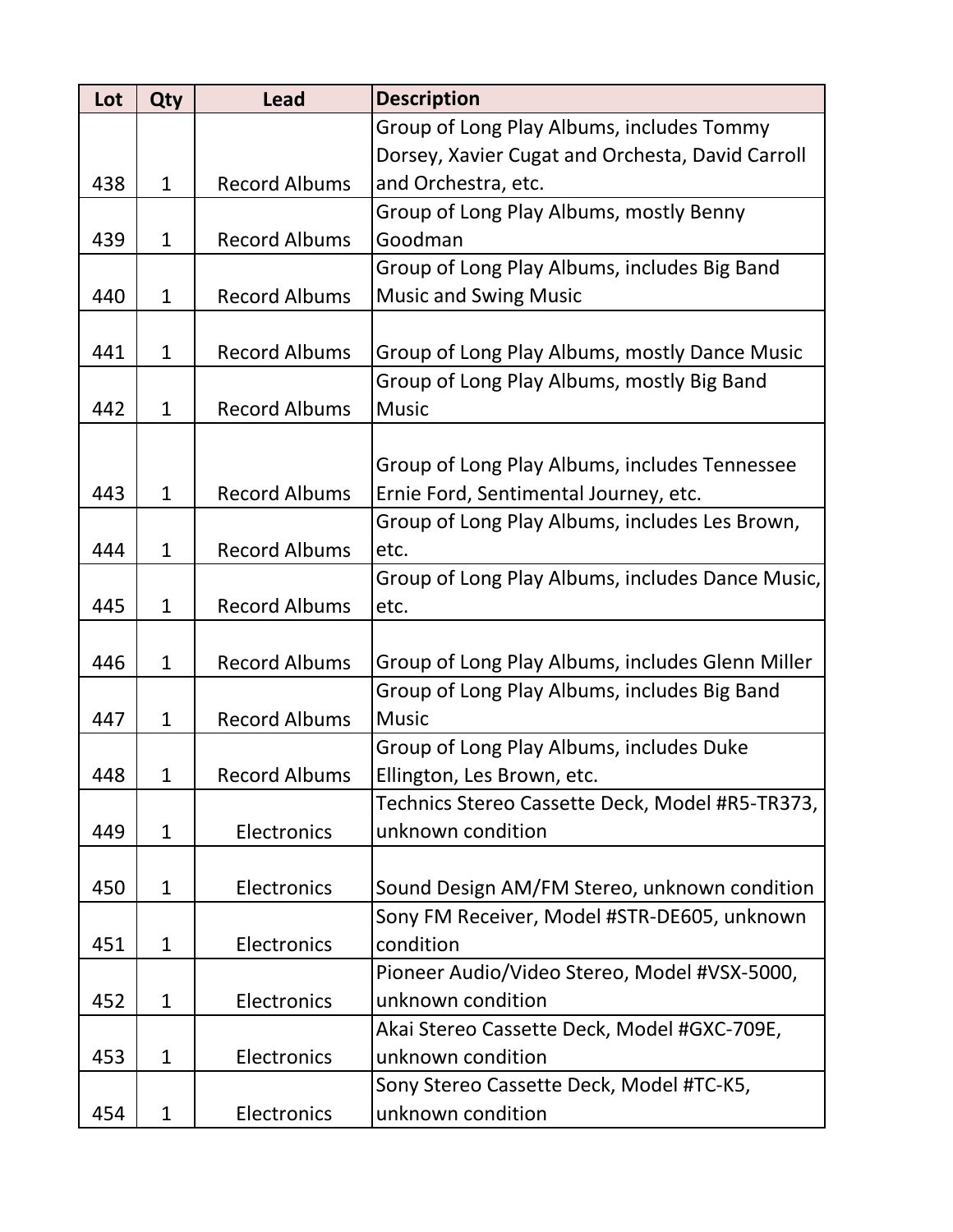| Lot | Qty          | <b>Lead</b> | <b>Description</b>                             |
|-----|--------------|-------------|------------------------------------------------|
|     |              |             | Pioneer CD/CDV/LD Player, Model #/CLD980,      |
| 455 | $\mathbf{1}$ | Electronics | unknown condition                              |
|     |              |             | Sony CD/CDV/LD Player, Model #MDP1700AR,       |
| 456 | $\mathbf{1}$ | Electronics | unknown condition                              |
|     |              |             |                                                |
| 457 | $\mathbf{1}$ | Electronics | JBL DVD 600 Digital MP3, unknown condition     |
|     |              |             |                                                |
| 458 | $\mathbf 1$  | Electronics | Sony CD/CDV/LD Player, Model #MDP1700AR        |
|     |              |             | Ima AM/FM Stereo Cassette Model #PS2200,       |
| 459 | $\mathbf{1}$ | Electronics | slight damage, unknown condition               |
|     |              |             |                                                |
| 460 | $\mathbf{1}$ | Electronics | GE AM/FM Stereo Receiver, unknown condition    |
|     |              |             | Garrard Syncro Lab 75 Receiver, slight damage, |
| 461 | $\mathbf{1}$ | Electronics | unknown condition                              |
|     |              |             | Pioneer 8 Track AM/FM Stereo, Model #HR9000,   |
| 462 | $\mathbf{1}$ | Electronics | unknown condition                              |
|     |              |             | JVC Stereo Cassette Deck, Model #KDV111,       |
| 463 | $\mathbf{1}$ | Electronics | unknown condition                              |
|     |              |             | JVC Stereo Cassette Deck,, Model #DVDR77,      |
| 464 | $\mathbf{1}$ | Electronics | unknown condition                              |
|     |              |             | JVC Double Cassette Deck, Model #TDW218,       |
| 465 | $\mathbf{1}$ | Electronics | unknown condition                              |
|     |              |             | Fisher Semi Automatic Turntable, Model #ST280, |
| 466 | 1            | Electronics | top cracked, unknown condition                 |
|     |              |             | Teac Noise Reduction Unit, Model #AN60,        |
| 467 | $\mathbf{1}$ | Electronics | unknown condition                              |
|     |              |             | Teac Stereo Cassette Deck, Model #V9, unknown  |
| 468 | $\mathbf{1}$ | Electronics | condition                                      |
|     |              |             | Philco AM/FM Stereo, Model #Q8MAT, unknown     |
| 469 | $\mathbf{1}$ | Electronics | condition                                      |
|     |              |             | Mitsubishi Stereo Integratred Amplifier, Model |
| 470 | $\mathbf{1}$ | Electronics | #DAU156, unknown condition                     |
|     |              |             | Onkyo Audio Video Control Tuner Amplifier RI,  |
| 471 | $\mathbf 1$  | Electronics | Model #TXSV424, unknown condition              |
|     |              |             | JVC Double Cassette Deck, Model #TDW215,       |
| 472 | $\mathbf{1}$ | Electronics | unknown condition                              |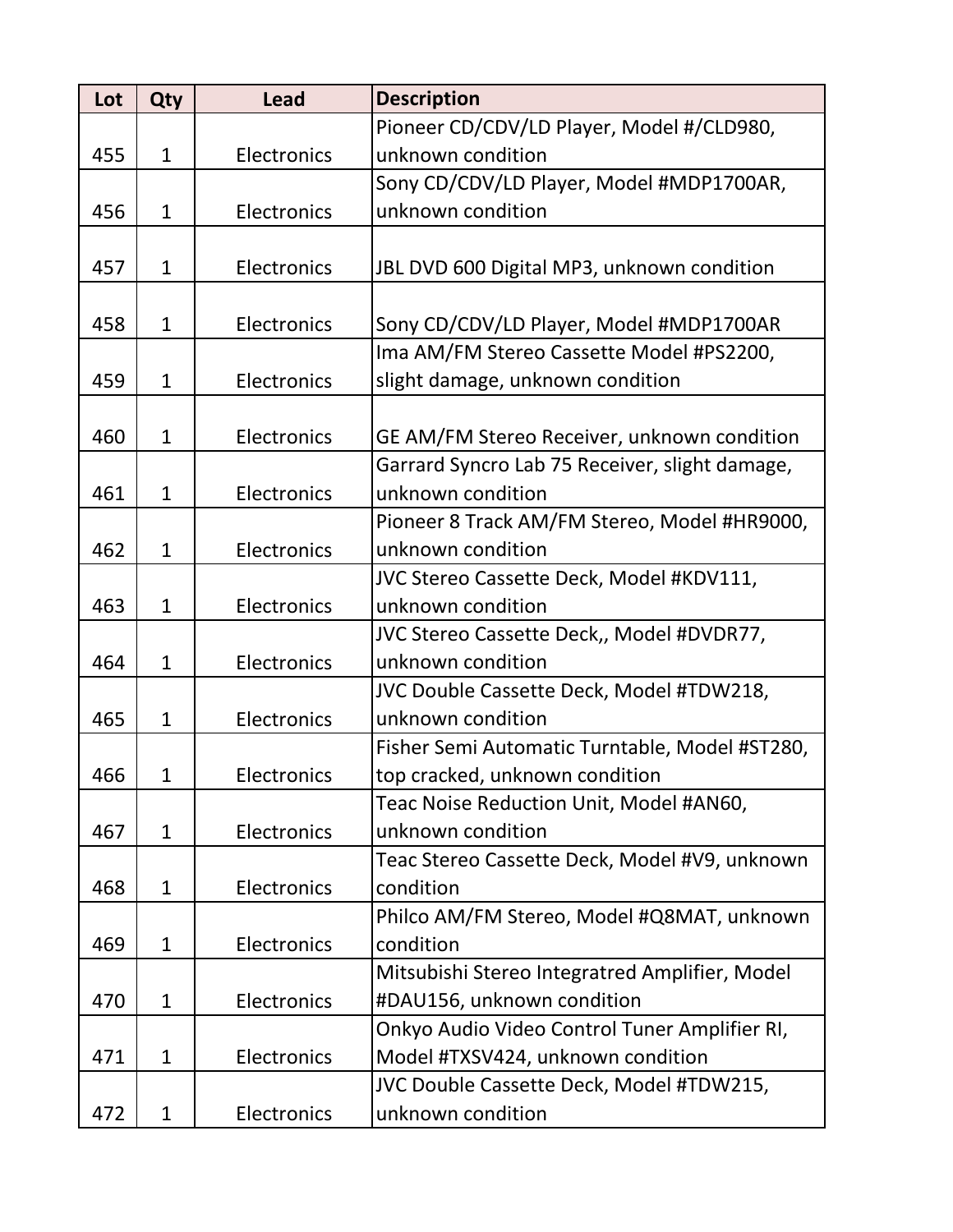| Lot | Qty          | <b>Lead</b>          | <b>Description</b>                             |
|-----|--------------|----------------------|------------------------------------------------|
|     |              |                      | Sherwood Compact Disc Player, #CDP250R,        |
| 473 | $\mathbf{1}$ | Electronics          | unknown condition                              |
|     |              |                      | Sherwood Intergrated Stereo Amplifier, Model   |
| 474 | $\mathbf{1}$ | Electronics          | #AD255R, unknown condition                     |
|     |              |                      |                                                |
| 475 | $\mathbf{1}$ | Electronics          | Akai Quartz Computer Control Timer             |
|     |              |                      | Daewood DVD Player, Model #DVD5800,            |
| 476 | $\mathbf{1}$ | Electronics          | unknown condition                              |
|     |              |                      |                                                |
|     |              |                      | Yamaha Stereo Receiver, Model #RX570, Cassette |
|     |              |                      | Deck, Model #KXW570, and CD Changer, Model     |
| 477 | $\mathbf{1}$ | Electronics          | #CDC590, unknown condition                     |
|     |              |                      | Onkyo Stereo Cassette Deck, Model #TAR240,     |
| 478 | $\mathbf{1}$ | Electronics          | unknown condition                              |
|     |              |                      | Sony 5 CD Changer Disc EX Change System, Model |
| 479 | $\mathbf{1}$ | Electronics          | #CDPCE500, unknown condition                   |
|     |              |                      | The Fisher AM/FM Stereo, Model #220T,          |
| 480 | $\mathbf{1}$ | Electronics          | unknown condition                              |
|     |              |                      |                                                |
| 481 | $\mathbf{1}$ | Electronics          | Elac Benjamin Miracord 10, unknown condition   |
|     |              |                      | Kenwood AM/FM Stereo, Model #KR-44,            |
| 482 | $\mathbf{1}$ | Electronics          | unknown condition                              |
|     |              |                      | JVC Audio/Video Control Receiver, Model #RX-   |
| 483 | 1            | Electronics          | 618V, unknown condition                        |
|     |              |                      | Yamaha AV Receiver, Model #RX-V1300, unknown   |
| 484 | $\mathbf{1}$ | Electronics          | condition                                      |
|     |              |                      |                                                |
|     |              |                      | RCA Multiple Compact Three Disc Player, RCA    |
|     |              |                      | Digital Tuning Integrated Amplifier, and RCA   |
| 485 | $\mathbf{1}$ | Electronics          | Stereo Cassette Deck, unknown condition        |
|     |              |                      | Group of Long Play Albums, includes Aretha     |
| 486 | $\mathbf 1$  | <b>Record Albums</b> | Franklin, Dixie Swing, etc.                    |
|     |              |                      | Group of Long Play Albums, includes Dance,     |
| 487 | $\mathbf{1}$ | <b>Record Albums</b> | Swing, and Marachi Music, etc.                 |
|     |              |                      |                                                |
| 488 | $\mathbf{1}$ | Electronics          | Vic Turntable, Belt Drive, 960                 |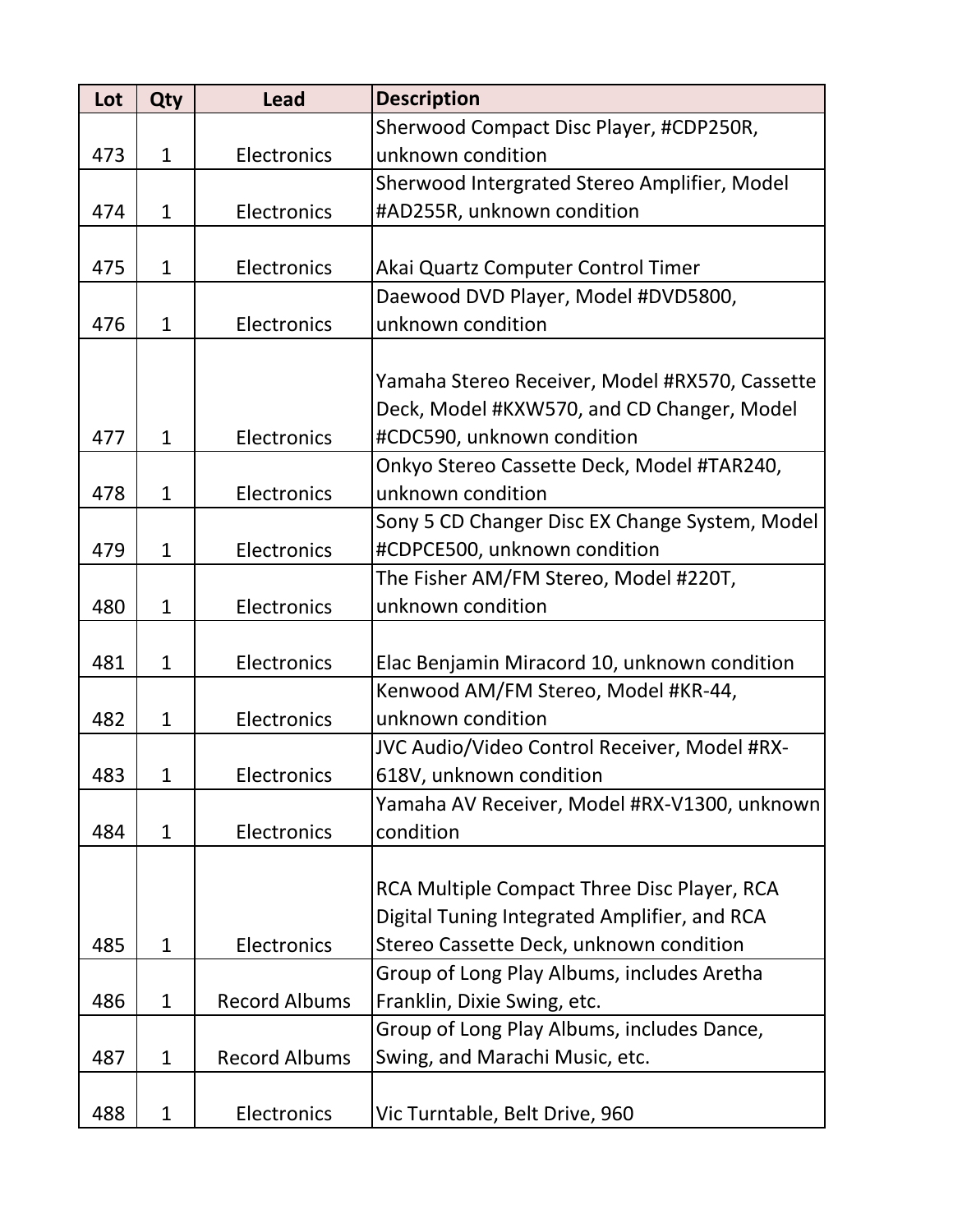| Lot | Qty          | <b>Lead</b>           | <b>Description</b>                                |
|-----|--------------|-----------------------|---------------------------------------------------|
|     |              |                       | Group of Long Play Albums, includes Neil          |
| 489 | $\mathbf{1}$ | <b>Record Albums</b>  | Diamond, etc.                                     |
|     |              |                       | Group of Long Play Albums, includes Orchestra,    |
| 490 | $\mathbf{1}$ | <b>Record Albums</b>  | Jazz, etc.                                        |
|     |              |                       | Group of Cassette Tapes, includes Chaka Khan,     |
| 491 | $\mathbf{1}$ | <b>Cassette Tapes</b> | etc.                                              |
|     |              |                       | Sears Stereo AM/FM 8 Track Four Channel System    |
| 492 | $\mathbf{1}$ | Electronics           | Turntable, unknown condition                      |
|     |              |                       | Teac Reel to Reel, Model #A-40105, unknown        |
| 493 | $\mathbf{1}$ | Electronics           | condition                                         |
|     |              |                       | Group of Long Play Albums, includes Symphony      |
| 494 | $\mathbf{1}$ | <b>Record Albums</b>  | and Classical Music                               |
|     |              |                       | Group of Long Play Albums, includes Tony          |
| 495 | $\mathbf{1}$ | <b>Record Albums</b>  | Bennett, Chris Connor, etc.                       |
|     |              |                       |                                                   |
| 496 | $\mathbf{1}$ | <b>Record Albums</b>  | Group of Long Play Albums, includes Top Gun       |
|     |              |                       | Group of Long Play Albums, Movie Soundtracks,     |
|     |              |                       | The Alamo, All in the Family, American Graffitti, |
| 497 | $\mathbf{1}$ | <b>Record Albums</b>  | etc.                                              |
|     |              |                       |                                                   |
|     |              |                       | Group of Long Play Albums, Movie Soundtracks,     |
| 498 | $\mathbf{1}$ | <b>Record Albums</b>  | includes Born Free, The Spy Who Loved Me,         |
|     |              |                       |                                                   |
|     |              |                       | Group of Long Play Albums, Movie Soundtracks,     |
| 499 | $\mathbf{1}$ | <b>Record Albums</b>  | includes Hamlet, Hansel and Gretel, etc.          |
|     |              |                       | Group of Long Play Albums, includes Jesus Christ  |
| 500 | $\mathbf{1}$ | <b>Record Albums</b>  | Superstar, The Living Daylights, etc.             |
|     |              |                       |                                                   |
|     |              |                       | Group of Long Play Albums, Movie Soundtracks,     |
| 501 | $\mathbf{1}$ | <b>Record Albums</b>  | includes Rocky II, Roller Boogie, etc.            |
|     |              |                       |                                                   |
|     |              |                       | Group of Long Play Albums, Movie Soundtracks,     |
| 502 | $\mathbf{1}$ | <b>Record Albums</b>  | includes Spellbound, Sparticus, etc.              |
|     |              |                       | Group of Long Play Albums, includes Walt          |
|     |              |                       | Disney's Pinnocchio, Tales of Mother Goose,       |
| 503 | $\mathbf{1}$ | <b>Record Albums</b>  | Wizard of Oz                                      |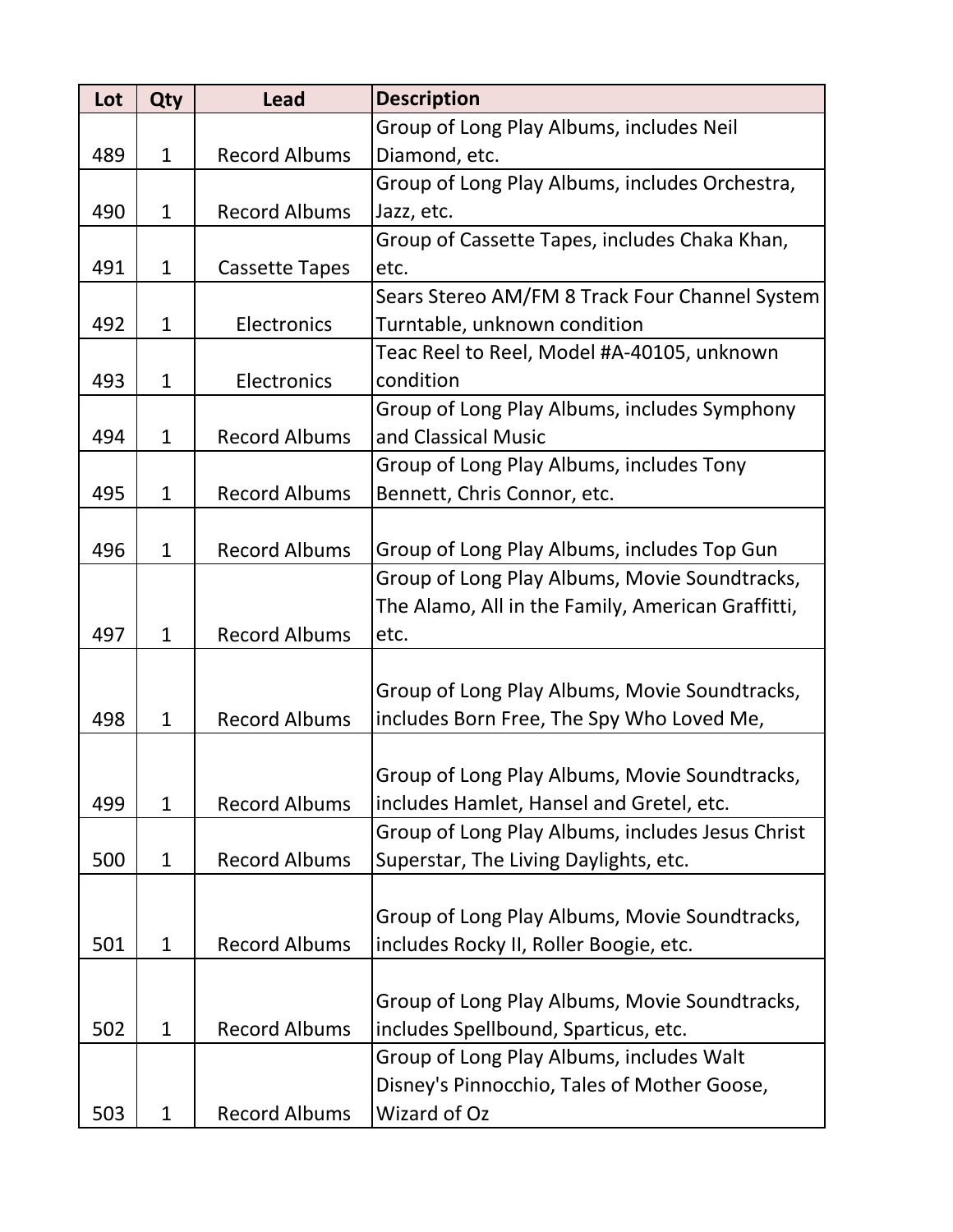| Lot | Qty          | <b>Lead</b>          | <b>Description</b>                                 |
|-----|--------------|----------------------|----------------------------------------------------|
|     |              |                      | Group of Long Play Albums, includes Walt           |
| 504 | $\mathbf{1}$ | <b>Record Albums</b> | Disney's Cinderella, The Jungle Book, etc.         |
|     |              |                      |                                                    |
|     |              |                      | Group of Long Play Albums, Movie Soundtracks,      |
|     |              |                      | includes Close Encounters of the Third Kind, Coal  |
| 505 | $\mathbf{1}$ | <b>Record Albums</b> | Miner's Daughter, The Color of Money, etc.         |
|     |              |                      | Group of Long Play Albums, includes Broadway       |
| 506 | $\mathbf{1}$ | <b>Record Albums</b> | <b>Musical Sound Tracks</b>                        |
|     |              |                      | Group of Long Play Albums, Movie Soundtracks,      |
|     |              |                      | includes Madame X, Maggie Flynn, Major Dundee,     |
| 507 | $\mathbf{1}$ | <b>Record Albums</b> | etc.                                               |
|     |              |                      | Group of Long Play Albums, Movie Soundtracks,      |
|     |              |                      | includes The Odd Couple, Officer and a             |
| 508 | $\mathbf{1}$ | <b>Record Albums</b> | Gentleman, Oklahoma, etc.                          |
|     |              |                      | Group of Long Play Albums, includes Broadway       |
|     |              |                      | Musical Soundtrack, Treasure Island, 2001 Space    |
| 509 | $\mathbf{1}$ | <b>Record Albums</b> | Odyssey, etc.                                      |
|     |              |                      | Group of Long Play Albums, Movie Soundtracks,      |
|     |              |                      | includes The Sound of Music, Academy Award         |
| 510 | $\mathbf{1}$ | <b>Record Albums</b> | Winning Songs, etc.                                |
|     |              |                      | Group of Long Play Albums, Movie Soundtracks,      |
|     |              |                      | includes The King and I, Sound of Music, The Night |
| 511 | $\mathbf{1}$ | <b>Record Albums</b> | Before Christmas, etc.                             |
|     |              |                      | Group of Long Play Albums, includes Patriotic      |
| 512 | $\mathbf{1}$ | <b>Record Albums</b> | <b>Music</b>                                       |
|     |              |                      | Group of Long Play Albums, includes Beethoven,     |
| 513 | $\mathbf{1}$ | <b>Record Albums</b> | etc.                                               |
|     |              |                      | Group of Long Play Albums, includes Handel's       |
| 514 | $\mathbf{1}$ | <b>Record Albums</b> | Messiah, Treasury of Waltz, etc.                   |
|     |              |                      | Group of Long Play Albums, includes Philharmonic   |
| 515 | $\mathbf{1}$ | <b>Record Albums</b> | Orchestra, Bach, etc.                              |
|     |              |                      | Group of Long Play Albums, includes Szell and the  |
| 516 | $\mathbf{1}$ | <b>Record Albums</b> | Cleveland Orchestra, Debussy, etc.                 |
|     |              |                      |                                                    |
|     |              |                      | Group of Long Play Albums, includes Waldteufel     |
| 517 | $\mathbf{1}$ | <b>Record Albums</b> | Waltz, Percy Faith and Orchestra, etc.             |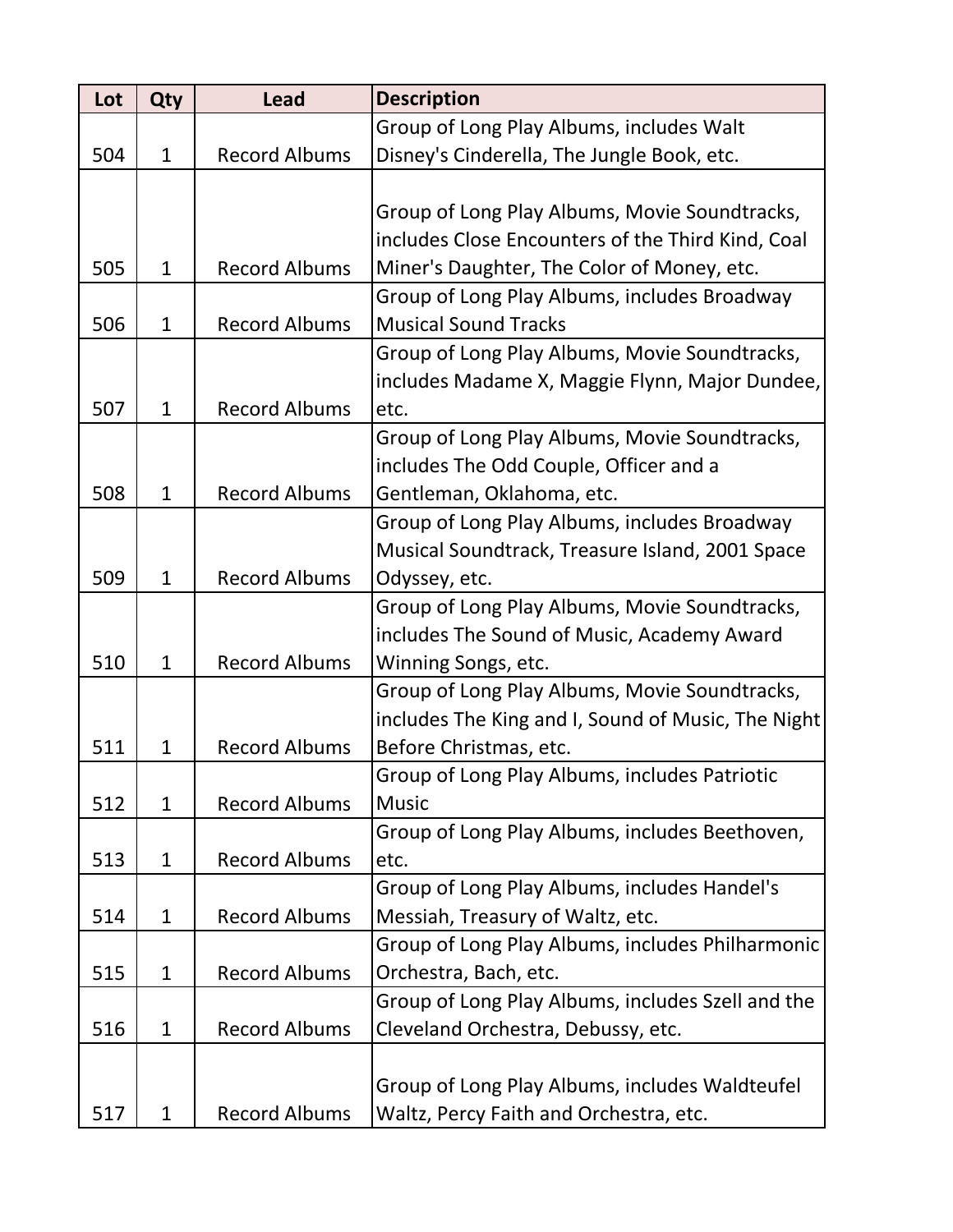| Lot | Qty          | <b>Lead</b>          | <b>Description</b>                                |
|-----|--------------|----------------------|---------------------------------------------------|
|     |              |                      | Group of Long Play Albums, includes Hungarian     |
| 518 | $\mathbf{1}$ | <b>Record Albums</b> | Rhapsodies, etc.                                  |
|     |              |                      | Group of Long Play Albums, includes Tchaikovsky,  |
| 519 | $\mathbf{1}$ | <b>Record Albums</b> | etc.                                              |
|     |              |                      | Group of Long Play Albums, includes Waltzes,      |
| 520 | $\mathbf{1}$ | <b>Record Albums</b> | Violin Favorites, etc.                            |
|     |              |                      | Group of Long Play Albums, includes The Nut       |
| 521 | $\mathbf{1}$ | <b>Record Albums</b> | Cracker, Domingo, etc.                            |
|     |              |                      | Group of Long Play Albums, includes George Szell, |
| 522 | $\mathbf{1}$ | <b>Record Albums</b> | Flutes, etc.                                      |
|     |              |                      | Group of Long Play Albums, includes World's       |
| 523 | $\mathbf{1}$ | <b>Record Albums</b> | Greatest Music Boxed Set, etc.                    |
|     |              |                      | Group of Long Play Albums, includes Concerto      |
| 524 | $\mathbf{1}$ | <b>Record Albums</b> | Favorites, Bach Orchestra, etc.                   |
|     |              |                      | Group of Long Play Albums, includes Gershwin      |
| 525 | $\mathbf{1}$ | <b>Record Albums</b> | Collection, etc.                                  |
|     |              |                      |                                                   |
|     |              |                      | Group of Long Play Albums, includes Big Band      |
| 526 | $\mathbf{1}$ | <b>Record Albums</b> | Music Boxed Set, Swing Music Boxed Set, etc.      |
|     |              |                      | Group of Long Play Albums, includes Giants of     |
| 527 | $\mathbf{1}$ | <b>Record Albums</b> | Jazz                                              |
|     |              |                      | Group of Long Play Albums, includes Giants of     |
| 528 | $\mathbf{1}$ | <b>Record Albums</b> | Jazz                                              |
|     |              |                      | Group of Long Play Albums, includes Big Band      |
| 529 | $\mathbf{1}$ | <b>Record Albums</b> | Music, etc.                                       |
|     |              |                      |                                                   |
|     |              |                      | Group of Long Play Albums, includes Sounds of     |
| 530 | $\mathbf{1}$ | <b>Record Albums</b> | Broadway, Great American Composers, etc.          |
|     |              |                      | Group of Long Play Albums, includes Duke          |
|     |              |                      | Ellington and Orchestra, Tommy Dorsey, Dukes of   |
| 531 | $\mathbf{1}$ | <b>Record Albums</b> | Dixieland, etc.                                   |
|     |              |                      | Group of Long Play Albums, includes Don Cherry,   |
| 532 | $\mathbf 1$  | <b>Record Albums</b> | Chris Connor, etc.                                |
|     |              |                      | Group of Long Play Albums, includes Ace Cannon,   |
| 533 | $\mathbf 1$  | <b>Record Albums</b> | Eddie Cantor, etc.                                |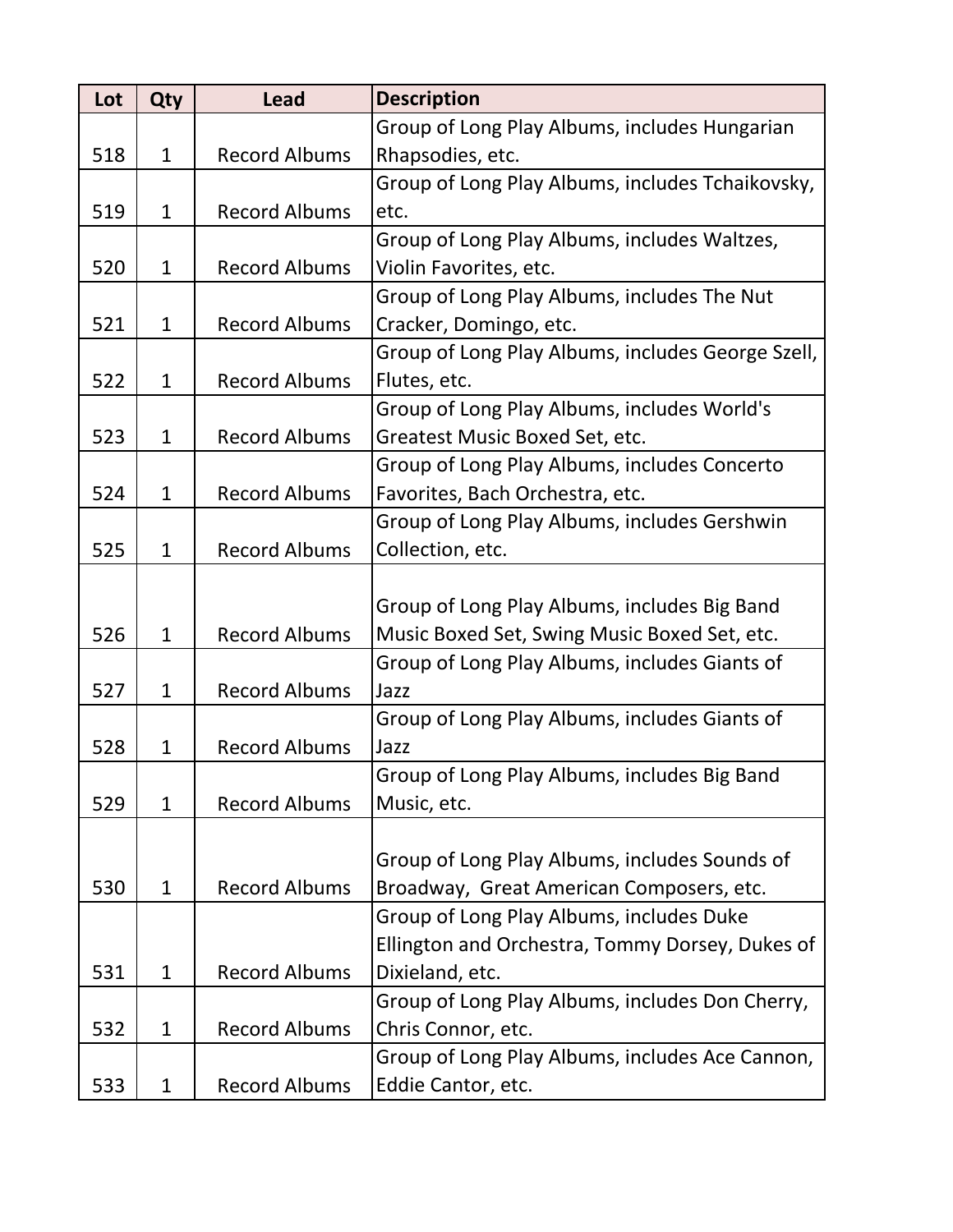| Lot | <b>Qty</b>   | <b>Lead</b>          | <b>Description</b>                               |
|-----|--------------|----------------------|--------------------------------------------------|
|     |              |                      | Group of Long Play Albums, mostly Boots          |
| 534 | $\mathbf{1}$ | <b>Record Albums</b> | Randolph                                         |
|     |              |                      | Group of Long Play Albums, mostly Count Basie    |
| 535 | $\mathbf{1}$ | <b>Record Albums</b> | and Orchestra                                    |
|     |              |                      | Group of Long Play Albums, includes Abercrombie  |
| 536 | $\mathbf{1}$ | <b>Record Albums</b> | Quartet, Arthur Alexander, etc.                  |
|     |              |                      | Group of Long Play Albums, includes Roberta      |
| 537 | $\mathbf{1}$ | <b>Record Albums</b> | Flack, Pete Fountain, etc.                       |
|     |              |                      | Group of Long Play Albums, includes Kenny G.,    |
| 538 | $\mathbf{1}$ | <b>Record Albums</b> | Erroll Garner, etc.                              |
|     |              |                      | Group of Long Play Albums, includes Bobby        |
| 539 | $\mathbf{1}$ | <b>Record Albums</b> | Hackett, Lionel Hampton, etc.                    |
|     |              |                      | Group of Long Play Albums, includes Chico        |
| 540 | $\mathbf{1}$ | <b>Record Albums</b> | Hamilton Quartet, Earl Hines Trio, etc.          |
|     |              |                      | Group of Long Play Albums, includes Pee Wee      |
| 541 | $\mathbf{1}$ | <b>Record Albums</b> | Hunt and Orchestra, Dick Hyman, etc.             |
|     |              |                      | Group of Long Play Albums, includes Blues,       |
| 542 | $\mathbf{1}$ | <b>Record Albums</b> | Quincy Jones, etc.                               |
|     |              |                      | Group of Long Play Albums, includes Paul         |
| 543 | $\mathbf{1}$ | <b>Record Albums</b> | Robeson, Sonny Rollins, etc.                     |
|     |              |                      | Group of Long Play Albums, includes Gerry        |
| 544 | $\mathbf{1}$ | <b>Record Albums</b> | Mulligan Quartet, Oscar Peterson, etc.           |
|     |              |                      | Group of Long Play Albums, includes Turk         |
| 545 | 1            | <b>Record Albums</b> | Murphy, Billy Mure, Gerry Mulligan, etc.         |
|     |              |                      |                                                  |
| 546 | $\mathbf{1}$ | <b>Record Albums</b> | Group of Long Play Albums, includes Jazz Music   |
|     |              |                      |                                                  |
| 547 | $\mathbf{1}$ | <b>Record Albums</b> | Group of Long Play Albums, includes Jazz Music   |
|     |              |                      | Group of Long Play Albums, includes James Last,  |
| 548 | $\mathbf{1}$ | <b>Record Albums</b> | etc.                                             |
|     |              |                      | Group of Long Play Albums, mostly George         |
| 549 | $\mathbf{1}$ | <b>Record Albums</b> | Schearing Quartet, etc.                          |
|     |              |                      | Group of Long Play Albums, includes Tajmahal,    |
| 550 | $\mathbf{1}$ | <b>Record Albums</b> | Cecil Taylor, etc.                               |
|     |              |                      | Group of Long Play Albums, includes Herb Albert, |
| 551 | $\mathbf{1}$ | <b>Record Albums</b> | Dave Brubeck Quartet, etc.                       |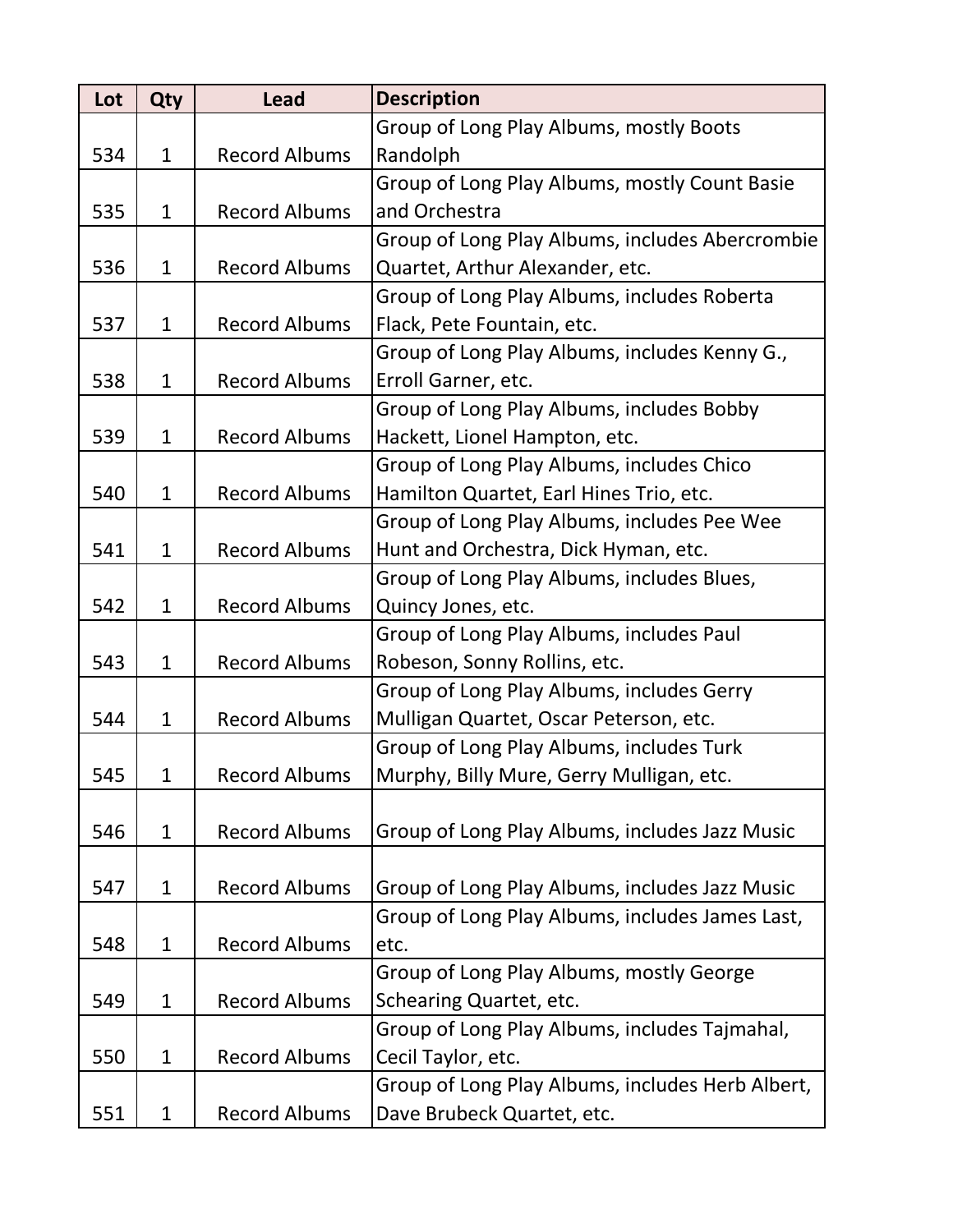| Lot | Qty          | <b>Lead</b>          | <b>Description</b>                                                                       |
|-----|--------------|----------------------|------------------------------------------------------------------------------------------|
|     |              |                      |                                                                                          |
|     |              |                      | Group of Long Play Albums, includes Chuck                                                |
| 552 | $\mathbf{1}$ | <b>Record Albums</b> | Mangione, Curtis Mayfield, Earl Klug, and etc.                                           |
|     |              |                      | Group of Long Play Albums, includes Ragtime,                                             |
| 553 | $\mathbf{1}$ | <b>Record Albums</b> | Jazz, and Piano Music                                                                    |
|     |              |                      | Group of Long Play Albums, includes Ragtime                                              |
| 554 | $\mathbf{1}$ | <b>Record Albums</b> | <b>Music</b>                                                                             |
|     |              |                      |                                                                                          |
|     |              |                      | Group of Long Play Albums, includes Jazz Greats,                                         |
| 555 | $\mathbf{1}$ | <b>Record Albums</b> | Jazz at the Philharmonic, Dixieland Jazz, etc.                                           |
|     |              |                      | Group of Long Play Albums, includes Chaka Khan,                                          |
| 556 | $\mathbf{1}$ | <b>Record Albums</b> | Tret Fure, etc.                                                                          |
|     |              |                      |                                                                                          |
|     |              |                      | Group of Long Play Albums, includes Bacharach,                                           |
| 557 | $\mathbf{1}$ | <b>Record Albums</b> | Dave Brubeck Quarter, Herb Albert, etc.                                                  |
|     |              |                      |                                                                                          |
|     |              |                      | Group of Long Play Albums, includes Delbert                                              |
| 558 | $\mathbf{1}$ | <b>Record Albums</b> | McClinton, Jefferson Airplane, Tony Orlando, etc.                                        |
|     |              |                      | Group of Long Play Albums, includes Journey,                                             |
| 559 | $\mathbf{1}$ | <b>Record Albums</b> | Bryan Adams, etc.                                                                        |
| 560 | $\mathbf{1}$ | <b>Record Albums</b> | Group of Long Play Albums, includes Glen                                                 |
|     |              |                      | Campbell, Connie Smith, Roy Clark, etc.                                                  |
| 561 | 1            | <b>Record Albums</b> | Group of Long Play Albums, includes Tammy<br>Wynette, Neil Diamond, Frankie Valley, etc. |
|     |              |                      | Group of Long Play Albums, includes Classical                                            |
| 562 | $\mathbf{1}$ | <b>Record Albums</b> | <b>Music</b>                                                                             |
|     |              |                      | Group of Long Play Albums, includes Beethoven                                            |
| 563 | $\mathbf{1}$ | <b>Record Albums</b> | Boxed Set, etc.                                                                          |
|     |              |                      | Group of Long Play Albums, includes Beethoven                                            |
| 564 | $\mathbf{1}$ | <b>Record Albums</b> | Boxed Set, etc.                                                                          |
|     |              |                      |                                                                                          |
|     |              |                      | Group of Long Play Albums, includes Beethoven                                            |
| 565 | $\mathbf{1}$ | <b>Record Albums</b> | Boxed Set, Big Bands of Swings, etc.                                                     |
|     |              |                      |                                                                                          |
| 566 | $\mathbf 1$  | <b>Record Albums</b> | Group of Long Play Albums, mostly Jimmy Buffet                                           |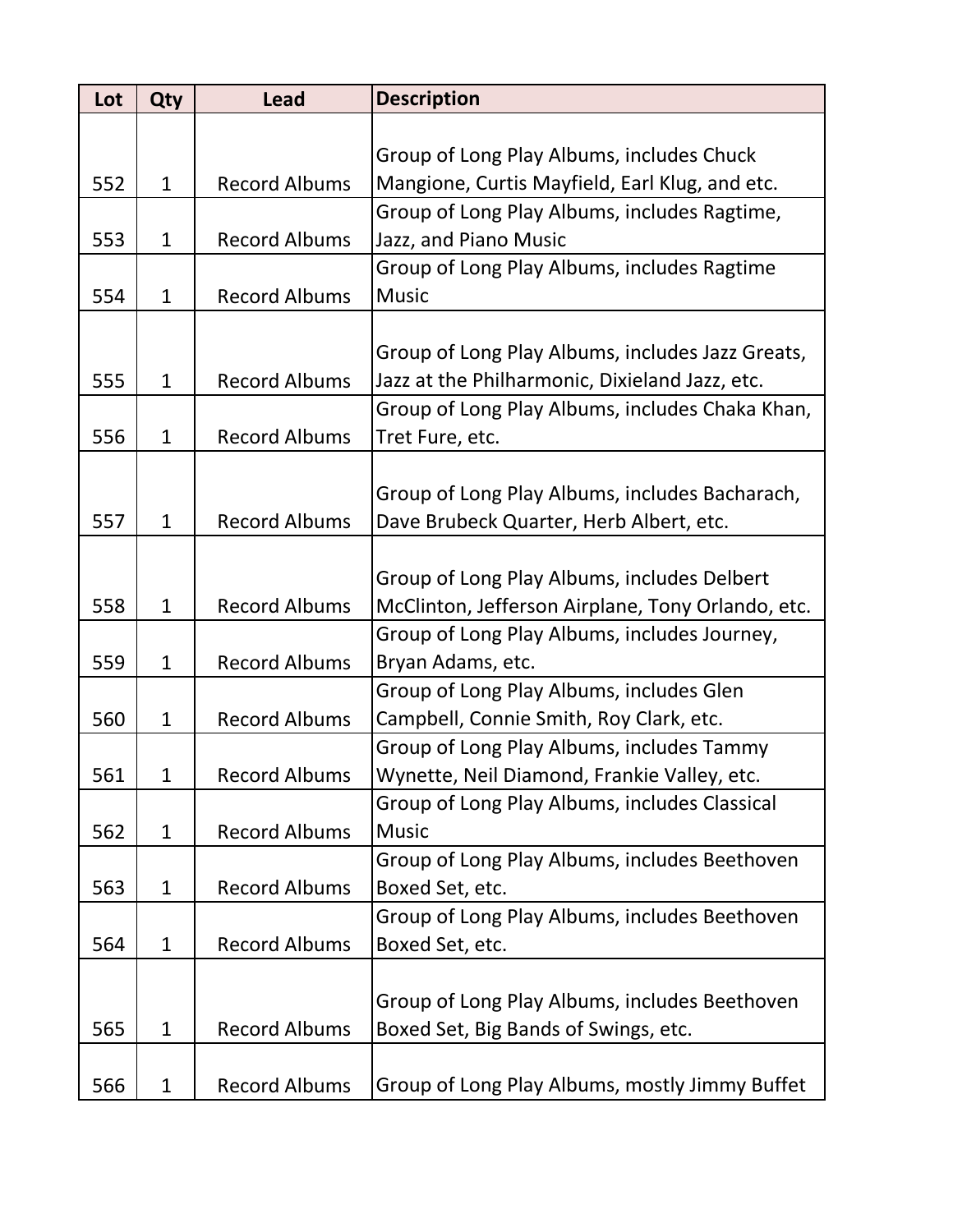| Lot | Qty          | <b>Lead</b>          | <b>Description</b>                                 |
|-----|--------------|----------------------|----------------------------------------------------|
|     |              |                      | Group of Long Play Albums, includes Jimmy          |
| 567 | $\mathbf{1}$ | <b>Record Albums</b> | Buffet, etc.                                       |
|     |              |                      | Group of Long Play Albums, includes Bee Gees,      |
| 568 | $\mathbf{1}$ | <b>Record Albums</b> | etc.                                               |
|     |              |                      | Group of Long Play Albums, includes Bachman        |
| 569 | $\mathbf 1$  | <b>Record Albums</b> | Turner Overdrive, etc.                             |
|     |              |                      | Group of Long Play Albums, includes Mark           |
| 570 | $\mathbf{1}$ | <b>Record Albums</b> | Almond, etc.                                       |
|     |              |                      | Group of Long Play Albums, includes The Greatest   |
| 571 | $\mathbf{1}$ | <b>Record Albums</b> | Hits of ABBA, etc.                                 |
|     |              |                      | Group of Long Play Albums, includes Harry          |
| 572 | $\mathbf{1}$ | <b>Record Albums</b> | Chapin, Chicago, etc.                              |
|     |              |                      | Group of Long Play Albums, includes Joe Crocker,   |
| 573 | $\mathbf{1}$ | <b>Record Albums</b> | etc.                                               |
|     |              |                      | Group of Long Play Albums, includes Jim Croce,     |
| 574 | $\mathbf{1}$ | <b>Record Albums</b> | etc.                                               |
|     |              |                      | Group of Long Play Albums, includes Ray Davies,    |
| 575 | $\mathbf{1}$ | <b>Record Albums</b> | Roger Daltrey, etc.                                |
|     |              |                      | Group of Long Play Albums, mostly Doobie           |
| 576 | $\mathbf{1}$ | <b>Record Albums</b> | <b>Brothers</b>                                    |
|     |              |                      |                                                    |
|     |              |                      | Group of Long Play Albums, includes Electric Light |
| 577 | $\mathbf{1}$ | <b>Record Albums</b> | Orchestra; Stacy Earl; Earth, Wind, and Fire, etc. |
|     |              |                      | Group of Long Play Albums, includes Herbie         |
| 578 | $\mathbf{1}$ | <b>Record Albums</b> | Hancock, etc.                                      |
|     |              |                      | Group of Long Play Albums, includes Andrew         |
| 579 | $\mathbf{1}$ | <b>Record Albums</b> | Gold, Grand Funk Railroad, etc.                    |
|     |              |                      | Group of Long Play Albums, includes The Gap        |
| 580 | $\mathbf{1}$ | <b>Record Albums</b> | Band, Geil Band, etc.                              |
|     |              |                      | Group of Long Play Albums, includes The Four       |
| 581 | $\mathbf{1}$ | <b>Record Albums</b> | Tops, Samantha Fox, etc.                           |
|     |              |                      | Group of Long Play Albums, includes The Fixx,      |
| 582 | $\mathbf{1}$ | <b>Record Albums</b> | Fleetwood Mac, etc.                                |
|     |              |                      | Group of Long Play Albums, includes Emerson,       |
| 583 | $\mathbf{1}$ | <b>Record Albums</b> | Lake, and Palmer, etc.                             |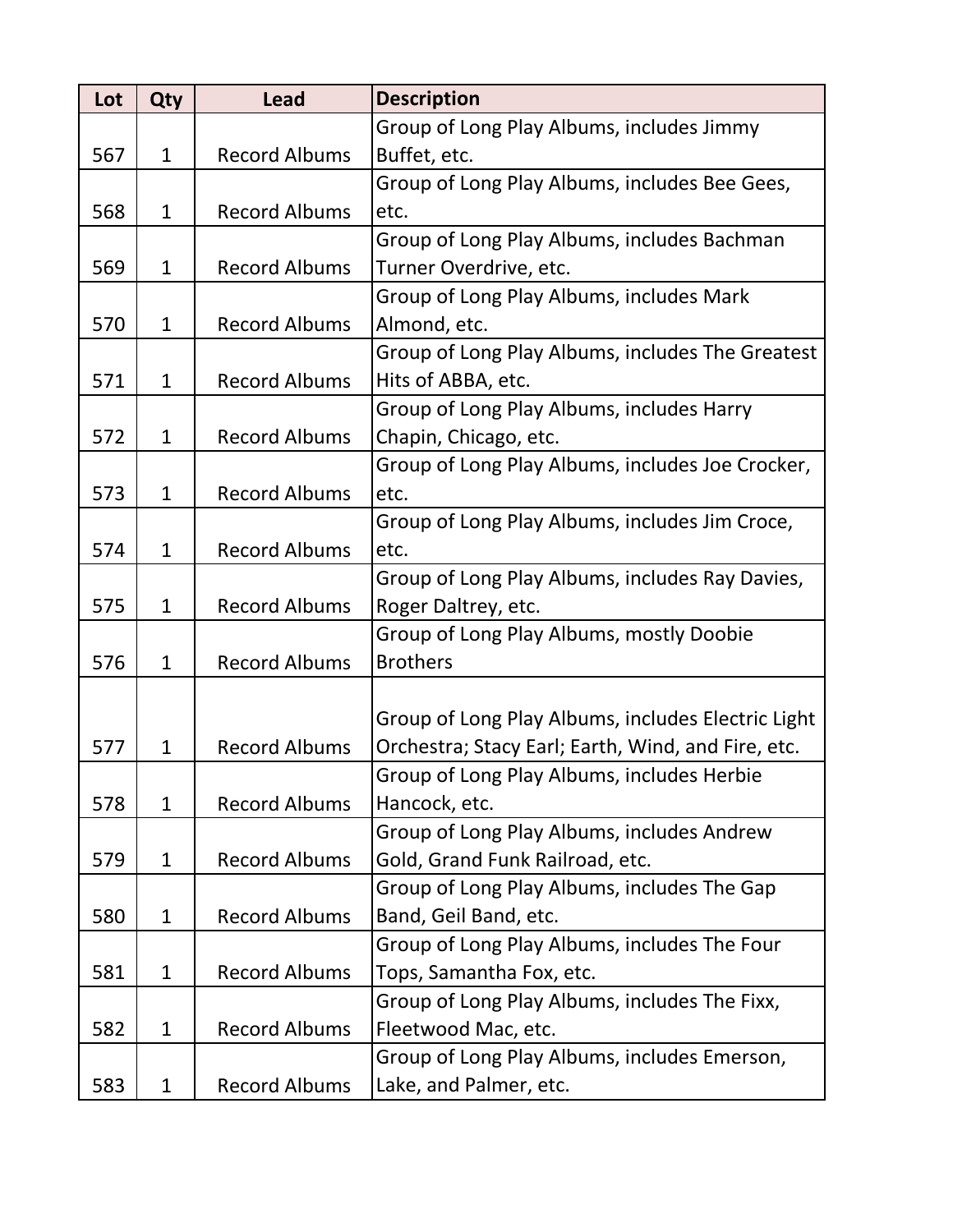| Lot | Qty          | <b>Lead</b>          | <b>Description</b>                                 |
|-----|--------------|----------------------|----------------------------------------------------|
|     |              |                      | Group of Long Play Albums, includes Mick Jagger,   |
| 584 | $\mathbf{1}$ | <b>Record Albums</b> | Iron Butterfly, Humble Pie, etc.                   |
|     |              |                      | Group of Long Play Albums, includes Mick Jagger,   |
| 585 | $\mathbf{1}$ | <b>Record Albums</b> | Michael Jackson, Jackson Five, etc.                |
|     |              |                      | Group of Long Play Albums, includes Billy Joel,    |
| 586 | $\mathbf{1}$ | <b>Record Albums</b> | Ricky Lee Jones, etc.                              |
|     |              |                      | Group of Long Play Albums, includes Leo Kottke,    |
| 587 | $\mathbf{1}$ | <b>Record Albums</b> | Kool and the Gang, etc.                            |
|     |              |                      | Group of Long Play Albums, includes Little Feat,   |
| 588 | $\mathbf{1}$ | <b>Record Albums</b> | Little River Band, etc.                            |
|     |              |                      | Group of Long Play Albums, includes Little Feat,   |
| 589 | $\mathbf{1}$ | <b>Record Albums</b> | Stephen Stills, Mamas and Papas, etc.              |
|     |              |                      | Group of Long Play Albums, includes Wang Chung,    |
| 590 | $\mathbf{1}$ | <b>Record Albums</b> | George Thorogood, Kansas, etc.                     |
|     |              |                      | Crosley Music Wurks Metal Disc Music Box, The      |
| 591 | $\mathbf{1}$ | Electronics          | Leipzig, #CR182, NIB                               |
|     |              |                      | Crosley Music Wurks Metal Disc Music Box, The      |
| 592 | $\mathbf{1}$ | Electronics          | Stuttgart, #CR212, NIB                             |
|     |              |                      | Crosley Music Wurks Metal Disc Music Box, The      |
| 593 | $\mathbf{1}$ | Electronics          | Leipzig, #CR182, NIB                               |
|     |              |                      | Crosley Music Wurks Metal Disc Music Box, The      |
| 594 | $\mathbf{1}$ | Electronics          | Stuttgart, #CR212, NIB                             |
|     |              |                      | The Beatles Abbey Road Music Box, Franklin Mint,   |
| 595 | 1            | <b>Music Boxes</b>   | #CP10899, Limited Edition, 1995                    |
|     |              |                      |                                                    |
|     |              |                      | The Beatles Magical Mystery Tour Music Box,        |
| 596 | $\mathbf{1}$ | <b>Music Boxes</b>   | Franklin Mint, #CP08869, Limited Edition, 1996     |
|     |              |                      | The Beatles '65 Music Box, Franklin Mint,          |
| 597 | $\mathbf{1}$ | <b>Music Boxes</b>   | #CP09729, Limited Edition, 1996                    |
|     |              |                      | The Beatles Help Music Box, Franklin Mint,         |
| 598 | $\mathbf{1}$ | <b>Music Boxes</b>   | #BL114, Limited Edition, 1996                      |
|     |              |                      | The Beatles Musical Bell Jar, Franklin Mint, 1993, |
|     |              |                      | #D1807, "Sgt. Pepper's Lonely Heart Club Band",    |
| 599 | $\mathbf{1}$ | <b>Music Boxes</b>   | broken horn and missing bell                       |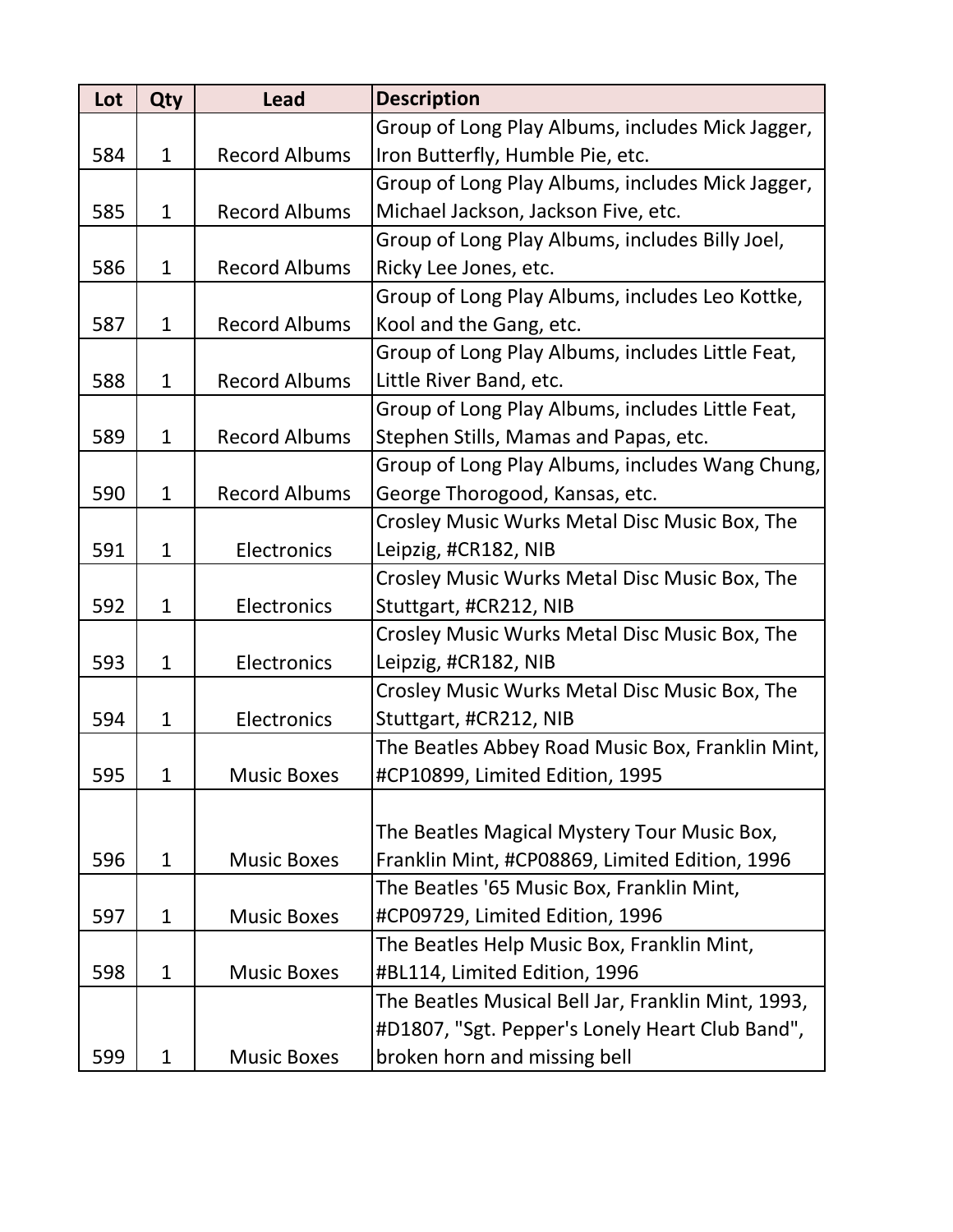| Lot | Qty          | <b>Lead</b>                           | <b>Description</b>                                                   |
|-----|--------------|---------------------------------------|----------------------------------------------------------------------|
|     |              |                                       | The Best of the Beatles Porcelain Music Box,                         |
|     |              |                                       | Franklin Mint, 1992, "Sgt. Pepper's Lonely Hearts                    |
| 600 | $\mathbf{1}$ | <b>Music Boxes</b>                    | Club Band"                                                           |
|     |              |                                       | The Best of the Beatles Porcelain Music Box,                         |
| 601 | $\mathbf{1}$ | <b>Music Boxes</b>                    | Franklin Mint, 1992, "Please, Please, Me"                            |
|     |              |                                       | The Best of The Beatles Porcelain Music Box,                         |
| 602 | $\mathbf{1}$ | <b>Music Boxes</b>                    | Franklin Mint, 1992, "Let It Be"                                     |
|     |              |                                       | The Best of The Beatles Porcelain Music Box,                         |
| 603 | $\mathbf{1}$ | <b>Music Boxes</b>                    | Franklin Mint, 1992, "Help"                                          |
|     |              |                                       | The Best of The Beatles Porcelain Music Box,                         |
| 604 | $\mathbf{1}$ | <b>Music Boxes</b>                    | Franklin Mint, 1992, "A Hard Days Night"                             |
|     |              |                                       |                                                                      |
|     |              |                                       | The Best of The Beatles Porcelain Music Box,                         |
| 605 | $\mathbf{1}$ | <b>Music Boxes</b>                    | Franklin Mint, 1992, "I Want to Hold Your Hand"                      |
|     |              |                                       | Holiday Style 12 Piece Lighted Porcelain Village                     |
| 606 | $\mathbf{1}$ | hristmas Decoration Set, NIB          |                                                                      |
|     |              |                                       |                                                                      |
|     |              |                                       | Mr. Christmas Animated Musical Spinning Cup,                         |
|     |              |                                       | Mr. Christmas Animated Musical Carousel, and                         |
| 607 | $\mathbf{1}$ |                                       | hristmas DecorationMr. Christmas Ferris Wheel, NIB                   |
| 608 | $\mathbf{1}$ |                                       | odel Train Accessori Group of Train Village Accessories              |
|     |              |                                       | Group of Christmas Figurines and Model Train                         |
| 609 | $\mathbf{1}$ | odel Train Accessori Accessories      |                                                                      |
|     |              |                                       |                                                                      |
| 610 | $\mathbf{1}$ |                                       | hristmas Decoration Lighted 10 Piece Holiday Village and a Metal Tin |
|     |              |                                       | Lighted Winter Village Figurines and a Ceramic                       |
| 611 | $\mathbf{1}$ | hristmas Decoration Cookie Jar        |                                                                      |
|     |              |                                       | Two Metal Tins, Miniature Old Fashion Street                         |
| 612 | $\mathbf{1}$ | Miscellaneous Items Lamp Lights, etc. |                                                                      |
| 613 | $\mathbf{1}$ |                                       | odel Train Accessori Group of Plastic Model Train Accessories        |
| 614 | $\mathbf{1}$ | <b>Model Trains</b>                   | <b>Group of Plastic Lionel Train Cars</b>                            |
| 615 | $\mathbf{1}$ | <b>Model Trains</b>                   | Group of Plastic Lionel Train Cars                                   |
|     |              |                                       | Two Seven Piece Porcelain House Set and Geoff                        |
| 616 | $\mathbf{1}$ |                                       | Miscellaneous Items Bodine Racing Semi                               |
| 617 | $\mathbf{1}$ |                                       | odel Train Accessori Group of Model Train Miniature Buildings        |
| 618 | $\mathbf{1}$ | <b>Model Trains</b>                   | Group of Plastic Lionel Train Cars                                   |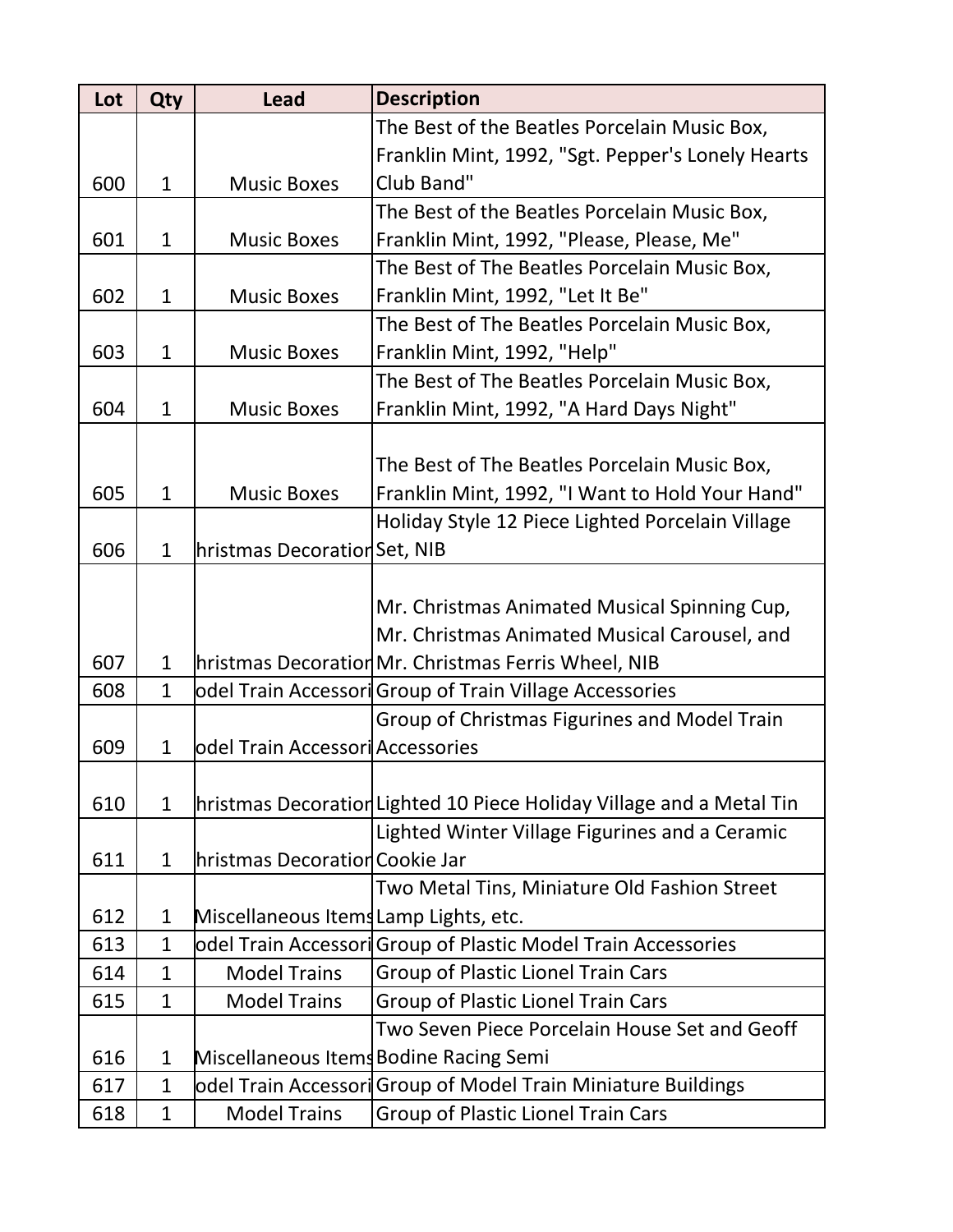| Lot | Qty          | <b>Lead</b>         | <b>Description</b>                                |
|-----|--------------|---------------------|---------------------------------------------------|
| 619 | $\mathbf{1}$ | <b>Model Trains</b> | Group of Plastic Lionel Train Cars                |
| 620 | $\mathbf{1}$ | <b>Model Trains</b> | Group of Plastic Lionel Train Cars                |
| 621 | $\mathbf{1}$ | <b>Model Trains</b> | <b>Group of Model Train Cars</b>                  |
| 622 | $\mathbf{1}$ | <b>Model Trains</b> | <b>Group of Plastic Lionel Train Cars</b>         |
| 623 | $\mathbf{1}$ | <b>Model Trains</b> | <b>Group of Plastic Lionel Train Cars</b>         |
| 624 | $\mathbf{1}$ | <b>Model Trains</b> | <b>Group of Plastic Lionel Train Cars</b>         |
| 625 | $\mathbf{1}$ | <b>Model Trains</b> | Group of Plastic Lionel Train Cars                |
|     |              |                     | Pair of Knight Speakers, unknown condition,       |
| 626 | $\mathbf{1}$ | Electronics         | approx. 12" wide x 19.5" tall x 8.5" deep         |
|     |              |                     | Pair of Knight Speakers, unknown condition,       |
| 627 | $\mathbf{1}$ | Electronics         | approx. 14.5" wide x 24" tall x 10.5" deep        |
|     |              |                     | Pair of University Speakers, unknown condition,   |
|     |              |                     | approx. 15.5" wide x 25" tall x 12" deep, missing |
| 628 | $\mathbf{1}$ | Electronics         | screens                                           |
|     |              |                     |                                                   |
|     |              |                     | Pair of Sansui Speakers, unknown condition,       |
| 629 | $\mathbf{1}$ | Electronics         | approx. 15" wide x 26" tall x 12" deep, damaged   |
|     |              |                     | Pair of Xam Speakers, unknown condition, approx.  |
| 630 | $\mathbf{1}$ | Electronics         | 15" wide x 15" tall x 14" deep                    |
|     |              |                     |                                                   |
|     |              |                     | Pair of Technics Speakers, unknown condition,     |
| 631 | $\mathbf{1}$ | Electronics         | approx. 13.5" wide x 23" tall x 9.5" deep         |
|     |              |                     | Pair of Speaker, unknown condition, approx. 15"   |
| 632 | 1            | Electronics         | wide x 23" tall x 12" deep                        |
|     |              |                     | Technics Speaker, unknown condition, approx.      |
| 633 | $\mathbf{1}$ | Electronics         | 14" wide x 27" tall x 10.5" deep                  |
|     |              |                     | Pair of Ohm Speakers, unknown condition,          |
| 634 | $\mathbf{1}$ | Electronics         | approx. 14" wide x 26" tall x 8" deep             |
|     |              |                     | Pair of Speakers, unknown condition, approx. 12"  |
| 635 | $\mathbf{1}$ | Electronics         | wide $x$ 22" tall $x$ 6.5" deep                   |
|     |              |                     | Pair of KLH Speakers, unknown condition, approx.  |
| 636 | $\mathbf{1}$ | Electronics         | 15" wide x 20" tall x 10" deep                    |
|     |              |                     |                                                   |
|     |              |                     | Pair of Panasonic Speakers, unknown condition,    |
| 637 | $\mathbf{1}$ | Electronics         | approx. 13.5" wide x 22" tall x 8.5" deep         |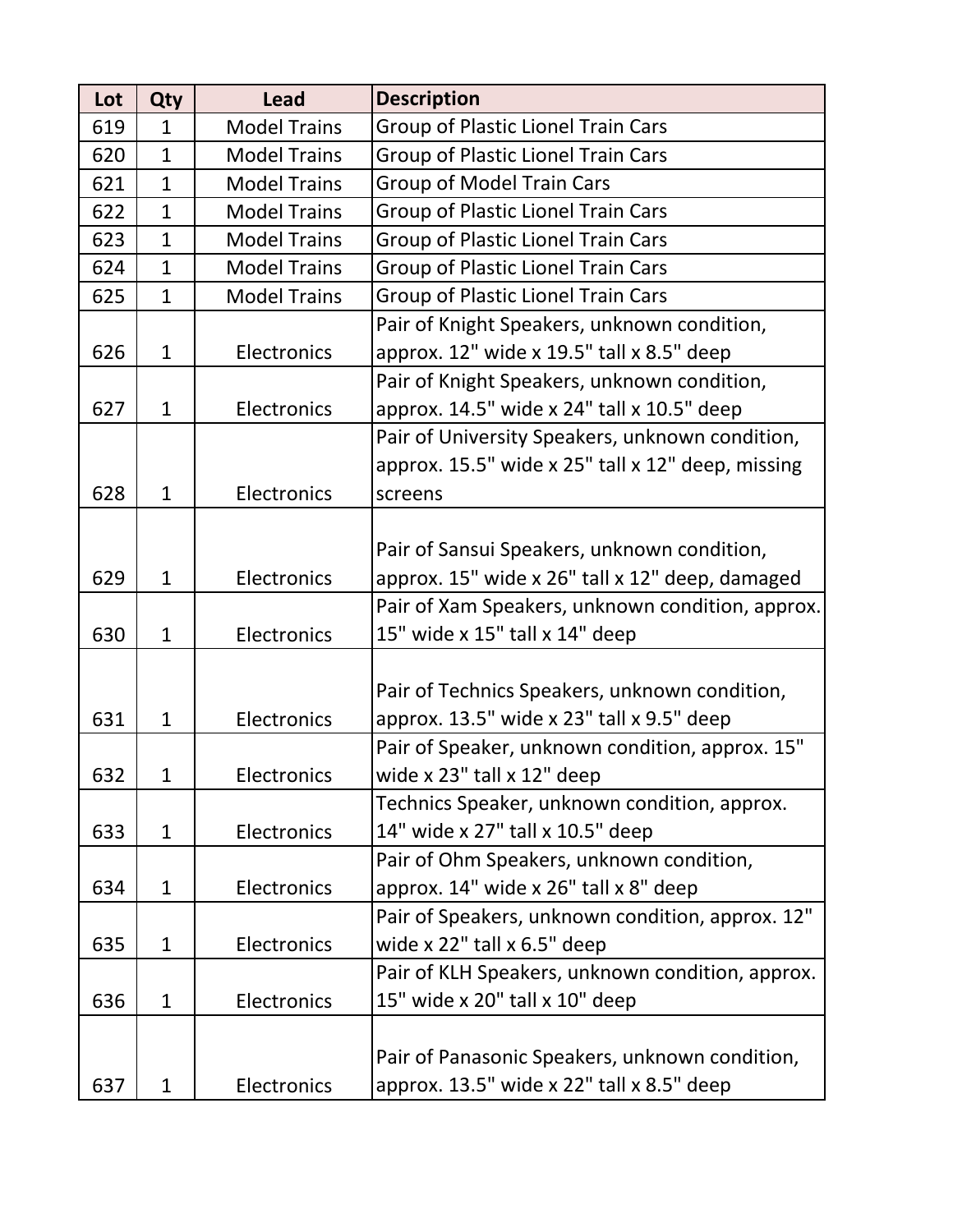| Lot | Qty          | <b>Lead</b> | <b>Description</b>                               |
|-----|--------------|-------------|--------------------------------------------------|
|     |              |             | Pair of Speakers, unknown condition, approx.     |
| 638 | $\mathbf{1}$ | Electronics | 14.5" wide x 25" tall x 12" deep                 |
|     |              |             |                                                  |
|     |              |             | Pair of Panasonic Speakers, unknown condition,   |
| 639 | $\mathbf{1}$ | Electronics | approx. 10.5" wide x 19" tall x 7.5" deep        |
|     |              |             | Pair of AR Speakers, unknown condition, approx.  |
| 640 | $\mathbf{1}$ | Electronics | 12" wide x 21.5" tall x 8" deep                  |
|     |              |             |                                                  |
|     |              |             | Pair of Advent Speakers, unknown condition,      |
| 641 | $\mathbf{1}$ | Electronics | approx. 14" wide x 25" tall x 12" deep           |
|     |              |             | Pair of Scott Speakers, unknown condition,       |
| 642 | $\mathbf{1}$ | Electronics | approx. 17" wide x 32" tall x 10.5" deep         |
|     |              |             |                                                  |
|     |              |             | Pair of Utah Speakers, unknown condition, with   |
| 643 | $\mathbf{1}$ | Electronics | stands, approx. 14" wide x 23" tall x 10" deep   |
|     |              |             | Pair of Speakers, unknown condition, approx. 14" |
| 644 | $\mathbf{1}$ | Electronics | wide $x$ 25" tall $x$ 11" deep                   |
|     |              |             | Pair of Speakers, unknown condition, approx. 15" |
| 645 | $\mathbf{1}$ | Electronics | wide x 26" tall x 13" deep                       |
|     |              |             |                                                  |
|     |              |             | Pair of Epicure Speakers, unknown condition,     |
| 646 | $\mathbf{1}$ | Electronics | approx. 11" wide x 21" tall x 9" deep            |
|     |              |             |                                                  |
|     |              |             | Vista Tape Master Seventy Panasonic Sound,       |
| 647 | $\mathbf{1}$ | Electronics | Model #TR-70, Reel to Reel, unknown condition    |
|     |              |             | Motorola Golden Voice Stereophonic Turntable,    |
| 648 | $\mathbf{1}$ | Electronics | unknown condition                                |
|     |              |             | Akai Reel to Reel, Model #1710, unknown          |
| 649 | $\mathbf 1$  | Electronics | condition                                        |
|     |              |             | Sony Tapecorder, Model #TC600, Reel to Reel,     |
| 650 | $\mathbf{1}$ | Electronics | unknown condition                                |
|     |              |             | Revere Magnetic Tape Recorder, Reel to Reel,     |
| 651 | $\mathbf{1}$ | Electronics | Model #T-1100, unknown condition                 |
|     |              |             | Tandberg Reel to Reel, Model #64X, unknown       |
| 652 | $\mathbf{1}$ | Electronics | condition                                        |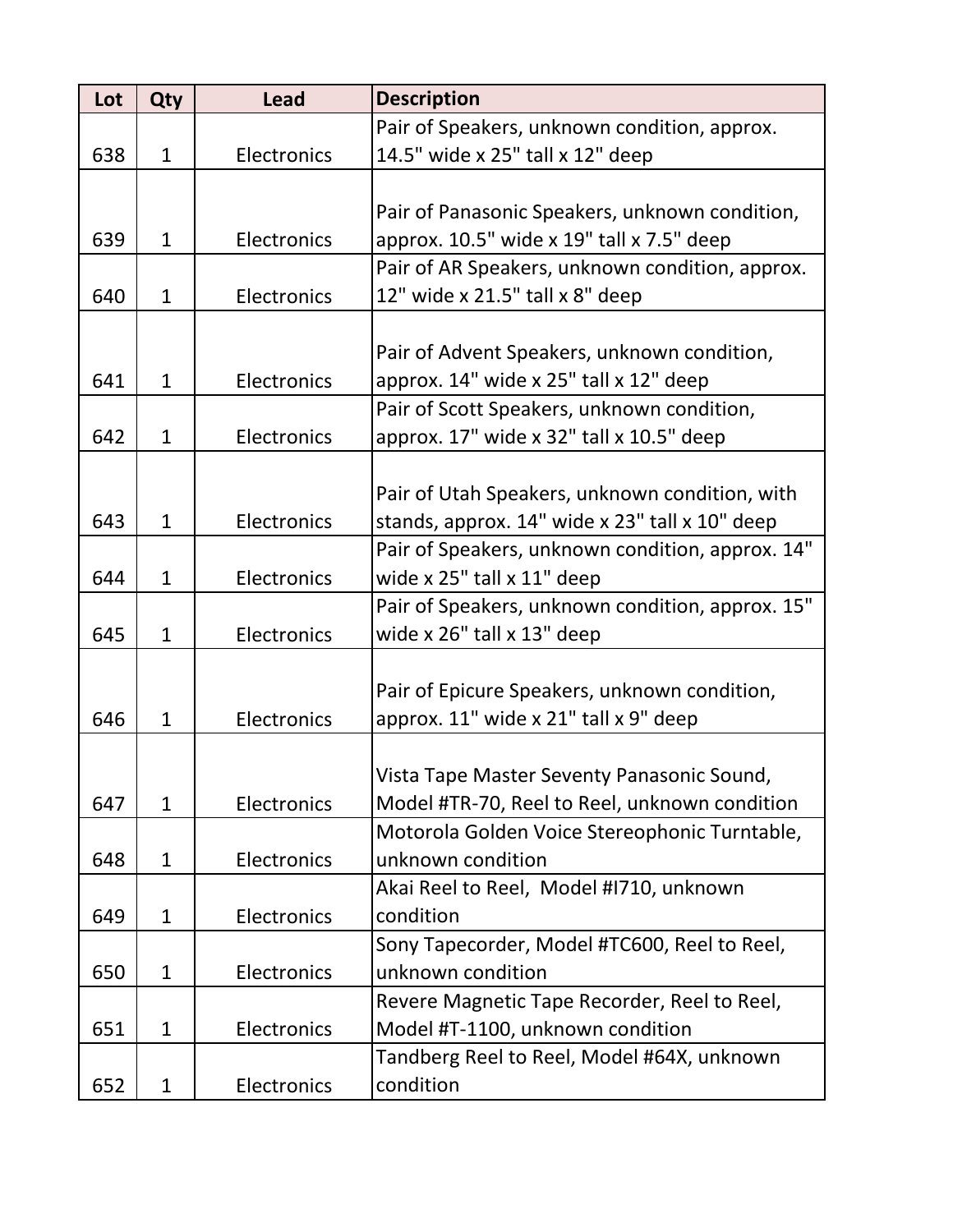| Lot | Qty          | <b>Lead</b> | <b>Description</b>                              |
|-----|--------------|-------------|-------------------------------------------------|
|     |              |             | Uher Universal Gerat5000, Reel to Reel, unknown |
| 653 | $\mathbf{1}$ | Electronics | condition                                       |
|     |              |             | TASCAM Digital Audio Tape Recorder, Model #DA-  |
| 654 | $\mathbf{1}$ | Electronics | P1, Metal Case, unknown condition               |
|     |              |             | Sharp Cassette Recorder, Model #RD-685AV,       |
| 655 | $\mathbf{1}$ | Electronics | unknown condition                               |
|     |              |             | Lafayette Tape Recorder, Model #RK710,          |
| 656 | $\mathbf{1}$ | Electronics | unknown condition                               |
|     |              |             | Panasonic Tape Recorder, Model #RQ706S,         |
| 657 | $\mathbf{1}$ | Electronics | unknown condition                               |
|     |              |             | Neucomb Record Player, Model #ED12P,            |
| 658 | $\mathbf{1}$ | Electronics | unknown condition                               |
|     |              |             | Audiotronics Cassette Tape Recorder, Model      |
| 659 | $\mathbf{1}$ | Electronics | #130A, unknown condition                        |
|     |              |             | Zenith Record Player, Model #BP406, unknown     |
| 660 | $\mathbf{1}$ | Electronics | condition                                       |
|     |              |             | Samsung Digital System Conversion, in box,      |
| 661 | $\mathbf{1}$ | Electronics | Model #SV5000W, unknown condition               |
|     |              |             |                                                 |
| 662 | $\mathbf{1}$ | Electronics | Dual Pair of Speakers, CL-3, unknown condition  |
|     |              |             | Bang and Olufsen of Denmark BeoCord 5000        |
| 663 | $\mathbf{1}$ | Electronics | Cassette, unknown condition                     |
|     |              |             | Teac Remote Control Unit RC70, unknown          |
| 664 | 1            | Electronics | condition                                       |
|     |              |             |                                                 |
| 665 | $\mathbf{1}$ | Electronics | Vidicraft, Model #VDM200, unknown condition     |
|     |              |             | Shure Mixer, Model #AM58000, unknown            |
| 666 | $\mathbf{1}$ | Electronics | condition                                       |
|     |              |             | Multisystem Video Converter, Model #CDM-600,    |
|     |              |             | in box, unknown condition and Gemini Switch,    |
| 667 | $\mathbf{1}$ | Electronics | unknown condition                               |
|     |              |             |                                                 |
|     |              |             | Archer Video Sound Processor, Model #15-1277,   |
|     |              |             | unknown condition and Archer UHF/VHF/FM         |
| 668 | 1            | Electronics | Amplifier, Model #15-1123, unknown condition    |